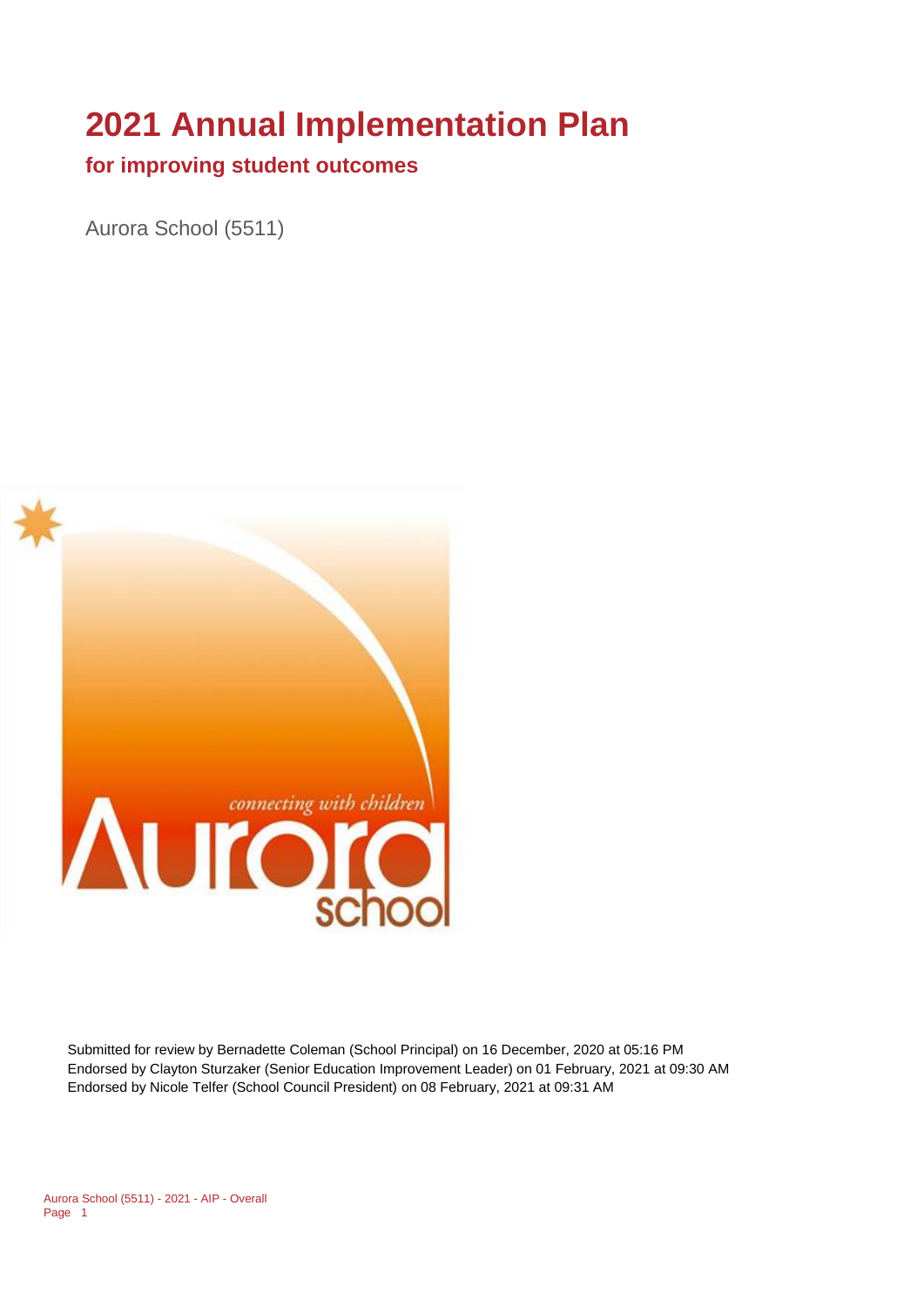## **Self-evaluation Summary - 2021**

Aurora School (5511)

| <b>FISO Improvement Model Dimensions</b><br>The 6 High-impact Improvement Initiatives are<br>highlighted below in red. | <b>Self-evaluation Level</b> | <b>Evidence and Analysis</b> |
|------------------------------------------------------------------------------------------------------------------------|------------------------------|------------------------------|
|------------------------------------------------------------------------------------------------------------------------|------------------------------|------------------------------|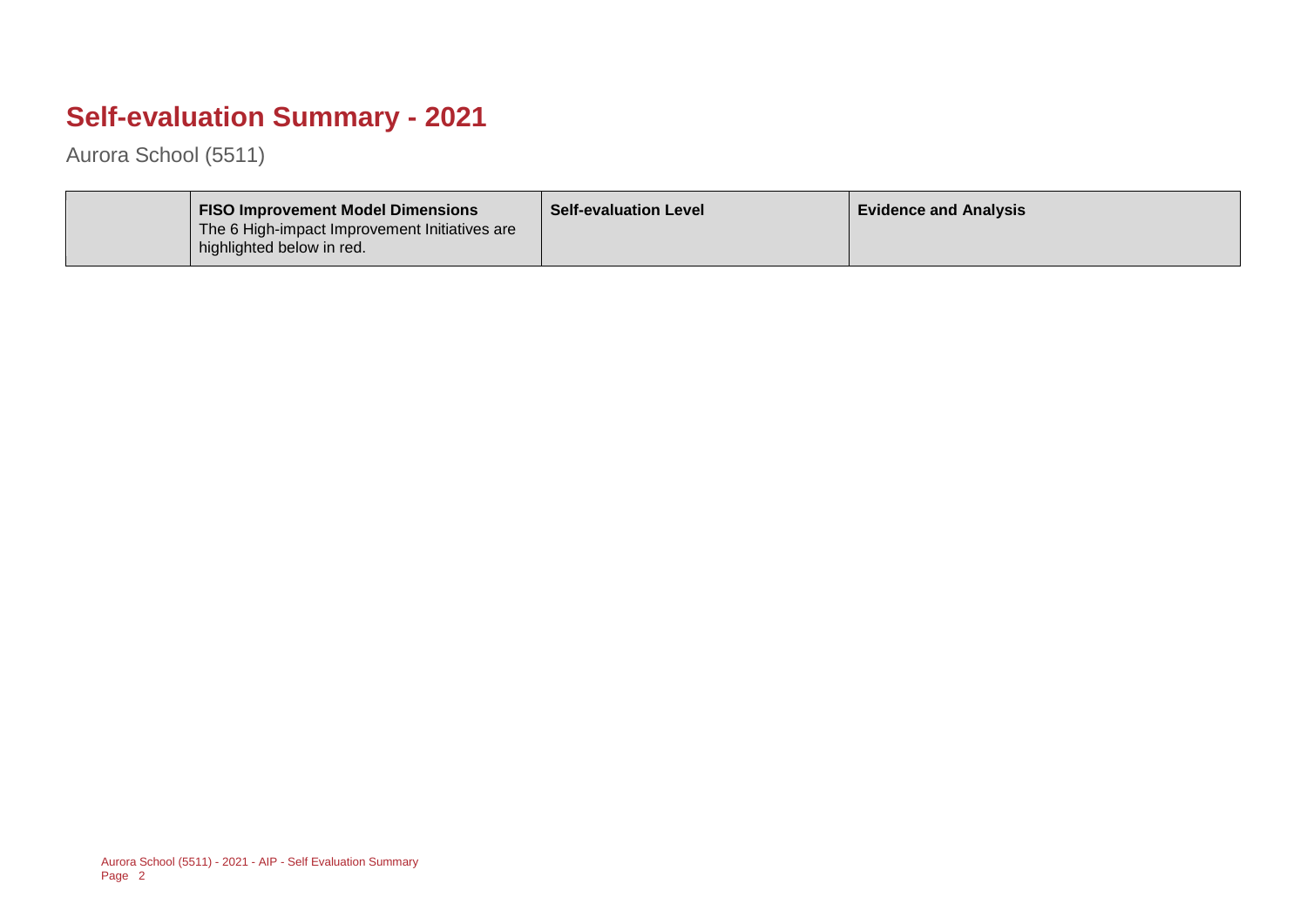| and learning<br>in teaching<br>Excellence | Building practice excellence | Embedding | During this most unique year, with COVID-19<br>impacting on all aspects of the schools operations, the<br>staff at Aurora School have continued to develop their<br>teaching practices and improve and strengthen their<br>knowledge and skills. There has been an increased<br>culture of collaboration and collective responsibility.<br>All staff have worked together to support each other<br>and develop resources in both English and Auslan<br>that are able to be used in both online and face-to-<br>face environments. Staff have considered and<br>effectively used high-impact teaching strategies in<br>response to children's and families learning needs.<br>Aurora School has maintained Communities of<br>Practice beyond our individual school through remote<br>attendance at a range of statewide networks, Auslan<br>Teaching via Polycom to Mooroopna North Primary<br>School and Metung Primary School, and through our<br>Early Intervention Statewide support to families,<br>childcare centres and kindergartens.<br>During 2020, due to COVID-19, much of our support<br>has been through online formats. Our skill level in this<br>area has increased dramatically and all staff have<br>developed new learning and expertise in relation to<br>working with digital media. These experiences have<br>extended our current practices and continue to<br>provide professional challenge and opportunities for<br>reflection for staff and leadership of Aurora School. |
|-------------------------------------------|------------------------------|-----------|-----------------------------------------------------------------------------------------------------------------------------------------------------------------------------------------------------------------------------------------------------------------------------------------------------------------------------------------------------------------------------------------------------------------------------------------------------------------------------------------------------------------------------------------------------------------------------------------------------------------------------------------------------------------------------------------------------------------------------------------------------------------------------------------------------------------------------------------------------------------------------------------------------------------------------------------------------------------------------------------------------------------------------------------------------------------------------------------------------------------------------------------------------------------------------------------------------------------------------------------------------------------------------------------------------------------------------------------------------------------------------------------------------------------------------------------------------------------------------------------------------|
|-------------------------------------------|------------------------------|-----------|-----------------------------------------------------------------------------------------------------------------------------------------------------------------------------------------------------------------------------------------------------------------------------------------------------------------------------------------------------------------------------------------------------------------------------------------------------------------------------------------------------------------------------------------------------------------------------------------------------------------------------------------------------------------------------------------------------------------------------------------------------------------------------------------------------------------------------------------------------------------------------------------------------------------------------------------------------------------------------------------------------------------------------------------------------------------------------------------------------------------------------------------------------------------------------------------------------------------------------------------------------------------------------------------------------------------------------------------------------------------------------------------------------------------------------------------------------------------------------------------------------|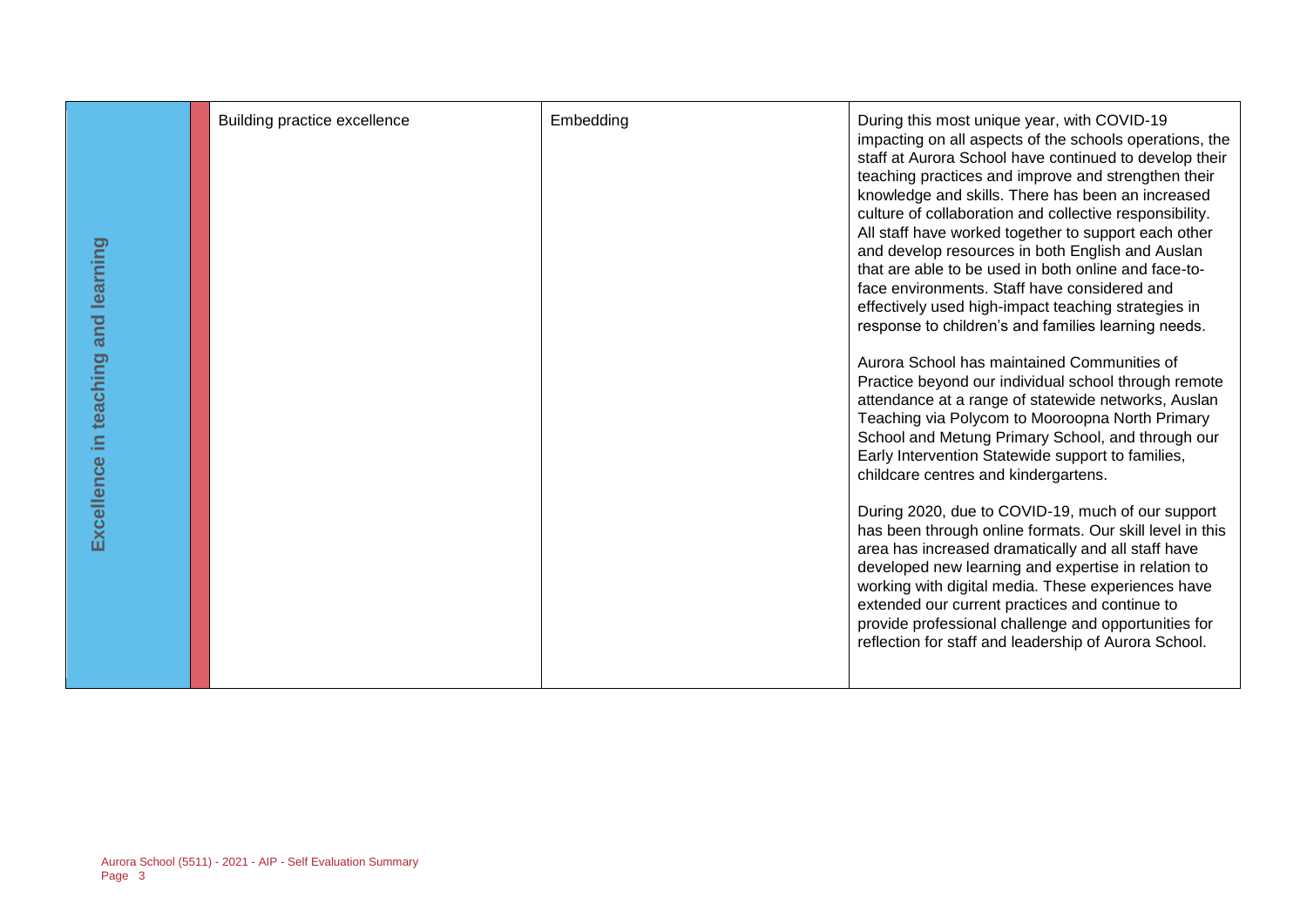| Curriculum planning and assessment | Embedding | Across 2019 a clear line of sight between assessment<br>data, observation and written curriculum, weekly<br>programs /session planners showed steady<br>improvement and we had expected this to continue in<br>2020. However 2020, the year of Covid-19, was a<br>most unique year and staff had to change their focus<br>and quickly adapt to an ever changing environment<br>and develop online curriculum to meet the specific<br>and differing needs of their children and families.<br>We quickly became aware of the need to develop<br>online Auslan resources and visual resources as<br>children no longer had daily access to face-to-face<br>Auslan or visuals. Staff worked collaboratively and<br>effectively to develop resources that could be used<br>across classes and shared with children and families.<br>Aurora staff continually monitored and evaluated the<br>impact of their online sessions on child and family<br>engagement. Staff reflected within their teams, with<br>allied health staff and the leadership team and made<br>appropriate adjustments to optimize both learning and<br>engagement.<br>Children, families, and their individual and specific<br>needs continue to be at the centre of curriculum<br>planning and educational service delivery. The<br>Leading Teachers and Learning Specialist met weekly<br>with teams, and were available for regular catch-ups<br>with individuals or groups as needed. This support<br>ensured that online sessions continued to focus on<br>VEYLDF, EYLDF, (and where appropriate<br>AusVELS/The Victorian Curriculum, ABLES, and to<br>support communication and language acquisition for<br>young deaf children in line with CASLLS,<br>CommuniCate and the Auslan Checklist. |
|------------------------------------|-----------|---------------------------------------------------------------------------------------------------------------------------------------------------------------------------------------------------------------------------------------------------------------------------------------------------------------------------------------------------------------------------------------------------------------------------------------------------------------------------------------------------------------------------------------------------------------------------------------------------------------------------------------------------------------------------------------------------------------------------------------------------------------------------------------------------------------------------------------------------------------------------------------------------------------------------------------------------------------------------------------------------------------------------------------------------------------------------------------------------------------------------------------------------------------------------------------------------------------------------------------------------------------------------------------------------------------------------------------------------------------------------------------------------------------------------------------------------------------------------------------------------------------------------------------------------------------------------------------------------------------------------------------------------------------------------------------------------------------------------------------------------------------------|
|                                    |           |                                                                                                                                                                                                                                                                                                                                                                                                                                                                                                                                                                                                                                                                                                                                                                                                                                                                                                                                                                                                                                                                                                                                                                                                                                                                                                                                                                                                                                                                                                                                                                                                                                                                                                                                                                     |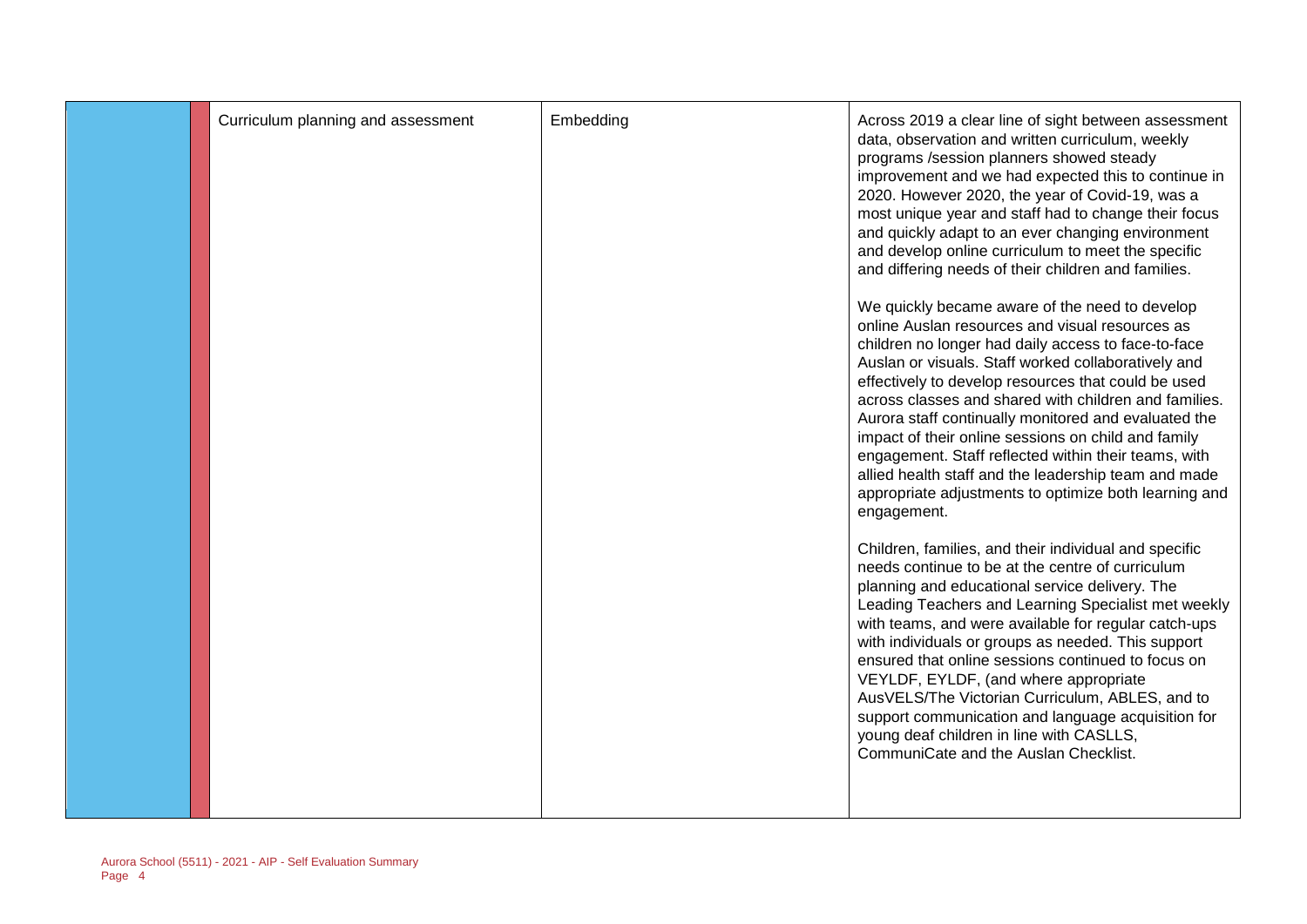| Evidence-based high-impact teaching<br>strategies | Embedding | As stated in our 2019 comments, the unique Bilingual<br>Philosophy (English and Auslan) that underpins the<br>teaching and learning environment at Aurora School<br>is based on significant and reliable evidence.                                                                                                                                                                                                                                                                                                                                                                                                                                                                                                                                             |
|---------------------------------------------------|-----------|----------------------------------------------------------------------------------------------------------------------------------------------------------------------------------------------------------------------------------------------------------------------------------------------------------------------------------------------------------------------------------------------------------------------------------------------------------------------------------------------------------------------------------------------------------------------------------------------------------------------------------------------------------------------------------------------------------------------------------------------------------------|
|                                                   |           | Despite Covid-19, Aurora School has been able to<br>continue reviewing the Bilingual approach to<br>communication. The Aurora School Leadership (SIT)<br>Team has met throughout 2020 to research and then<br>consider and discuss the existing Language and<br>Communication Policy. The result has been the<br>development of an agreed Language and<br>Communication Statement. This has been shared with<br>the staff team, school council and the school<br>community. We will use it as a living document<br>throughout 2021 and review again in 12 months or as<br>part of our four year school review process.                                                                                                                                         |
|                                                   |           | In 2020, Aurora School continued to be part of DET<br>Victoria's Early Childhood Language Program<br>enabling us to support the teaching of Auslan in the<br>Community Kindergarten. The expertise of our staff<br>has actively supported the development and rollout of<br>this program across the State. Our school, through<br>the expertise of out Leading Teacher and Auslan ES<br>staff, continues to provide weekly Auslan classes<br>remotely to Mooroopna North and Metung Primary<br>Schools, and many child care centres and<br>kindergarten's across the state. In 2021 we will also<br>commence a pilot project with the appointment of an<br>Auslan Teacher to oversee the teaching of Auslan in<br>early education classrooms and the community |
|                                                   |           | kindergarten.<br>At Aurora School we aim to apply the best available<br>evidence to our educational decision making. In 2021                                                                                                                                                                                                                                                                                                                                                                                                                                                                                                                                                                                                                                   |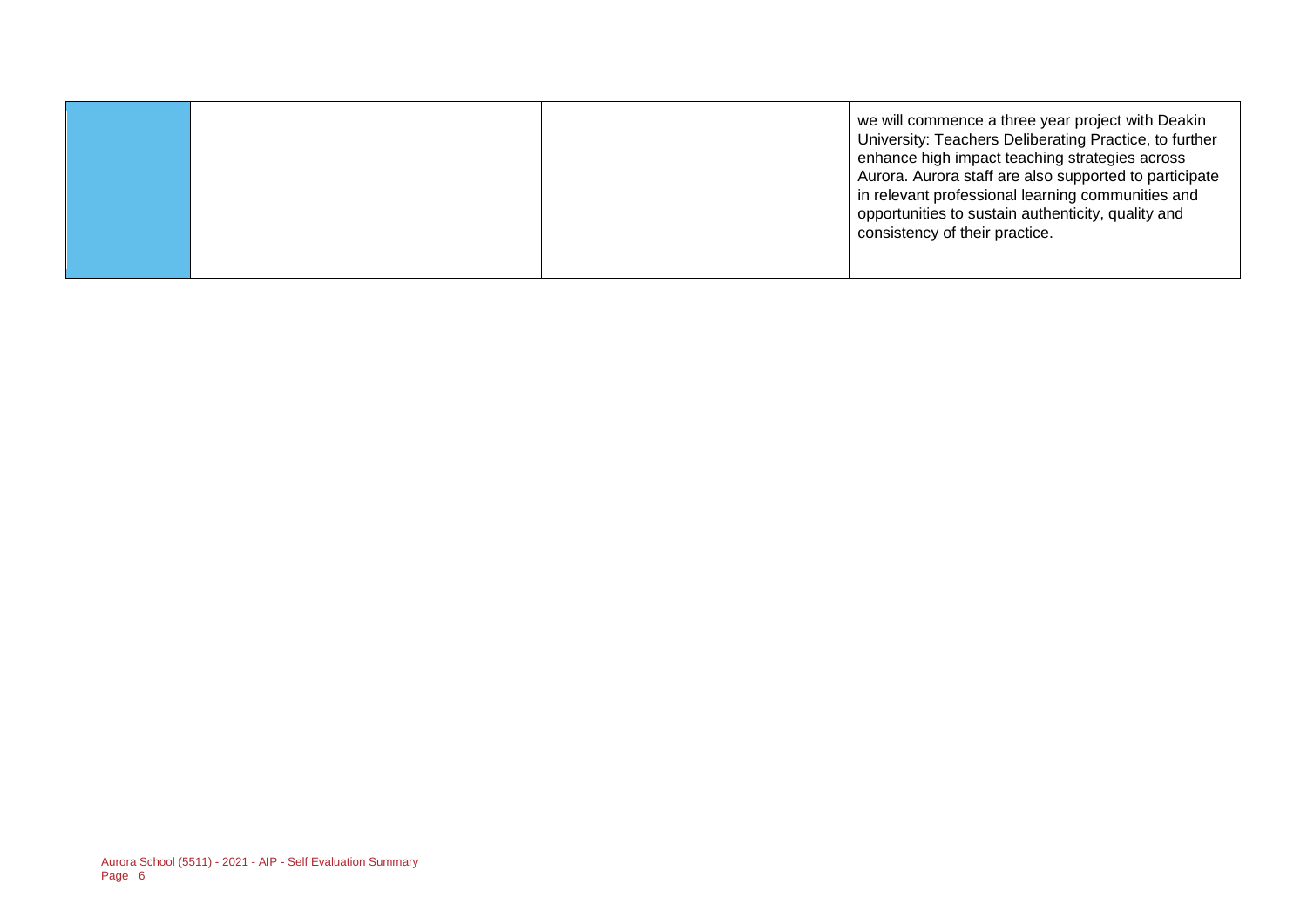| Evaluating impact on learning | Embedding | Assessment at Aurora is an ongoing process of<br>gathering, analysing and reflecting on evidence to<br>make informed and consistent judgements to improve<br>future learning. Documented assessment processes<br>including: CASLLs, Communication Matrix, Auslan<br>Checklist, Individual Learning Plans, and ABLES are<br>in place to support and refine curriculum delivery.<br>Whilst some adaptions were made to the number and<br>timing of assessment processes this year due to<br>Covid-19, assessment continued to be used to<br>evaluate learning.                                                                           |
|-------------------------------|-----------|----------------------------------------------------------------------------------------------------------------------------------------------------------------------------------------------------------------------------------------------------------------------------------------------------------------------------------------------------------------------------------------------------------------------------------------------------------------------------------------------------------------------------------------------------------------------------------------------------------------------------------------|
|                               |           | Teachers and allied health staff are increasingly using<br>assessment results to evaluate the impact of their<br>teaching on children's learning, and then adapt their<br>practices to better meet the needs of all children. We<br>have a more consistent approach across all teaching<br>and allied health staff in this area. In 2020, Aurora<br>staff used feedback from observations of children and<br>families and discussions with families, colleagues and<br>the leadership group, to reflect on the impact of their<br>actions and adjust their practice accordingly. This is<br>evidenced in their planning documentation. |
|                               |           | School leaders continue to support staff to understand<br>the impact of teaching on children's learning<br>outcomes and this was especially important during the<br>Covid-19 lockdowns. School leaders were also able to<br>ensure that staff were well supported during all the<br>change and the uncertainty. Ongoing evaluation of<br>teachers' current practice will continue to be an<br>emphasis in 2021 and will be used to focus<br>professional learning and Performance and<br>Development Plans.                                                                                                                            |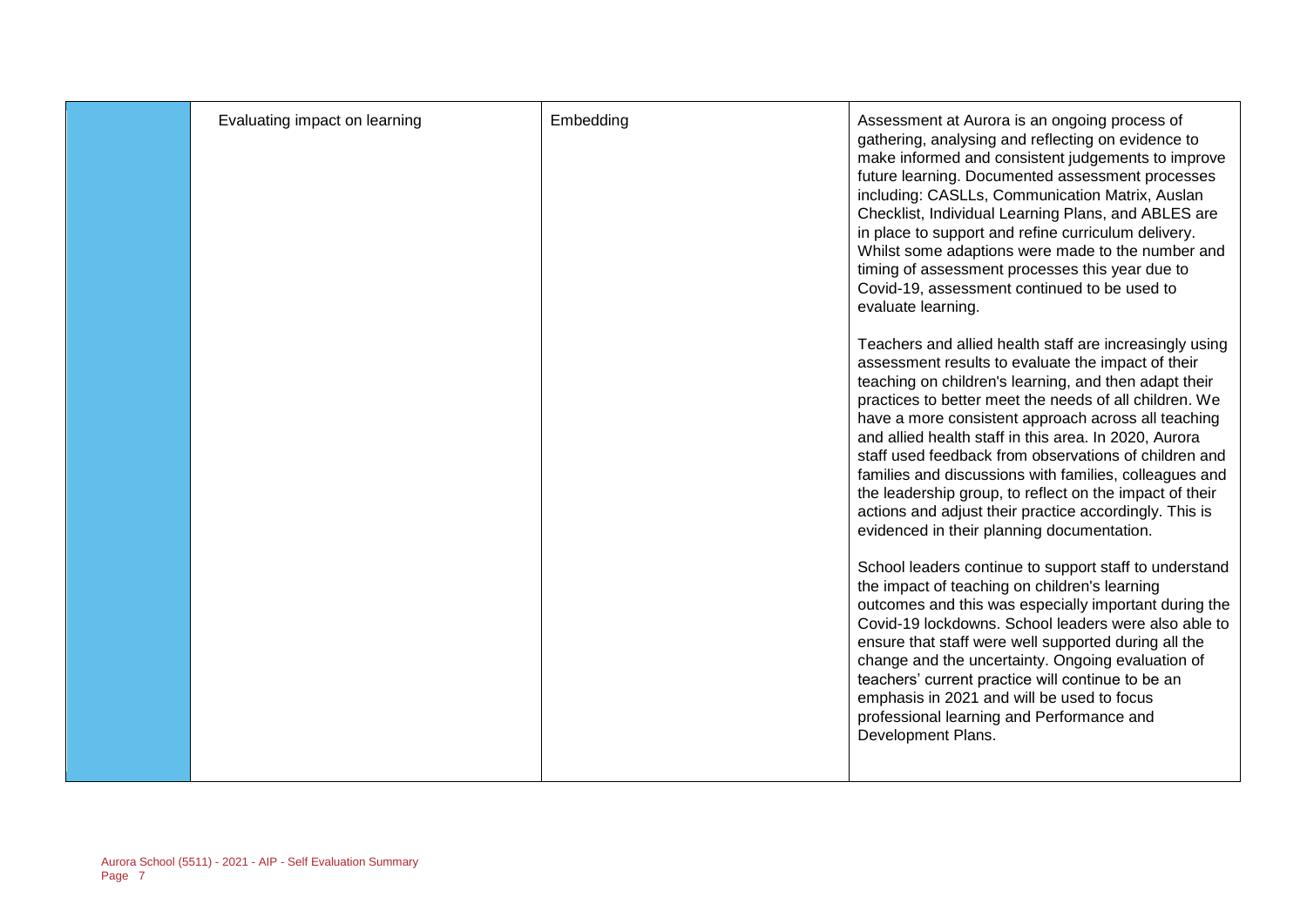|                         | Building leadership teams                                   | <b>Embedding moving towards Excelling</b> | At Aurora School, staff are supported to develop their<br>personal leadership skills.                                                                                                                                                                                                                                                                   |
|-------------------------|-------------------------------------------------------------|-------------------------------------------|---------------------------------------------------------------------------------------------------------------------------------------------------------------------------------------------------------------------------------------------------------------------------------------------------------------------------------------------------------|
|                         |                                                             |                                           | Collaboration between allied health staff and teaching<br>staff is leading to improved outcomes for young<br>children and their families.                                                                                                                                                                                                               |
| Professional leadership |                                                             |                                           | The leadership team continues to build team capacity,<br>collectively and individually, with a shared purpose<br>based on the school's vision and values, context and<br>data. The Leading Teachers and Learning Specialist<br>actively progress this process through their support for<br>individual staff members and professional learning<br>teams. |
|                         |                                                             |                                           | The leadership team actively contributes to the school<br>culture of quality communication, high expectations,<br>collaboration, challenge, trust building and support                                                                                                                                                                                  |
|                         |                                                             |                                           | The Aurora School leadership teams are driven by the<br>moral purpose of improving the educational outcomes<br>of all young deaf children and their families.                                                                                                                                                                                           |
|                         |                                                             |                                           |                                                                                                                                                                                                                                                                                                                                                         |
|                         |                                                             |                                           |                                                                                                                                                                                                                                                                                                                                                         |
|                         |                                                             |                                           |                                                                                                                                                                                                                                                                                                                                                         |
|                         |                                                             |                                           |                                                                                                                                                                                                                                                                                                                                                         |
|                         |                                                             |                                           |                                                                                                                                                                                                                                                                                                                                                         |
| Page 8                  | Aurora School (5511) - 2021 - AIP - Self Evaluation Summary |                                           |                                                                                                                                                                                                                                                                                                                                                         |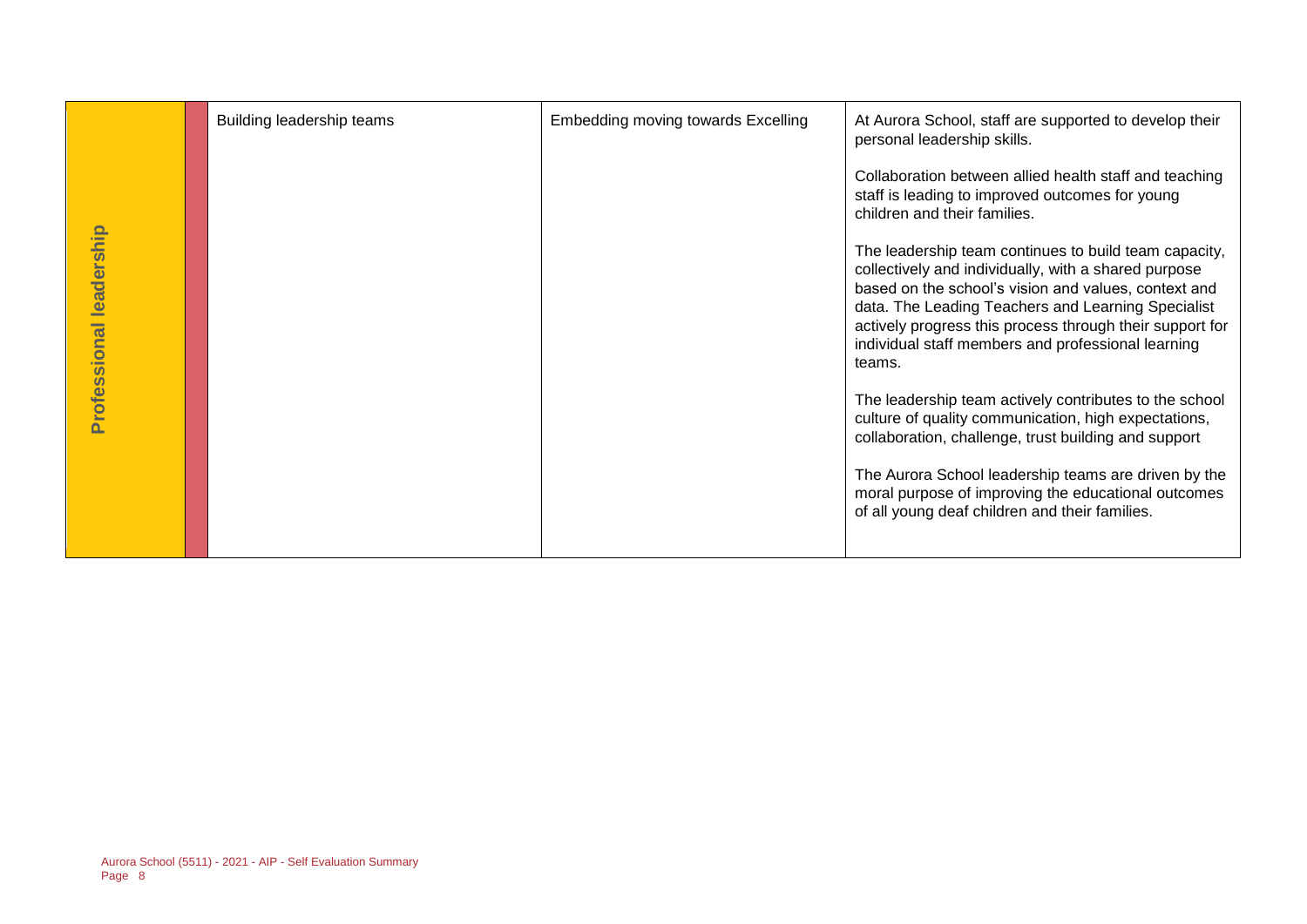| Instructional and shared leadership | Embedding | At Aurora School a distributive leadership model is in<br>place.                                                                                                                                                                                                                                                                                                                                                                |
|-------------------------------------|-----------|---------------------------------------------------------------------------------------------------------------------------------------------------------------------------------------------------------------------------------------------------------------------------------------------------------------------------------------------------------------------------------------------------------------------------------|
|                                     |           | The Principal Class actively support a culture of quality<br>teaching, learning and achievement and work together<br>with the Leading Teachers and Learning Specialists to<br>support their competence in planning, coordination<br>and evaluating teaching and the curriculum.                                                                                                                                                 |
|                                     |           | Leading Teachers and Learning Specialists are<br>actively involved in discussions with teachers about<br>instructional matters, including how instruction impacts<br>on achievement. They now work more regularly with<br>teachers to review and enhance teaching and ensure<br>that the progress of each child is systematically<br>monitored and that teachers use assessment results<br>to inform and direct their teaching. |
|                                     |           | This year, due to Covid-19, members of the leadership<br>team have worked to support every staff member to<br>build their capacity in an ever changing teaching and<br>learning environment. Whilst there have been many<br>challenges, there have also been many opportunities<br>for growth and new learning. We look forward to<br>supporting this growth in 2021.                                                           |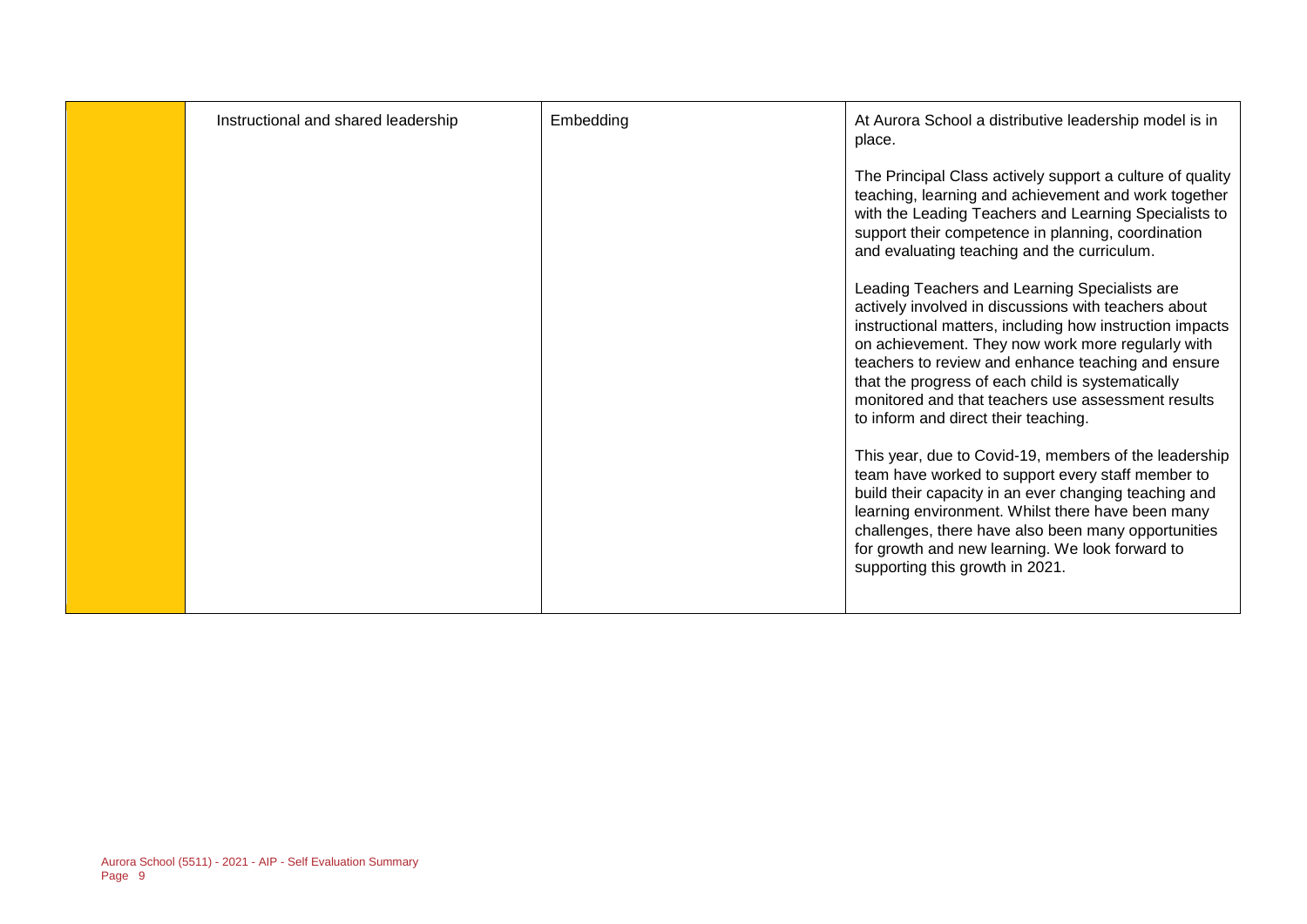| Strategic resource management | Embedding | Aurora School considers strategic resource<br>management as a critical factor in school                                                                                                                                                                                                                                                                               |
|-------------------------------|-----------|-----------------------------------------------------------------------------------------------------------------------------------------------------------------------------------------------------------------------------------------------------------------------------------------------------------------------------------------------------------------------|
|                               |           | improvement. The management team works<br>effectively as a group to maximise the use of available<br>resources and where appropriate seeks creative and<br>innovative solutions whilst always ensuring integrity.                                                                                                                                                     |
|                               |           | The management team responds strategically to<br>opportunities in the external environment (Auslan via<br>remote learning, Bilingual Kindergarten Funding) for<br>the benefit of the school community.                                                                                                                                                                |
|                               |           | The Aurora School management team ensures that<br>operational issues, such as resource allocation and<br>accountability requirements, serve the overarching<br>strategic vision of the school community. Learning is<br>supported by the effective use of school, system and<br>community expertise and resources through<br>contextual decision-making and planning. |
|                               |           | The Aurora School management team aims to<br>effectively manage risk, and use data to make well<br>informed and intentional resourcing decisions that will<br>support instructional priorities, including support for<br>children and families facing disadvantage.                                                                                                   |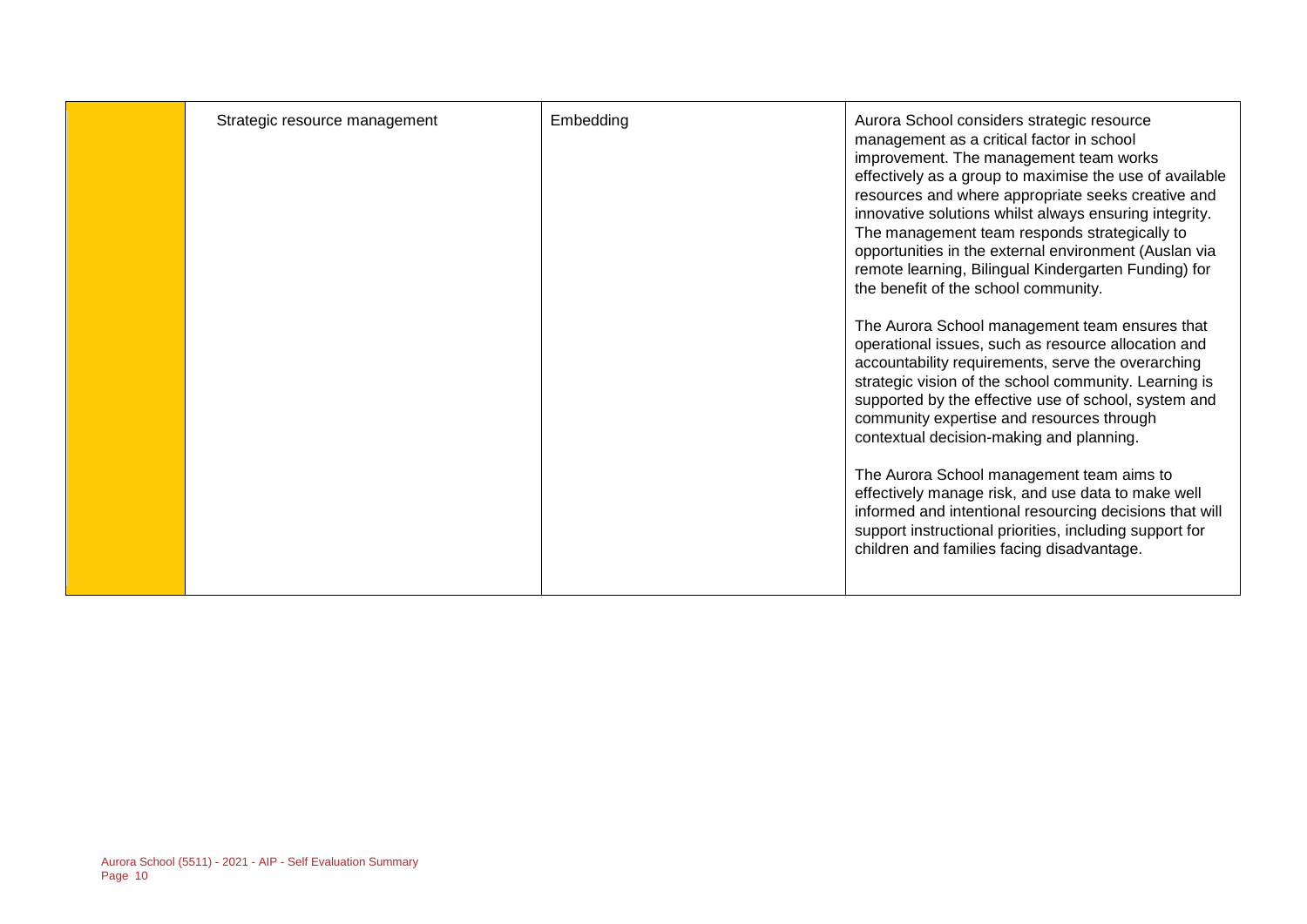| Vision, values and culture | Embedding | The Aurora School Vision articulates to the whole<br>school community our core educational values and<br>goals of "Excellence in early childhood education for<br>deaf children and their families" and "Communication<br>for lifelong learning"                                                                                                                                                                                                                                                                                                                                                                                                                                                                                  |
|----------------------------|-----------|-----------------------------------------------------------------------------------------------------------------------------------------------------------------------------------------------------------------------------------------------------------------------------------------------------------------------------------------------------------------------------------------------------------------------------------------------------------------------------------------------------------------------------------------------------------------------------------------------------------------------------------------------------------------------------------------------------------------------------------|
|                            |           | Our whole school goals clearly communicate our<br>intention to improve the outcomes for young deaf<br>children and their families:<br>"To continue developing, documenting, implementing<br>and evaluating curriculum and assessment practices<br>and shared pedagogy to ensure further excellence in<br>teaching and learning with particular emphasis on<br>communication, language and early literacy."<br>"To further develop and build on inclusive practices<br>and collaborative partnerships that ensure that<br>children, families and staff are valued, supported and<br>part of the decision making processes that enhance a<br>positive climate for learning."<br>Through our research project with Deakin University |
|                            |           | and as part of our four year school review, we will<br>review and refine the collective understanding of our<br>school vision and values with a focus on what is<br>"excellence in early childhood"?                                                                                                                                                                                                                                                                                                                                                                                                                                                                                                                              |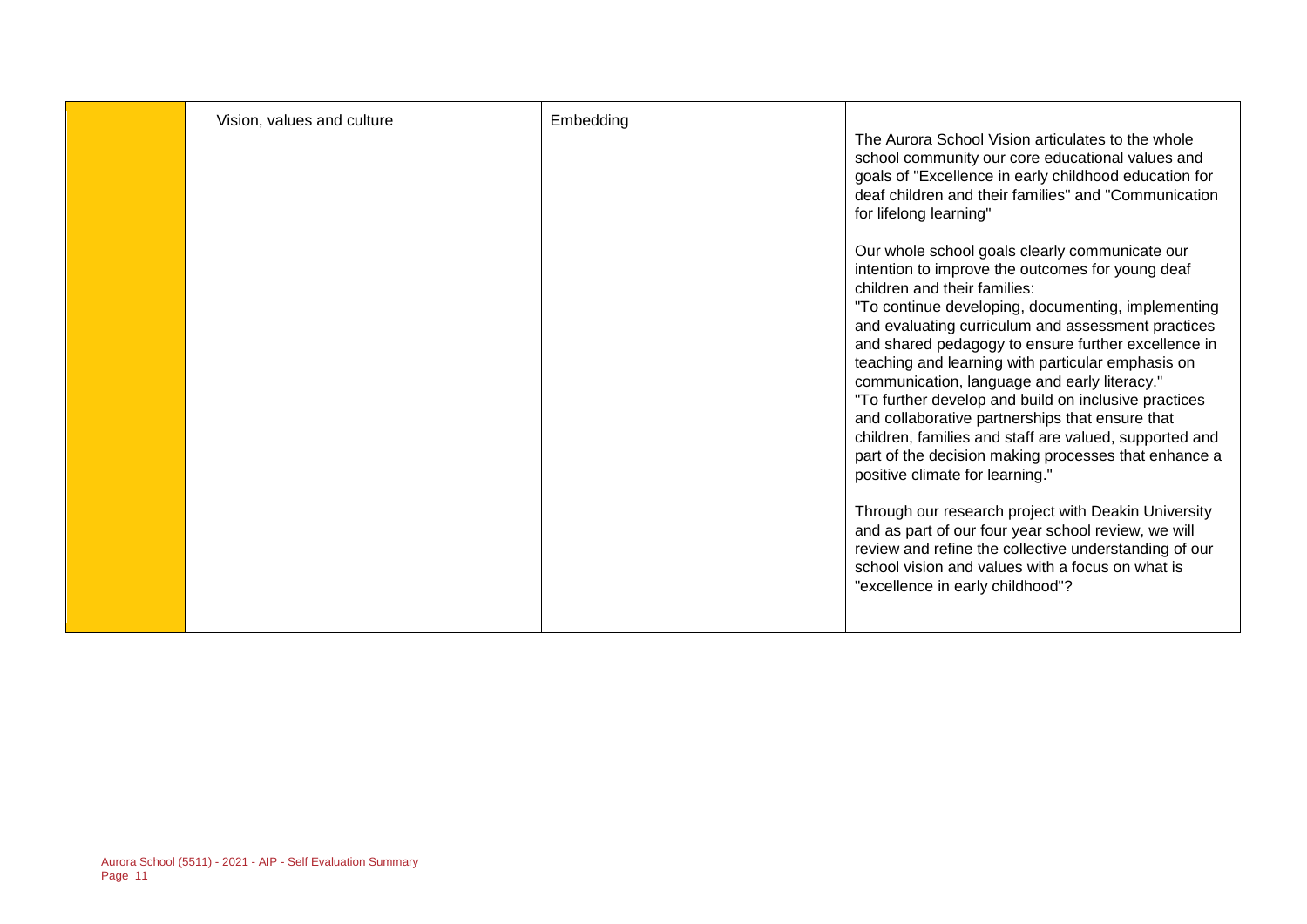| Positive climate for learning | Empowering students and building school<br>pride            | Embedding | Aurora School aims to build a culture where staff,<br>children and their families work together, and where<br>children's and families' voices are heard and respected,<br>and contribute to building their confidence, self-efficacy<br>and self-advocacy. Covid-19 provided the perfect<br>platform for the enhancement of this relationship.<br>Aurora School aims to work in partnership with young<br>children and their families to support them to actively<br>participate in the negotiation of roles, responsibilities<br>and outcomes. This way young children and their<br>families feel more positive and connected to the school,<br>see themselves as learners, better understand their<br>learning growth and feel confident in expressing this to<br>the staff and teachers they work with. In turn this will<br>enable young children and their families to have greater<br>power to influence their learning through collaborative<br>decision-making and action and to take responsibility for<br>their learning.<br>School achievements are celebrated with children and<br>families where possible and through social media<br>(seesaw and newsletters) and in 2021 through the<br>Compass platform as well. |
|-------------------------------|-------------------------------------------------------------|-----------|----------------------------------------------------------------------------------------------------------------------------------------------------------------------------------------------------------------------------------------------------------------------------------------------------------------------------------------------------------------------------------------------------------------------------------------------------------------------------------------------------------------------------------------------------------------------------------------------------------------------------------------------------------------------------------------------------------------------------------------------------------------------------------------------------------------------------------------------------------------------------------------------------------------------------------------------------------------------------------------------------------------------------------------------------------------------------------------------------------------------------------------------------------------------------------------------------------------------------------|
| Page 12                       | Aurora School (5511) - 2021 - AIP - Self Evaluation Summary |           |                                                                                                                                                                                                                                                                                                                                                                                                                                                                                                                                                                                                                                                                                                                                                                                                                                                                                                                                                                                                                                                                                                                                                                                                                                  |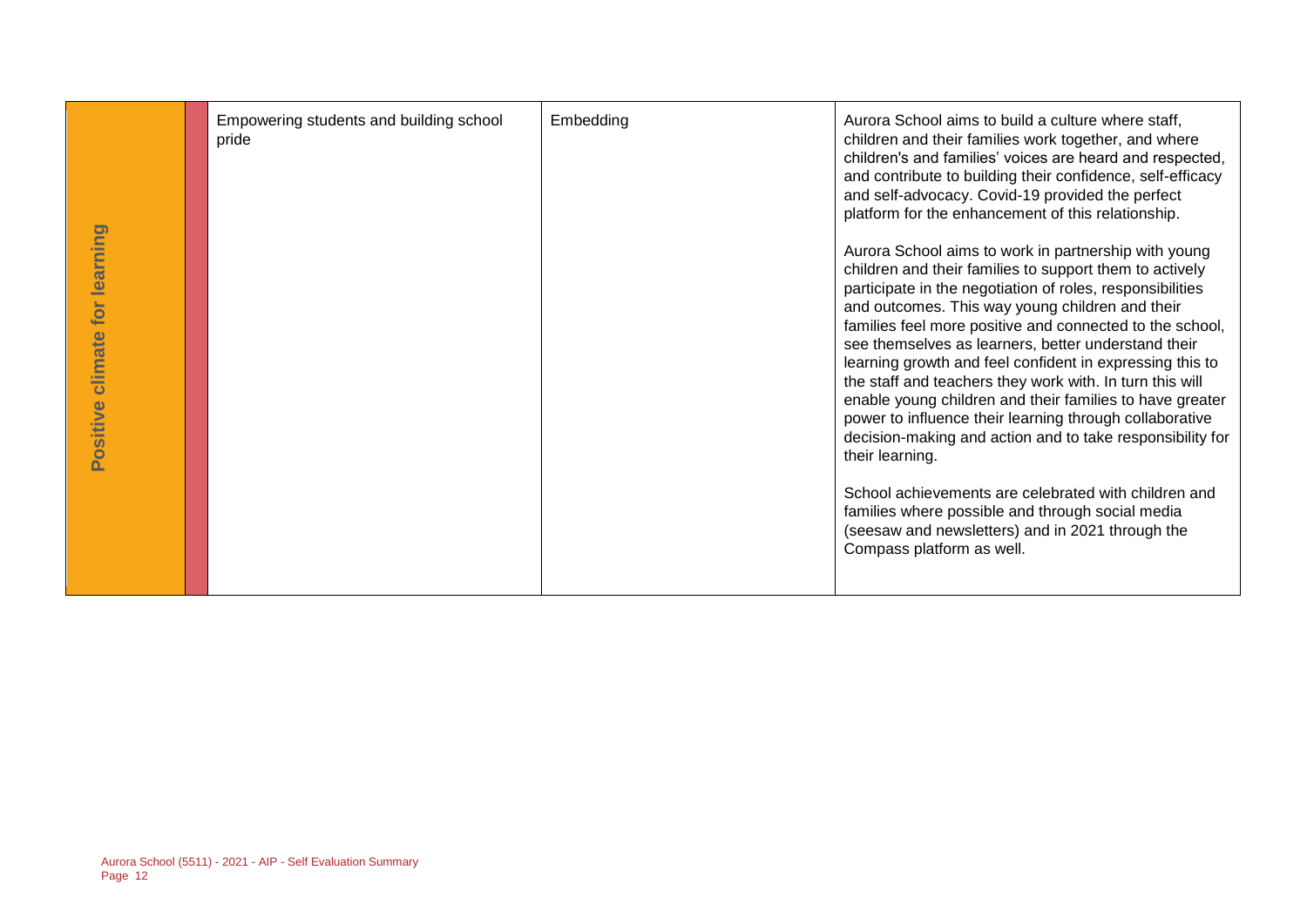| Setting expectations and promoting inclusion | Embedding moving towards Excelling | Aurora School plays a pivotal role in our society for<br>promoting inclusion for young deaf children and their<br>families, and for young deaf children with complex<br>needs and their families, through its interaction with<br>families, services and the community across the state.                                                                                                                                                                                                                                                                                                                                                                                                                                                                                                                      |
|----------------------------------------------|------------------------------------|---------------------------------------------------------------------------------------------------------------------------------------------------------------------------------------------------------------------------------------------------------------------------------------------------------------------------------------------------------------------------------------------------------------------------------------------------------------------------------------------------------------------------------------------------------------------------------------------------------------------------------------------------------------------------------------------------------------------------------------------------------------------------------------------------------------|
|                                              |                                    | As most children with hearing loss are born to families<br>that have not had any previous exposure to deafness, a<br>supportive and inclusive school environment is essential<br>in order to foster connectedness and engagement that<br>will enable ongoing learning. We aim to ensure that our<br>school vision and values are embedded in everyday<br>practices and interactions and we work across<br>communities to implement a shared approach to<br>supporting the health, wellbeing, inclusion and<br>engagement of all our children and their families. Safe,<br>supportive and inclusive environments celebrate and<br>protect diversity and understanding of others,<br>acknowledging the right of every child, no matter their<br>background or ability, to achieve the best possible<br>outcome. |
|                                              |                                    | We aim to support young children and their families to<br>achieve their full potential, support their ongoing<br>wellbeing, and enhance their resilience, optimism,<br>confidence, and social and emotional skills.                                                                                                                                                                                                                                                                                                                                                                                                                                                                                                                                                                                           |
|                                              |                                    | Psychologists and Social Workers in our teams also<br>support staff and families in the areas of behaviour<br>management, wellbeing and engagement where there is<br>a significant / additional need.                                                                                                                                                                                                                                                                                                                                                                                                                                                                                                                                                                                                         |
|                                              |                                    | We continually strive to work through a play based<br>approach which motivates children to engage and learn.                                                                                                                                                                                                                                                                                                                                                                                                                                                                                                                                                                                                                                                                                                  |
|                                              |                                    | We encourage staff to support the family and the child<br>to partner in developing a learning environment that is                                                                                                                                                                                                                                                                                                                                                                                                                                                                                                                                                                                                                                                                                             |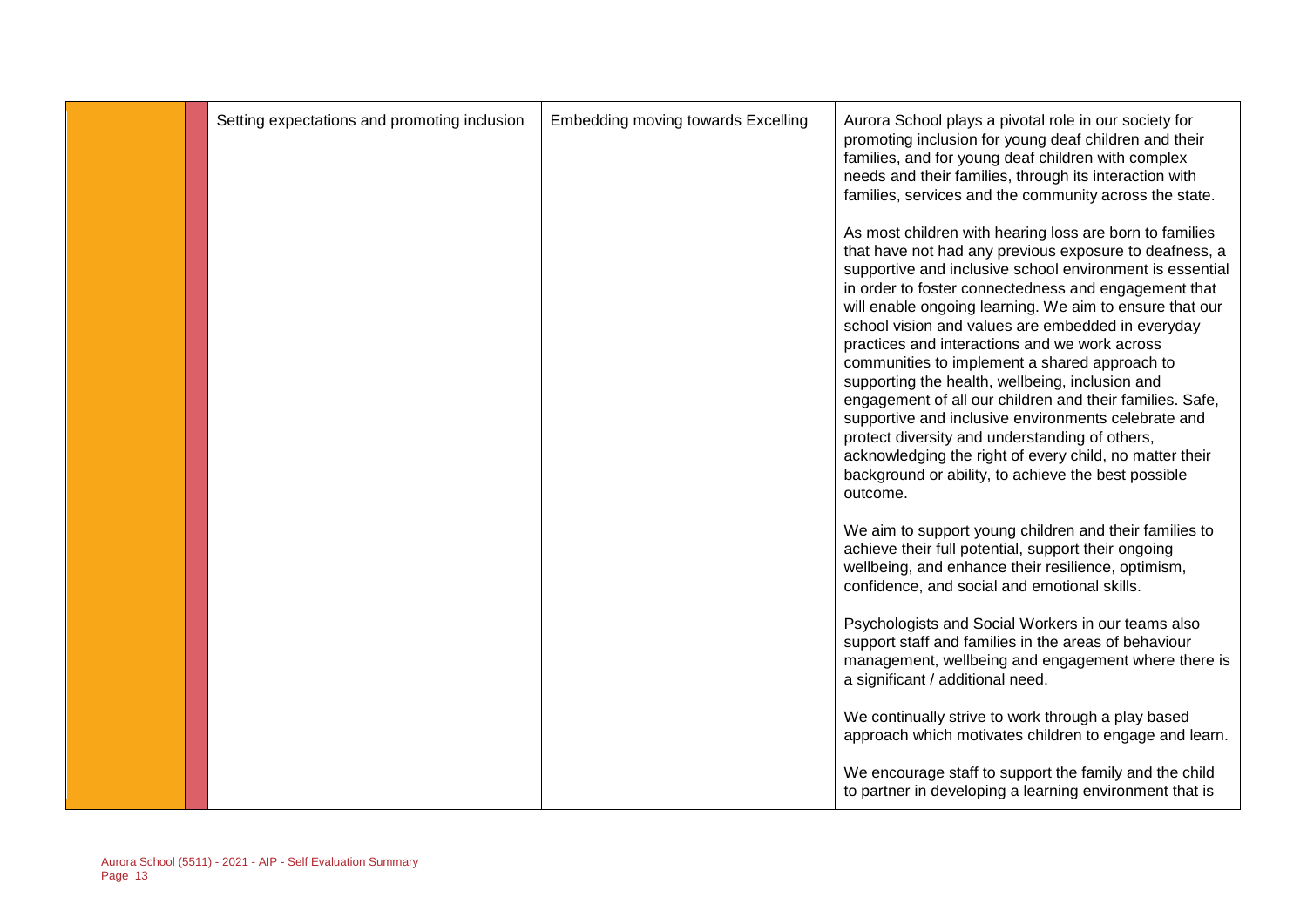|  | positive, safe, inclusive and engaging. |
|--|-----------------------------------------|
|  |                                         |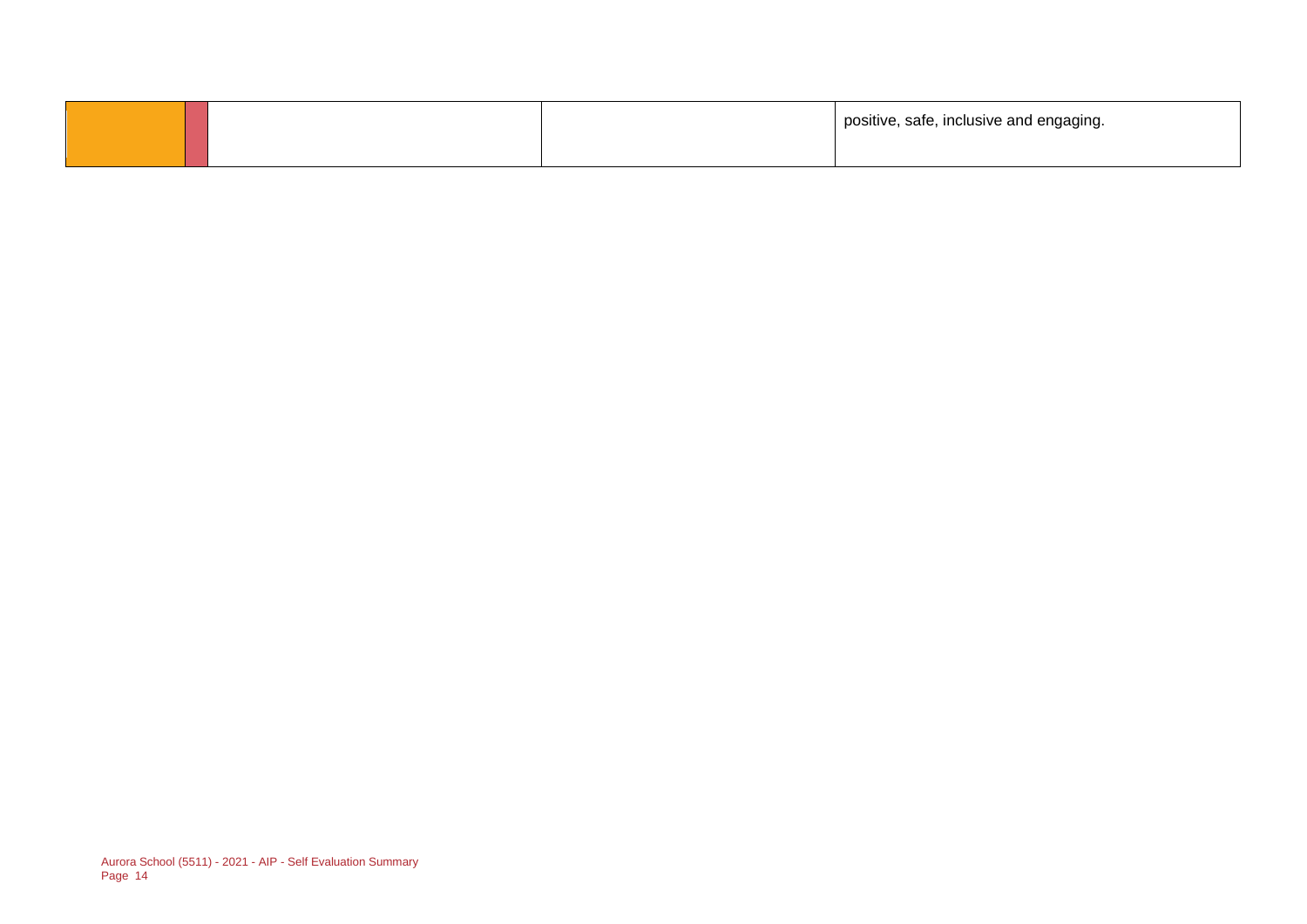| Health and wellbeing | Embedding | All aspects as outlined in 2019 have been even more<br>important and relevant during 2020.<br>Aurora School takes significant steps to actively support<br>the health and wellbeing of all young children and their<br>families involved in our school programs, and all staff<br>working at Aurora School.<br>The employment of a multidisciplinary team including<br>teachers, educational support staff and allied health<br>staff, ensures that young children and their families<br>have access to a range of professionals and expertise<br>that can support the individual and specific needs of<br>each child and their family.<br>Health promoting school policies and processes, and<br>significant professional learning is also provided to<br>support the wellbeing of all staff members.<br>The BeYou Program, introduced to Aurora in Term 4<br>2019, will change focus as a result of reflecting on the<br>impact of Covid-19. In 2021 the BeYou focus for Aurora<br>will shift to supporting staff to recognise signs of anxiety<br>in young children and providing staff with strategies to<br>support children and their families to manage anxiety.<br>Families across both the metropolitan area and the |
|----------------------|-----------|-------------------------------------------------------------------------------------------------------------------------------------------------------------------------------------------------------------------------------------------------------------------------------------------------------------------------------------------------------------------------------------------------------------------------------------------------------------------------------------------------------------------------------------------------------------------------------------------------------------------------------------------------------------------------------------------------------------------------------------------------------------------------------------------------------------------------------------------------------------------------------------------------------------------------------------------------------------------------------------------------------------------------------------------------------------------------------------------------------------------------------------------------------------------------------------------------------------------------------|
|                      |           | state will once again be supported through the provision<br>of social networking environments to enhance wellbeing<br>and community partnerships.                                                                                                                                                                                                                                                                                                                                                                                                                                                                                                                                                                                                                                                                                                                                                                                                                                                                                                                                                                                                                                                                             |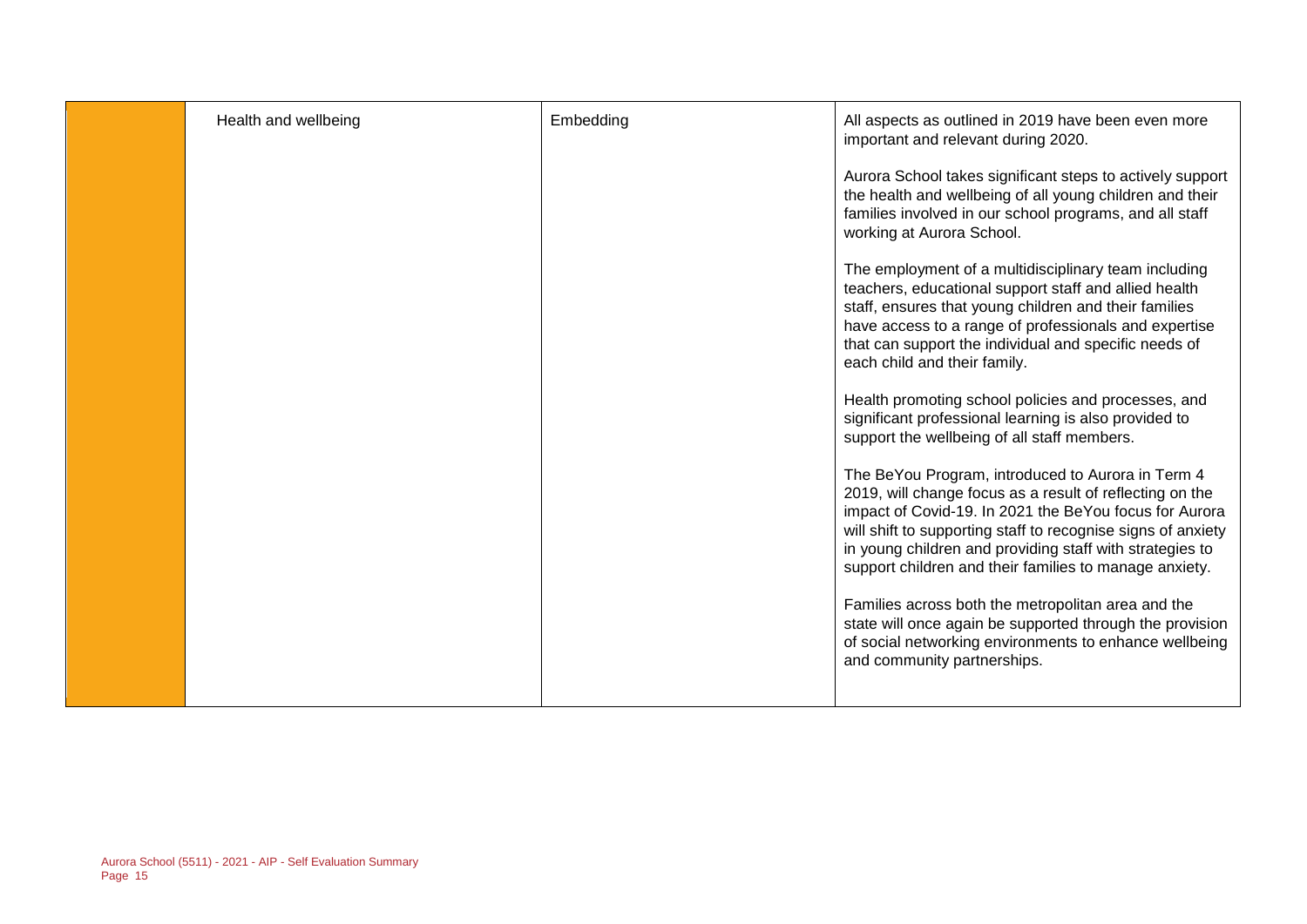| Intellectual engagement and self-awareness | Embedding | Aurora School staff work together in collaboration with<br>young children and their families to develop programs<br>and experiences that are interesting, personally<br>relevant, and appropriately challenging.                                                                                                                                                                                                                                                                                                                                                                                                                                          |
|--------------------------------------------|-----------|-----------------------------------------------------------------------------------------------------------------------------------------------------------------------------------------------------------------------------------------------------------------------------------------------------------------------------------------------------------------------------------------------------------------------------------------------------------------------------------------------------------------------------------------------------------------------------------------------------------------------------------------------------------|
|                                            |           | Aurora staff are being encouraged by the leadership<br>teams to have high expectations of young children's<br>learning, and to develop strategies that challenge<br>children at their point of learning need. Aurora staff are<br>also being encouraged to collect robust evidence of<br>learning and use it to target their teaching/family<br>support.                                                                                                                                                                                                                                                                                                  |
|                                            |           | Aurora staff also provide support to families who are at<br>different stages of the grief/acceptance cycle. This<br>means that the support and guidance provided is<br>differentiated to meet individual family needs.                                                                                                                                                                                                                                                                                                                                                                                                                                    |
|                                            |           | Aurora staff working directly with young children and<br>their families are being supported by the leadership<br>teams to continue to develop effective partnerships with<br>families to further enhance the learning potential of their<br>child. In 2019 the Family Partnership Model of practice<br>was rolled out to all Early Intervention Regular Workers.<br>This model provides and evidence informed framework<br>for working effectively in partnership with families.<br>Supporting fidelity of this model across the Early<br>Intervention program through mentoring will be a major<br>focus for the remainder of this strategic plan cycle. |
|                                            |           | Aurora School, as a supportive and inclusive school,<br>has plans in place to deliberately foster connectedness<br>and engagement, especially for those children and<br>families who are at risk of falling behind or disengaging<br>with our support programs.                                                                                                                                                                                                                                                                                                                                                                                           |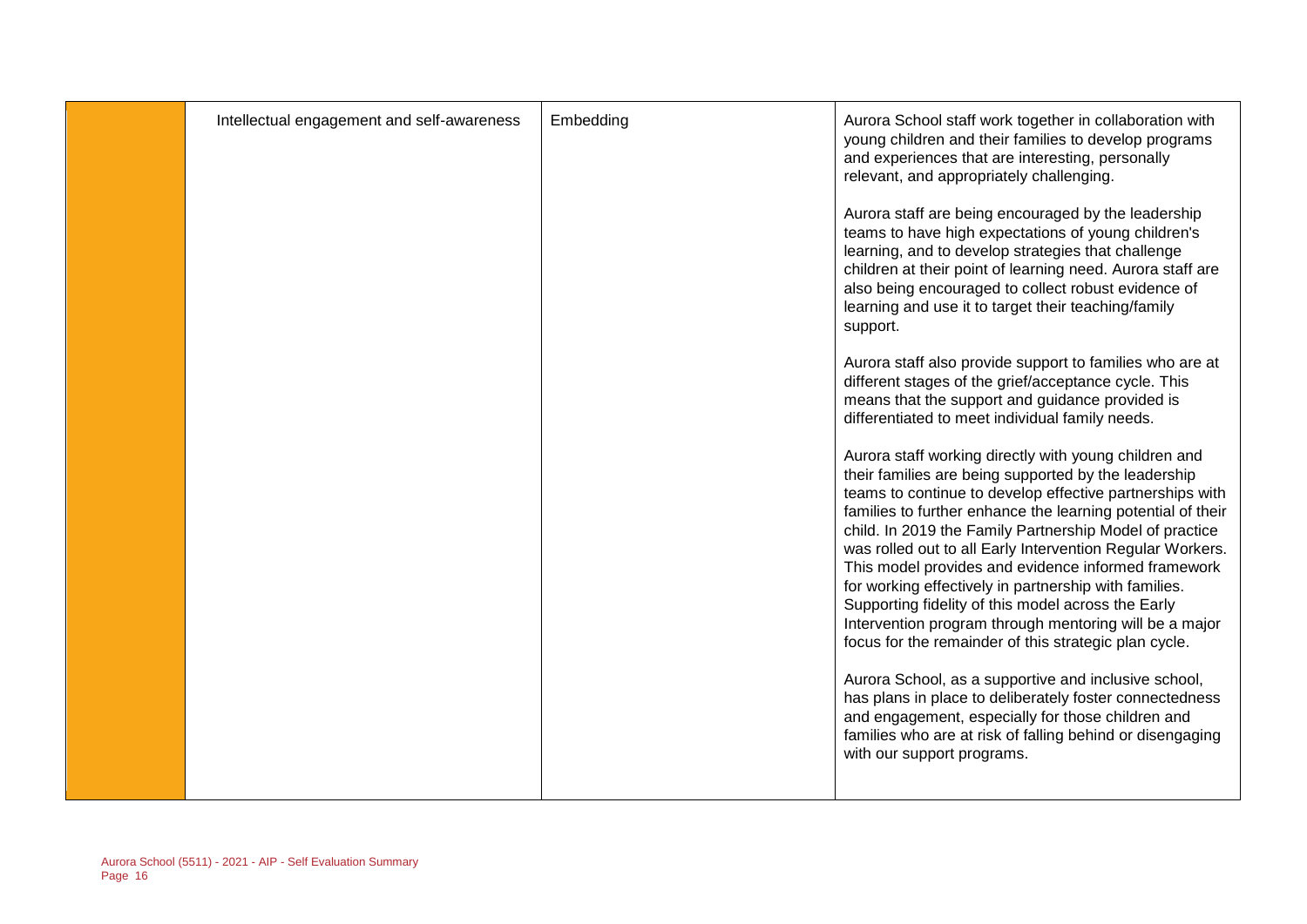| information and to provide feedback to the school | Community engagement in learning | <b>Building communities</b> | Embedding | In 2020 Covid-19 has impacted on our ability to<br>engage as easily with communities. In 2021 re-<br>engagement with communities will be a major focus.<br>Aurora School establishes links and builds<br>relationships with a broad range of people and<br>organisations in order to expand opportunities and<br>improve outcomes for their children and families. They<br>recognise that developing such relationships will<br>strengthen the capacity of the school and family to<br>support the learning and development outcomes of<br>young deaf children and their families, as well as<br>having the potential to enhance social inclusion and<br>build social capital. These relationships provide<br>additional access to expertise, facilities, resources,<br>support and services, opening up additional<br>opportunities for children to reach their full potential<br>and achieve outcomes.<br>Aurora School has presented at, and participated in<br>State, National and International Conferences and<br>many networks and communities of practice including<br>the El Network, Speech Pathology Network,<br>Physiotherapy and Occupational Therapy Networks,<br>(all initiated by Aurora), and the new Deaf Services<br>Providers Network.<br>The school has provided opportunities (through coffee<br>mornings, transition evenings, Early Learning Groups,<br>Mother Goose Programs, Annual Picnic, regional<br>barbeques, for families to meet, have access to<br>support - including peer support, to garner new |
|---------------------------------------------------|----------------------------------|-----------------------------|-----------|--------------------------------------------------------------------------------------------------------------------------------------------------------------------------------------------------------------------------------------------------------------------------------------------------------------------------------------------------------------------------------------------------------------------------------------------------------------------------------------------------------------------------------------------------------------------------------------------------------------------------------------------------------------------------------------------------------------------------------------------------------------------------------------------------------------------------------------------------------------------------------------------------------------------------------------------------------------------------------------------------------------------------------------------------------------------------------------------------------------------------------------------------------------------------------------------------------------------------------------------------------------------------------------------------------------------------------------------------------------------------------------------------------------------------------------------------------------------------------------------------------------------------------------|
| about its services and processes.                 |                                  |                             |           |                                                                                                                                                                                                                                                                                                                                                                                                                                                                                                                                                                                                                                                                                                                                                                                                                                                                                                                                                                                                                                                                                                                                                                                                                                                                                                                                                                                                                                                                                                                                      |
| staff in Community Child Care Centres and         |                                  |                             |           | Aurora Staff have provided support to professional                                                                                                                                                                                                                                                                                                                                                                                                                                                                                                                                                                                                                                                                                                                                                                                                                                                                                                                                                                                                                                                                                                                                                                                                                                                                                                                                                                                                                                                                                   |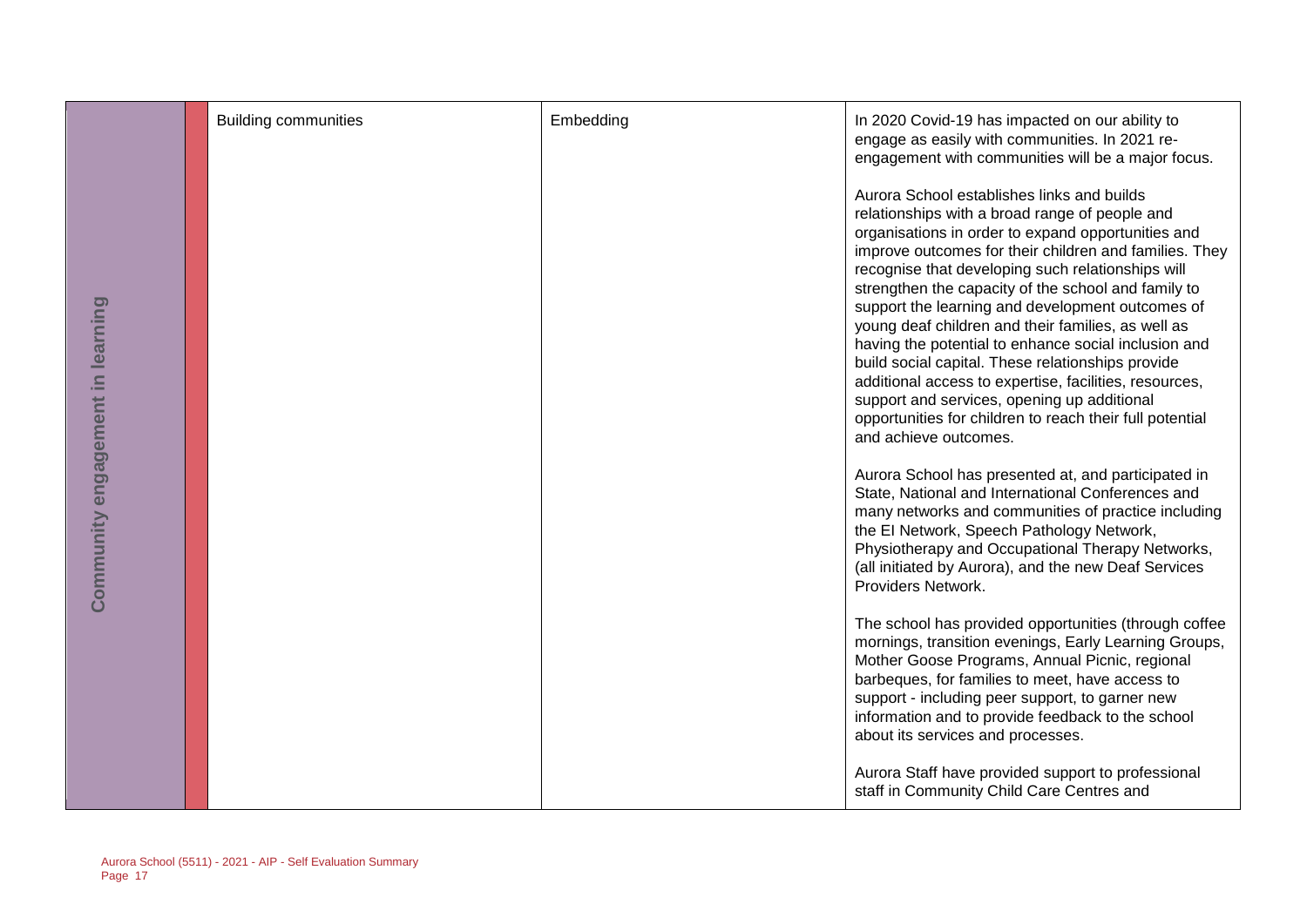|  | Kindergartens to support staff to better meet the<br>needs of babies and young children who are deaf and<br>deaf-blind |
|--|------------------------------------------------------------------------------------------------------------------------|
|  |                                                                                                                        |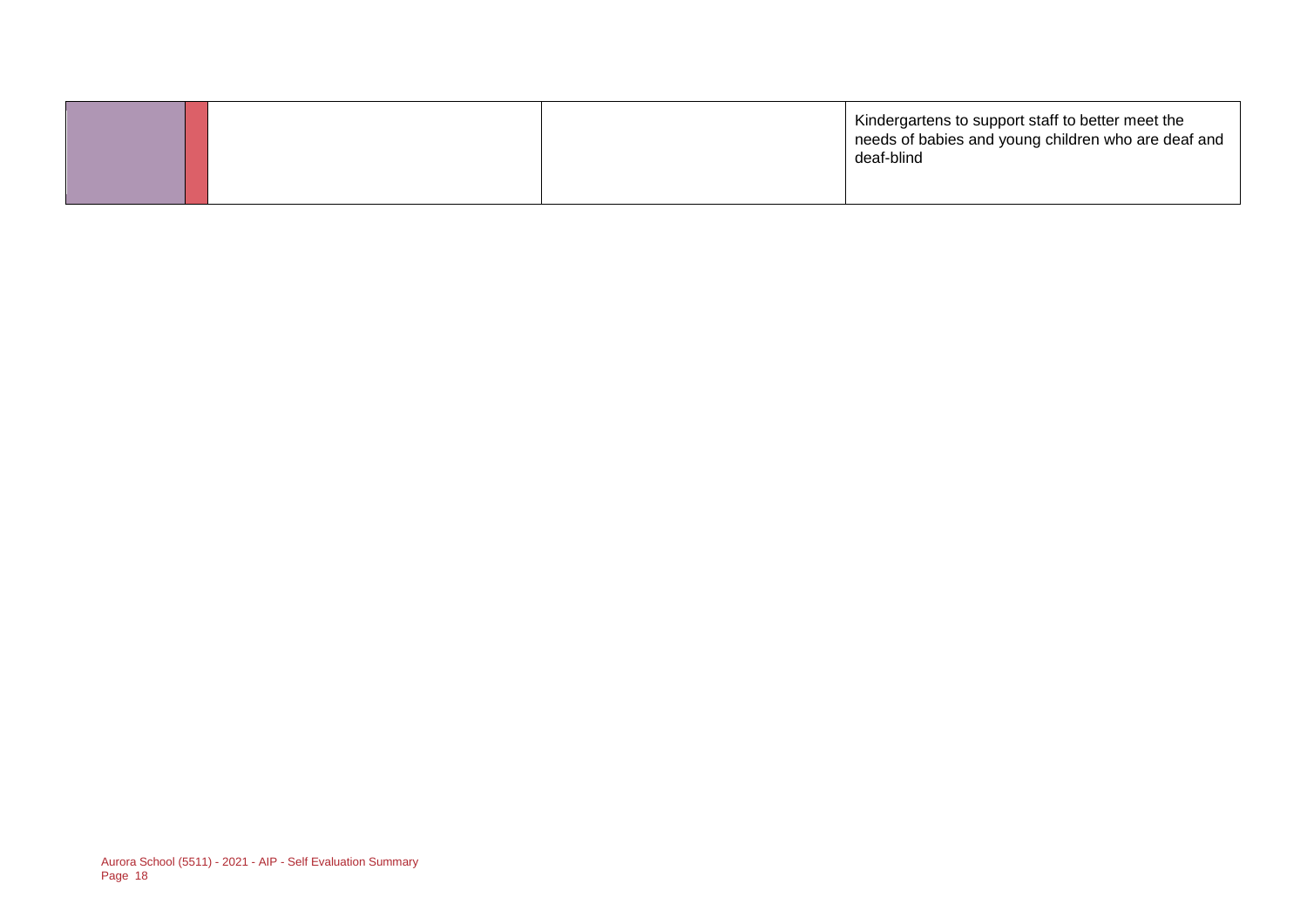| Global citizenship | Embedding | Global citizenship means an awareness of our<br>interconnectedness with people and environments<br>around the globe, their contribution to a global society<br>and economy, and the potential to develop respect for<br>key universal values such as peace, sustainability and<br>upholding the rights and dignity of all people.<br>For Aurora School, global citizenship is important to<br>ensure that we are abreast of current national and<br>international research and best practice in educational<br>processes for young deaf children and their families.<br>Aurora school aligns their quality improvement<br>frameworks with current international best practice and<br>evidence informed research.<br>Attendance at State, National and International<br>Conferences supports this knowledge, together with<br>reading of current research and involvement in active<br>networks and communities of practice.<br>Aurora School is embedding sustainability practices<br>into the whole school and currently have a 3 star<br>sustainability rating.<br>Aurora School is seen as a School of Excellence in its<br>Bilingual Approach to teaching and learning in the<br>early education childhood setting, the state-wide |
|--------------------|-----------|----------------------------------------------------------------------------------------------------------------------------------------------------------------------------------------------------------------------------------------------------------------------------------------------------------------------------------------------------------------------------------------------------------------------------------------------------------------------------------------------------------------------------------------------------------------------------------------------------------------------------------------------------------------------------------------------------------------------------------------------------------------------------------------------------------------------------------------------------------------------------------------------------------------------------------------------------------------------------------------------------------------------------------------------------------------------------------------------------------------------------------------------------------------------------------------------------------------------------------------|
|                    |           | outreach programs and the community kindergarten.                                                                                                                                                                                                                                                                                                                                                                                                                                                                                                                                                                                                                                                                                                                                                                                                                                                                                                                                                                                                                                                                                                                                                                                      |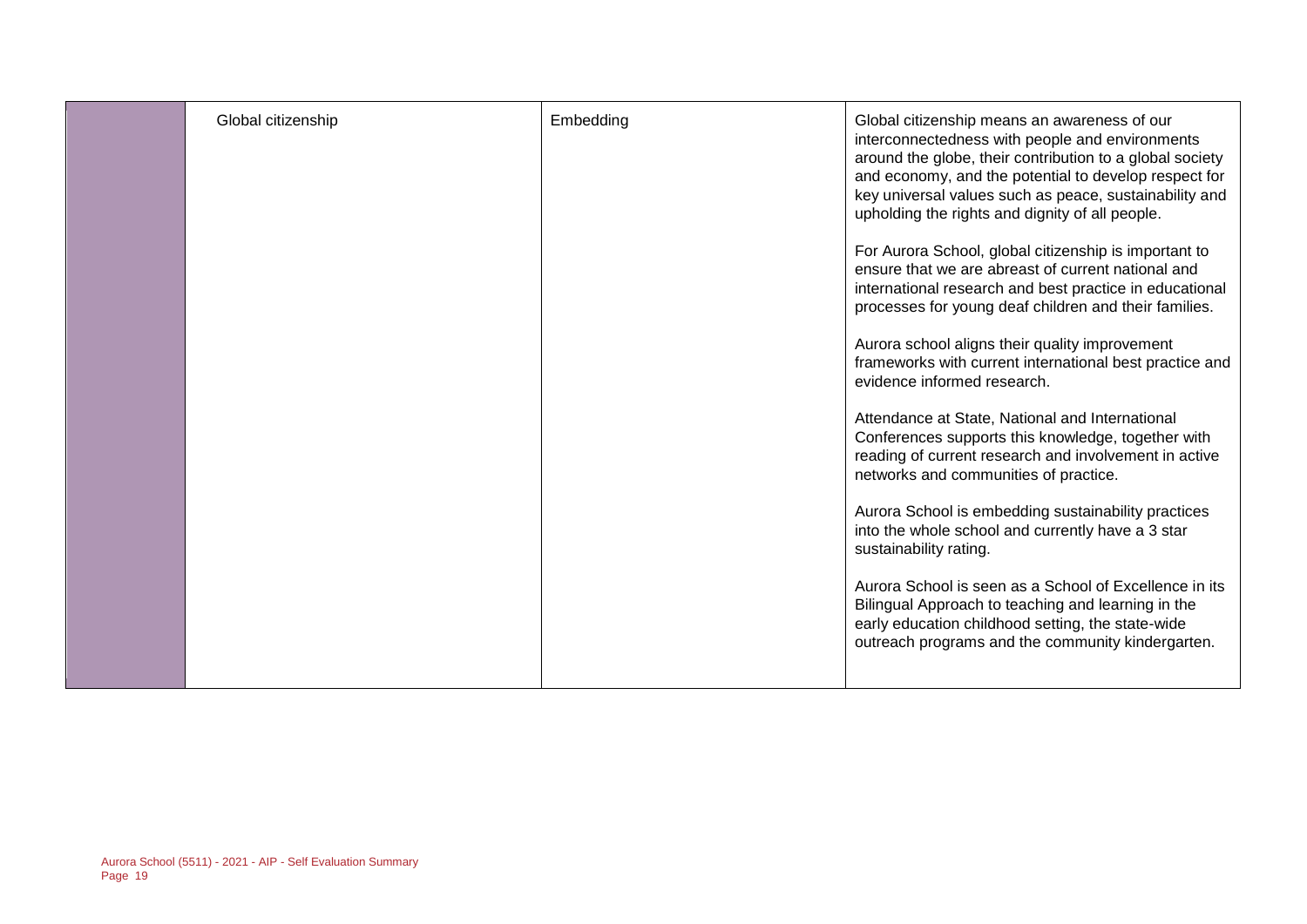|  |  | Networks with schools, services and<br>agencies | Embedding | Aurora School actively seeks to partner with<br>community-based organisations, government and non-<br>government organisations and their Communities of<br>Practice, relevant to the children and families we work<br>together with.<br>The aim is to further create a network of support for<br>the health, wellbeing, engagement, inclusion and<br>learning of the child and their family. These<br>partnerships mitigate barriers to learning, such as ill-<br>health and isolation, or limited positive family and peer<br>influences on learning.<br>Aurora School, through professional learning<br>opportunities aims to support staff to develop their<br>skills in working together with families based on<br>current evidence informed research. To be effective,<br>partnerships need to focus on potential impediments<br>to learning, address risk factors and promote proven<br>protective practices.<br>Where possible, Aurora School works in the child and<br>families community, to facilitate timely access to the<br>services they need.<br>The introduction of the BeYou program in 2019, and<br>it's continued rollout into 2020 and 2021, will further<br>enhance staff knowledge and understanding of<br>supports for staff, children's and families mental<br>health. |
|--|--|-------------------------------------------------|-----------|------------------------------------------------------------------------------------------------------------------------------------------------------------------------------------------------------------------------------------------------------------------------------------------------------------------------------------------------------------------------------------------------------------------------------------------------------------------------------------------------------------------------------------------------------------------------------------------------------------------------------------------------------------------------------------------------------------------------------------------------------------------------------------------------------------------------------------------------------------------------------------------------------------------------------------------------------------------------------------------------------------------------------------------------------------------------------------------------------------------------------------------------------------------------------------------------------------------------------------------------------------------------------------------------|
|--|--|-------------------------------------------------|-----------|------------------------------------------------------------------------------------------------------------------------------------------------------------------------------------------------------------------------------------------------------------------------------------------------------------------------------------------------------------------------------------------------------------------------------------------------------------------------------------------------------------------------------------------------------------------------------------------------------------------------------------------------------------------------------------------------------------------------------------------------------------------------------------------------------------------------------------------------------------------------------------------------------------------------------------------------------------------------------------------------------------------------------------------------------------------------------------------------------------------------------------------------------------------------------------------------------------------------------------------------------------------------------------------------|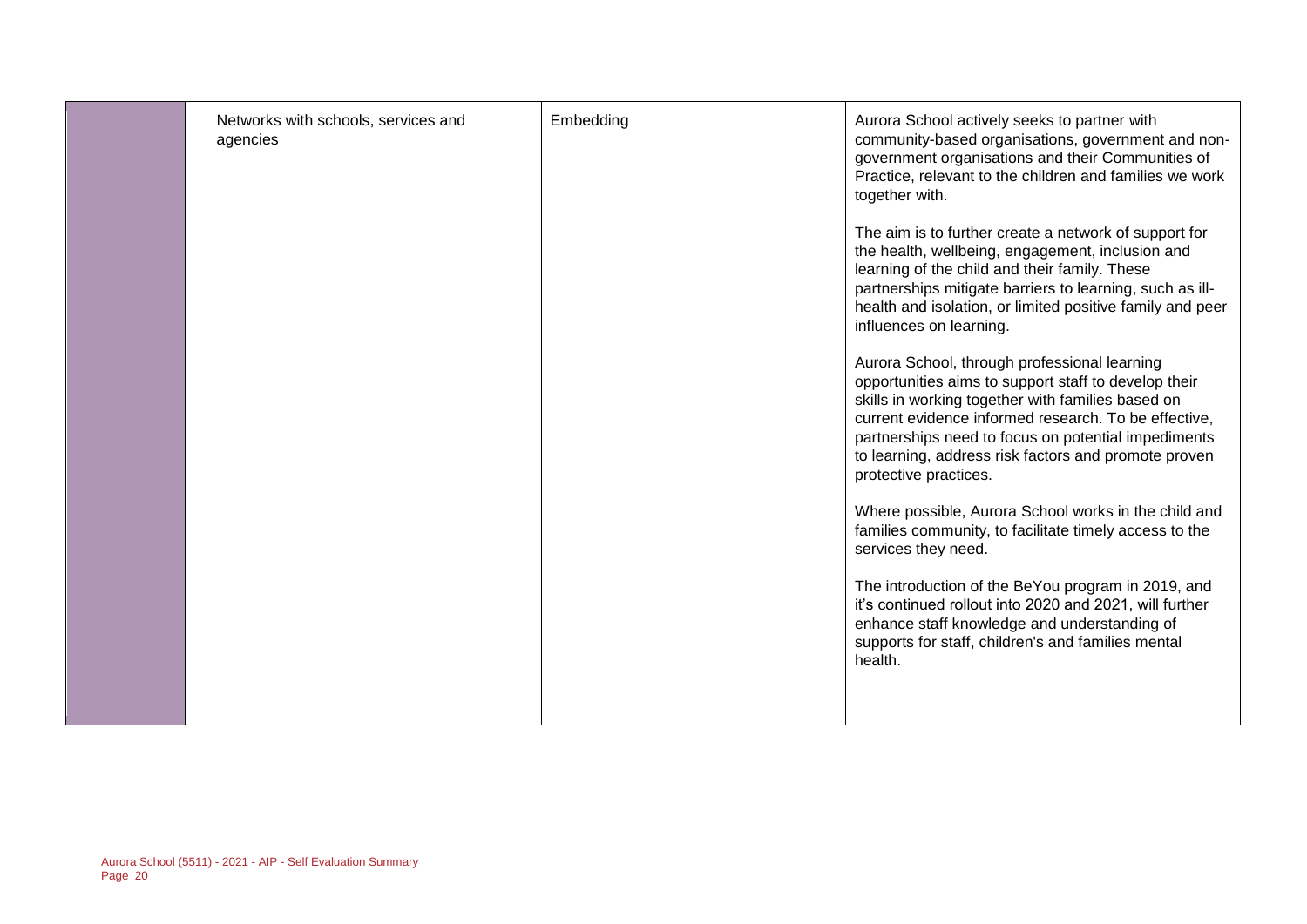| Parents and carers as partners | Excelling | Aurora School is aware that parent and carer<br>involvement in their child's school, contributes to<br>improved learning, health and wellbeing. Aurora<br>School works with very young deaf children and their<br>families so family involvement is essential for optimal<br>outcomes. Covid-19 enhanced the opportunity to<br>further strengthen staff and parent partnerships.<br>The implementation of the Family Partnership Model<br>of practice in Early Intervention has also highlighted<br>the strength of our belief in developing authentic family<br>partnerships.<br>Auslan Classes also moved online in 2020 to ensure<br>continued access. Provision was made for both small<br>groups and for individual families.<br>Aurora School actively aims to develop collaborative<br>partnerships with families, based on effective<br>communication, mutual trust and respect and shared<br>responsibility for the education of the children involved<br>in the Aurora School programs. Impact is high where<br>there are consistent positive relationships with children<br>and their families. The high level of positive<br>relationships with children and their families is<br>evidenced through a range of parent opinion surveys |
|--------------------------------|-----------|---------------------------------------------------------------------------------------------------------------------------------------------------------------------------------------------------------------------------------------------------------------------------------------------------------------------------------------------------------------------------------------------------------------------------------------------------------------------------------------------------------------------------------------------------------------------------------------------------------------------------------------------------------------------------------------------------------------------------------------------------------------------------------------------------------------------------------------------------------------------------------------------------------------------------------------------------------------------------------------------------------------------------------------------------------------------------------------------------------------------------------------------------------------------------------------------------------------------------------------------------|
|                                |           | as attached in the 2020 AIP documentation.                                                                                                                                                                                                                                                                                                                                                                                                                                                                                                                                                                                                                                                                                                                                                                                                                                                                                                                                                                                                                                                                                                                                                                                                        |
|                                |           |                                                                                                                                                                                                                                                                                                                                                                                                                                                                                                                                                                                                                                                                                                                                                                                                                                                                                                                                                                                                                                                                                                                                                                                                                                                   |

| <b>Enter your reflective comments</b> | 2020 at Aurora School has been a year of adaption to change and the development of new ways of working through online<br>platforms and closer relationships with families. We have made considerable growth in implementing the 'Essential<br>Elements' necessary to form the foundation upon which improvement is built: |
|---------------------------------------|---------------------------------------------------------------------------------------------------------------------------------------------------------------------------------------------------------------------------------------------------------------------------------------------------------------------------|
|                                       | 1. Documented curriculum plans, assessment and shared pedagogical approaches are evident in both written and                                                                                                                                                                                                              |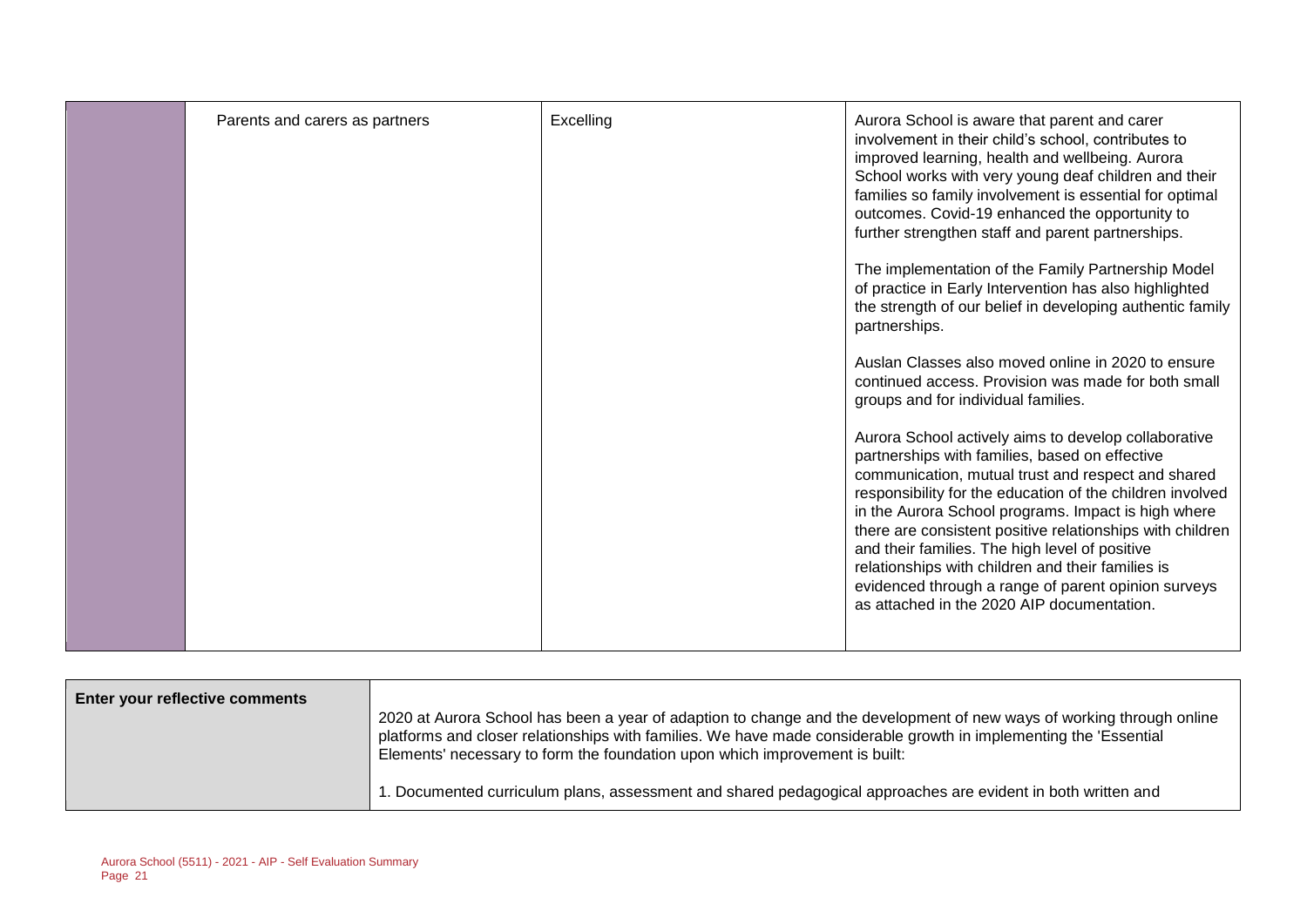|                                  | conversational forms and have been adapted to an online format.<br>2. The professional learning program planned for 2020 has been rolled over to 2021 and is more closely aligned with Aurora<br>Schools identified improvement strategies.<br>3. The Aurora School Leadership Team is the school improvement team that oversees and evaluates the effectiveness and<br>impact of the AIP and has continued to meet throughout 2020.<br>4. The age of our children means that we need to work together in partnership with families to ensure that both children's<br>and families voices are encouraged so that they can positively contribute to their own learning and school improvement.<br>This has been especially important during 2020 and close partnerships are more evident.<br>5. Aurora School ensures there is a whole school approach to supporting the health, wellbeing, inclusion and engagement<br>of all our children, families and staff. Children, family and staff wellbeing has been a priority in 2020.<br>6. There is an increased awareness of and discussion about what moderation of assessment for young children means and<br>looks like and how we go about doing this.<br>7. Data collection, analysis and evaluation of children's learning is a focus for 2021.<br>8. As a unique Designated Bilingual School (English and Auslan) for young deaf children and their families, we consistently<br>base our practices and maintain our professional knowledge on well founded evidence-informed research (see AIP<br>evidence) |
|----------------------------------|-------------------------------------------------------------------------------------------------------------------------------------------------------------------------------------------------------------------------------------------------------------------------------------------------------------------------------------------------------------------------------------------------------------------------------------------------------------------------------------------------------------------------------------------------------------------------------------------------------------------------------------------------------------------------------------------------------------------------------------------------------------------------------------------------------------------------------------------------------------------------------------------------------------------------------------------------------------------------------------------------------------------------------------------------------------------------------------------------------------------------------------------------------------------------------------------------------------------------------------------------------------------------------------------------------------------------------------------------------------------------------------------------------------------------------------------------------------------------------------------------------------------------------------------------------------------|
| <b>Considerations for 2021</b>   | In 2021 Aurora School will continue to embed the foundations needed to support improvement through the eight essential<br>elements noted above.<br>Specific emphasis will be placed on continued improvement in:<br>- data collection, analysis and evaluation of children's learning,<br>- enhancement of our professional learning communities<br>- further development of shared pedagogical approaches to children's teaching and learning<br>- implementation of high impact teaching strategies through the Deakin University Project: Teachers Deliberating Practice<br>- enhancing our Bilingual Program through designated Auslan Teacher leadership position<br>- embed the Family Partnerships Model as the guide for working together with families<br>- professional learning to be considered in 2021 will include: VEYLDF, Learning Language and Loving It (Hanen), BeYou<br>and Auslan                                                                                                                                                                                                                                                                                                                                                                                                                                                                                                                                                                                                                                                            |
| Documents that support this plan |                                                                                                                                                                                                                                                                                                                                                                                                                                                                                                                                                                                                                                                                                                                                                                                                                                                                                                                                                                                                                                                                                                                                                                                                                                                                                                                                                                                                                                                                                                                                                                   |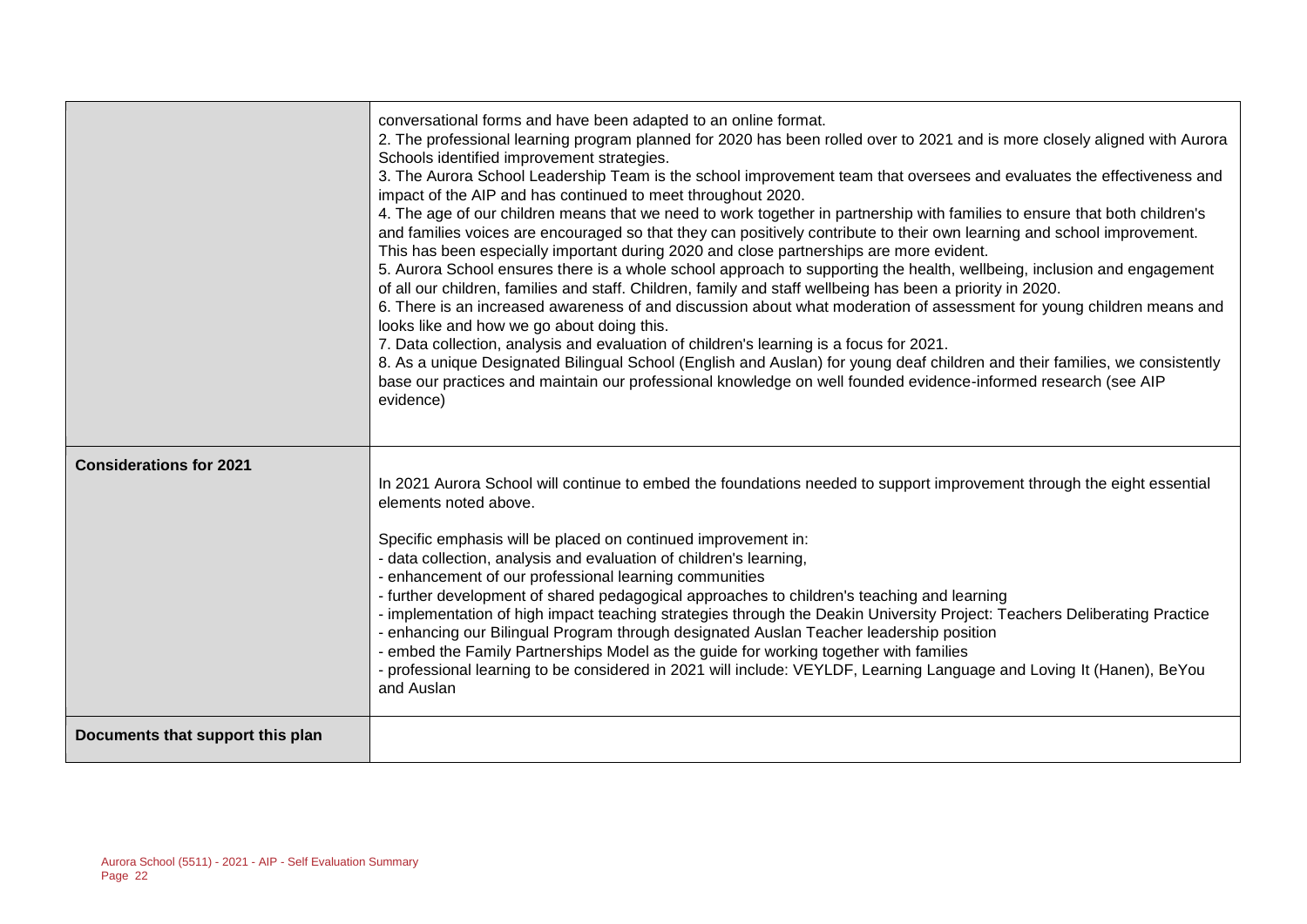### **SSP Goals Targets and KIS**

| Goal 1                                                                                 | 2021 Priorities Goal                                                                                                                                                                                                                                                                                                                                                                                                           |
|----------------------------------------------------------------------------------------|--------------------------------------------------------------------------------------------------------------------------------------------------------------------------------------------------------------------------------------------------------------------------------------------------------------------------------------------------------------------------------------------------------------------------------|
| Target 1.1                                                                             | Support for the 2021 Priorities                                                                                                                                                                                                                                                                                                                                                                                                |
| <b>Key Improvement Strategy 1.a</b><br><b>Building practice excellence</b>             | Learning, catch-up and extension priority:<br>Link directly to existing Goal 2<br>To continue developing, documenting, implementing and evaluating curriculum and assessment practices and shared<br>pedagogy to ensure further excellence in teaching and learning, with particular emphasis on communication, language<br>and early literacy.<br>Create specialised Auslan Teacher Position to support all children's Auslan |
| <b>Key Improvement Strategy 1.b</b><br><b>Building communities</b>                     | Happy, active and healthy kids priority:<br>Deakin University Research Project: Teachers Deliberating Practice                                                                                                                                                                                                                                                                                                                 |
| Key Improvement Strategy 1.c<br>Setting expectations and promoting<br><i>inclusion</i> | Connected schools priority:<br>Link directly to existing Goal 3<br>to To further develop and build on inclusive practices and collaborative partnerships that ensure that children, families and<br>staff are valued, supported and part of decision making processes that enhance a positive climate for learning.                                                                                                            |
| Goal 2                                                                                 | To continue developing, documenting, implementing and evaluating curriculum and assessment practices and shared<br>pedagogy to ensure further excellence in teaching and learning, with particular emphasis on communication, language<br>and early literacy.                                                                                                                                                                  |
| Target 2.1                                                                             | To have all children deemed capable make one year or more growth as indicated by CASLLS and other assessment documentation.<br>To have all children monitored at regular intervals to ensure progress is appropriate to their capability - (CASLLS, Communication Matrix, Auslan<br>Checklist, Early ABLES, ABLES, MPAPG).                                                                                                     |
| Target 2.2                                                                             | All children to achieve potential growth annually as measured against the assessment tools.<br>Assessment of children's capability using assessment tools, formal and informal measures including:<br>Victorian Early Years Learning and Development Framework<br>Measuring each child's progress against Individual Learning Plan Goals, MPAPG<br>Victorian Curriculum                                                        |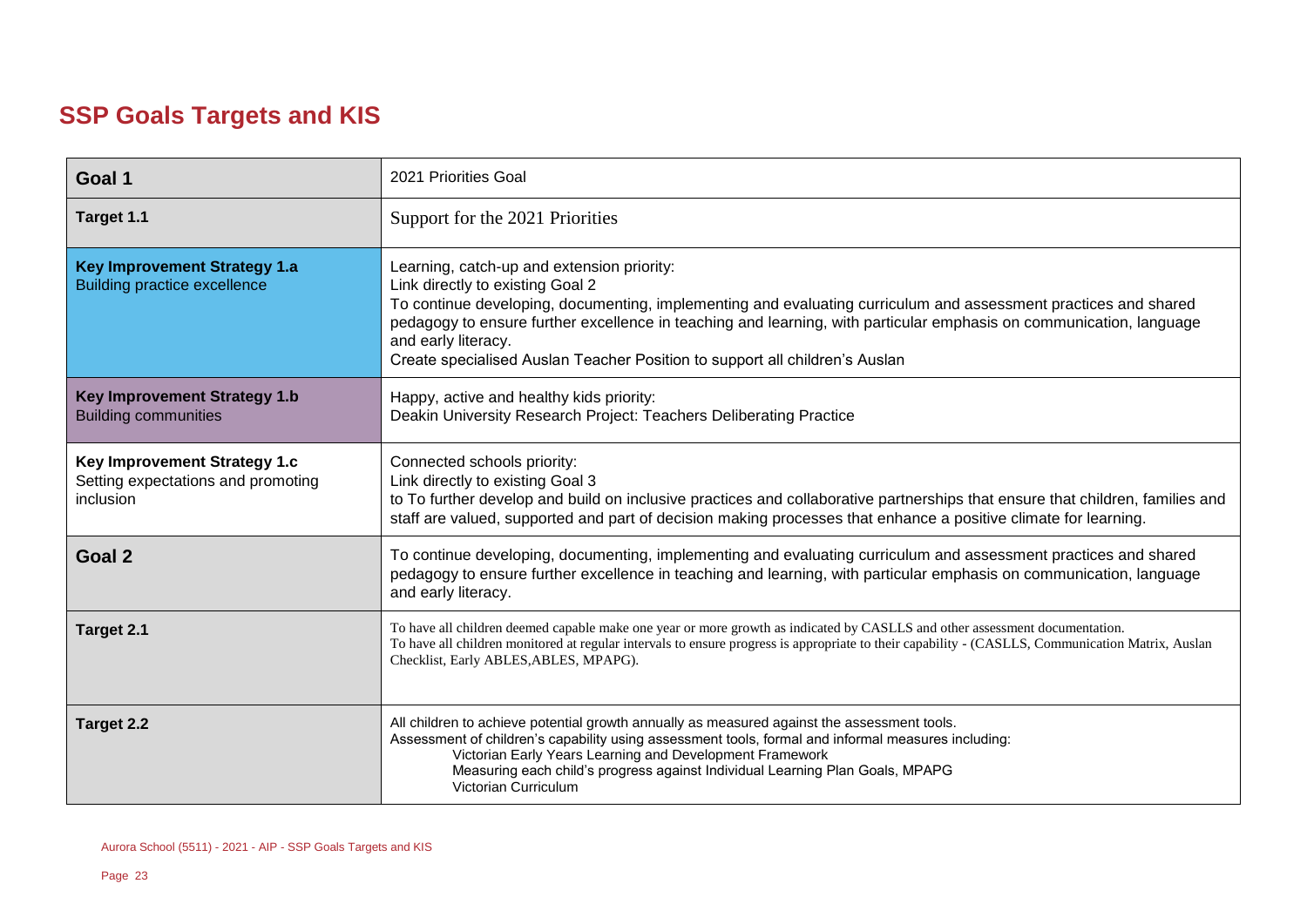|                                                                            | Parents goals and priorities<br>CASLLS, Auslan Checklist, Communication Matrix, Infant Monitor of Vocal Production (IMP), Early ABLEs and ABLES                                                                                                                                                                                                                                                                                                                                                  |
|----------------------------------------------------------------------------|--------------------------------------------------------------------------------------------------------------------------------------------------------------------------------------------------------------------------------------------------------------------------------------------------------------------------------------------------------------------------------------------------------------------------------------------------------------------------------------------------|
| Target 2.3                                                                 | Research during 2018 and 2019 has established that CASLLS will be used as the framework curriculum for developing communication, language and<br>early literacy for young deaf children at Aurora.<br>In 2020 we developed the Aurora School Language and Communication Statement. This statement explains the Bilingual Approach adopted by<br>Aurora School. This approach uses both Auslan and English to teach young Deaf and Hard of Hearing (D/HH) children.                               |
| <b>Key Improvement Strategy 2.a</b><br>Curriculum planning and assessment  | KIS 2.1: Continue to build the whole school culture of accountability and feedback                                                                                                                                                                                                                                                                                                                                                                                                               |
| <b>Key Improvement Strategy 2.b</b><br>Curriculum planning and assessment  | KIS 2.2: Continue to build on the whole school approach to data collection and evidence based practice to further inform<br>teaching and learning.                                                                                                                                                                                                                                                                                                                                               |
| <b>Key Improvement Strategy 2.c</b><br><b>Building practice excellence</b> | KIS 2.3: Develop and document a whole school systematic Early Childhood Framework of Communication, Language<br>and Early Literacy for Young Deaf Children                                                                                                                                                                                                                                                                                                                                       |
| Goal 3                                                                     | To further develop and build on inclusive practices and collaborative partnerships that ensure that children, families and<br>staff are valued, supported and part of decision making processes that enhance a positive climate for learning.                                                                                                                                                                                                                                                    |
| Target 3.1                                                                 | BeYou Program introduced in 2019 to support staff, children's and families further engagement and wellbeing.<br>In 2021 BeYou Focus will support staff to identify anxiety in young D/HH children and support their specific needs.<br>Parent Opinion Survey will maintain current levels.<br>By 2021 inclusive practices and opportunities to improve fidelity of service will be clearly documented and evidenced.<br>ACSK Community interest and enrolment data will maintain current levels. |
| Target 3.2                                                                 | Aurora Transition manual for all staff developed by end of 2021.<br>Transition documentation provided to 100% of enrolling schools (develop audit process).<br>Transition checklist developed and indicates high fidelity of service across Aurora (completed annually).                                                                                                                                                                                                                         |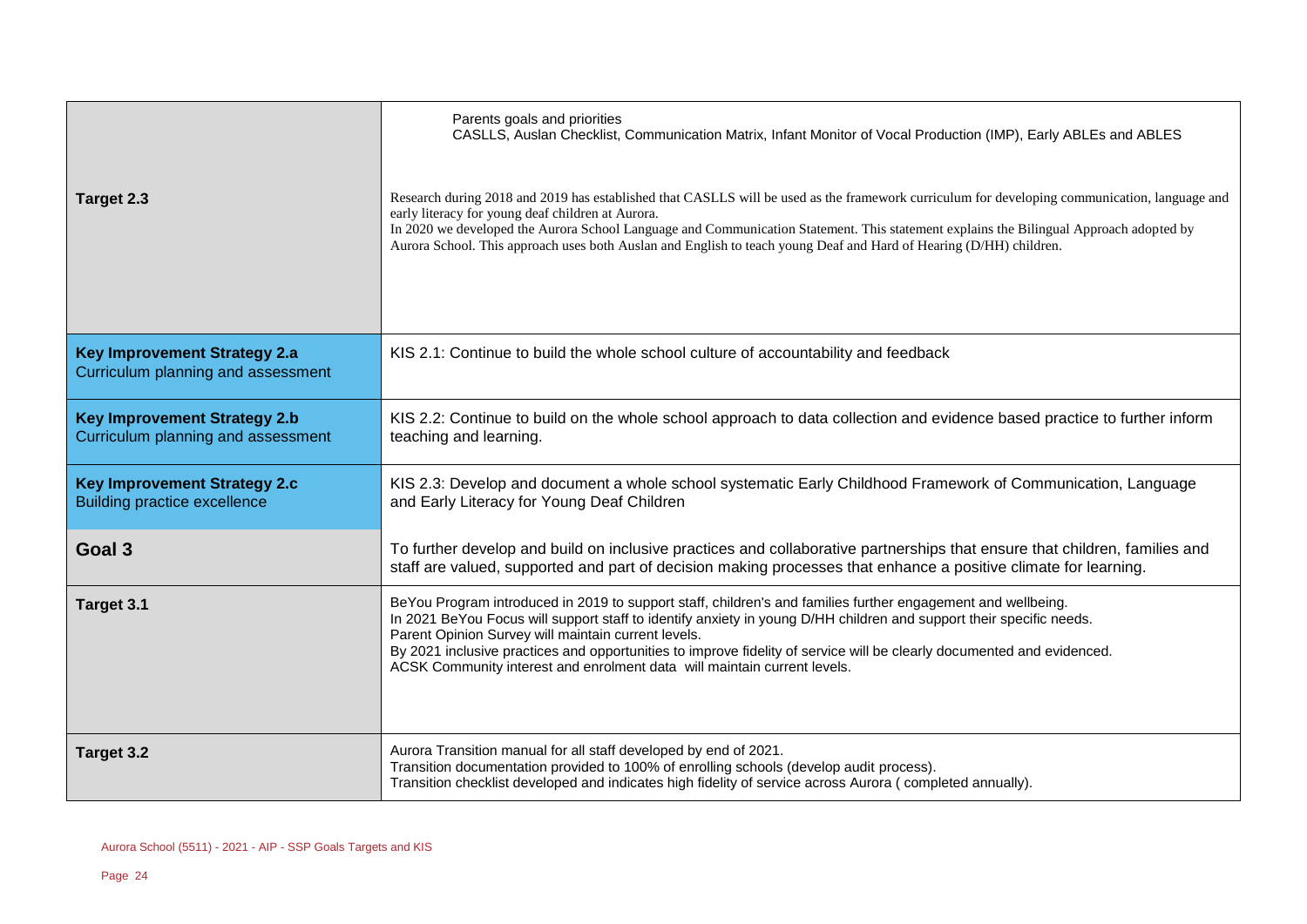|                                                                                        | Internal transition processes are clear and well documented by end of 2021.<br>Parent Opinion Survey & El Family Outcomes Survey & EE and El Exit Surveys indicate high level of satisfaction with Transition<br>Process.                                                                                                                                               |
|----------------------------------------------------------------------------------------|-------------------------------------------------------------------------------------------------------------------------------------------------------------------------------------------------------------------------------------------------------------------------------------------------------------------------------------------------------------------------|
| Target 3.3                                                                             | School Staff Opinion Survey - maintain or improve on current levels.<br>Parent Opinion Surveys - maintain or improve on current level.<br>Rebranding process implemented and evidenced through documentation.<br>Documented evidence of active involvement of Aurora staff in the wider community (eg Networks, Communities of Practice, etc) - data<br>base developed. |
| Target 3.4                                                                             | Quality Improvement processes developed and implemented (FISO, EIQI, QIP) - undertake review of current documentation and processes and<br>establish implementation framework.                                                                                                                                                                                          |
| <b>Key Improvement Strategy 3.a</b><br><b>Building practice excellence</b>             | 3.1 Continue to build a whole school culture of inclusive education in which we meet the communication, language and<br>early literacy needs of all children                                                                                                                                                                                                            |
| <b>Key Improvement Strategy 3.b</b><br>Setting expectations and promoting<br>inclusion | 3.2 Enhance the whole school transition process that supports children and informs educational settings of the needs and<br>capacities of individual children in an inclusive environment.                                                                                                                                                                              |
| <b>Key Improvement Strategy 3.c</b><br><b>Building communities</b>                     | 3.3 Continue to enhance recognition of Aurora School and the Aurora School profile from within the school and through<br>the wider community.                                                                                                                                                                                                                           |
| Key Improvement Strategy 3.d<br>Setting expectations and promoting<br>inclusion        | 3.4 Formalise a process of quality improvement in line with national and international best practice principles.                                                                                                                                                                                                                                                        |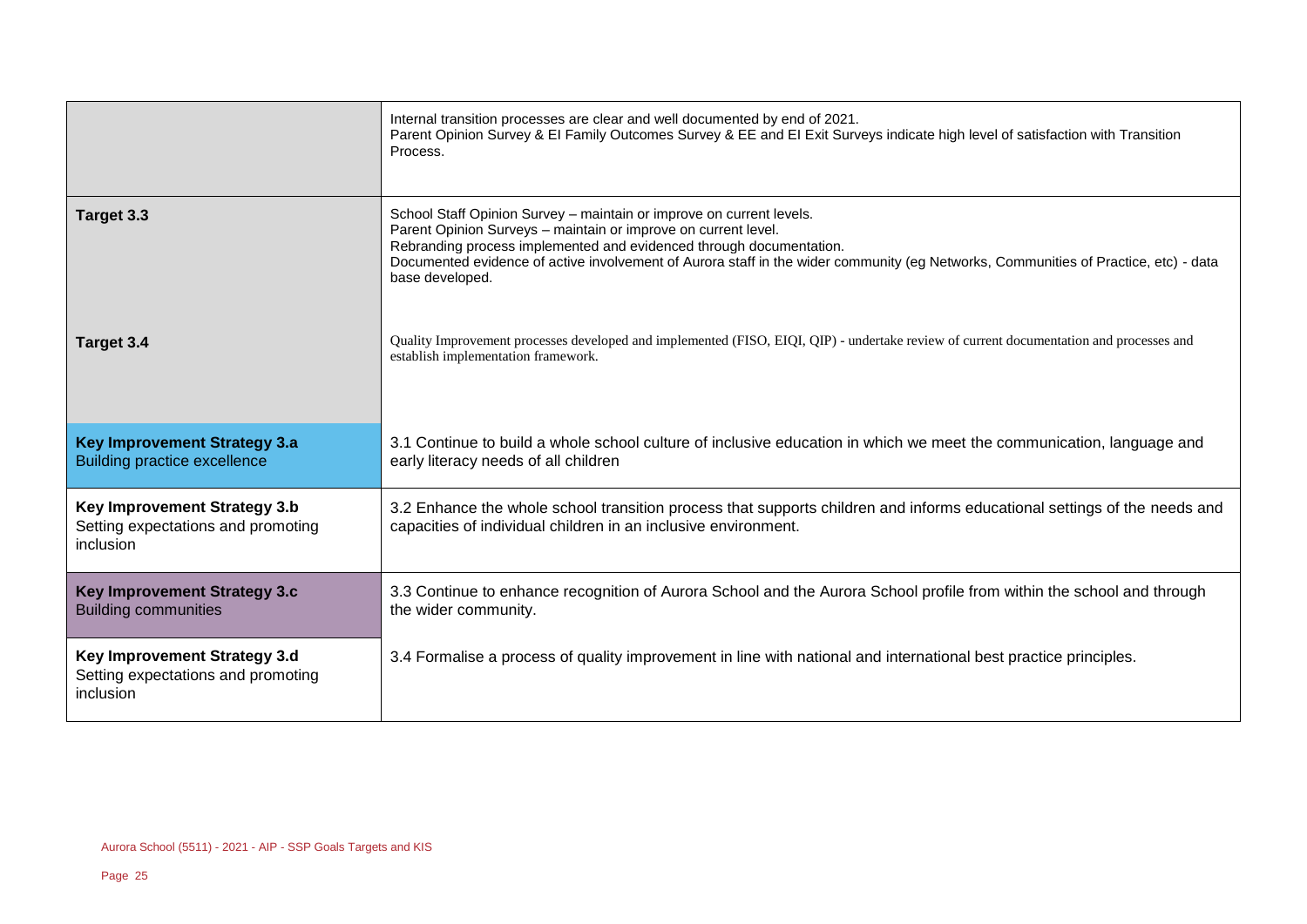### **Select Annual Goals and KIS**

| <b>Four Year Strategic Goals</b>                                                                                                                                                                                                                                                | Is this<br>selected for<br>focus this<br>year? | <b>Four Year Strategic Targets</b>                                                                                                                                                                                                                                                                                               | 12 month target<br>The 12 month target is an incremental step<br>towards meeting the 4-year target, using the<br>same data set.                                                                                                                                                                                                                                                                                                                                                                                                                                                      |
|---------------------------------------------------------------------------------------------------------------------------------------------------------------------------------------------------------------------------------------------------------------------------------|------------------------------------------------|----------------------------------------------------------------------------------------------------------------------------------------------------------------------------------------------------------------------------------------------------------------------------------------------------------------------------------|--------------------------------------------------------------------------------------------------------------------------------------------------------------------------------------------------------------------------------------------------------------------------------------------------------------------------------------------------------------------------------------------------------------------------------------------------------------------------------------------------------------------------------------------------------------------------------------|
| 2021 Priorities Goal                                                                                                                                                                                                                                                            | Yes                                            | Support for the 2021 Priorities                                                                                                                                                                                                                                                                                                  | Meet 2021 DET Priorities:<br>Support children most affected by impact<br>of Covid-19<br>Support children's & families mental<br>health especially through outdoor<br>activities, getting active and getting<br>creative<br>Continue to build and embed strong<br>connections with families and the<br>community                                                                                                                                                                                                                                                                      |
| To continue developing,<br>documenting, implementing and<br>evaluating curriculum and<br>assessment practices and shared<br>pedagogy to ensure further<br>excellence in teaching and learning,<br>with particular emphasis on<br>communication, language and early<br>literacy. | Yes                                            | To have all children deemed capable make one year or more growth as indicated<br>by CASLLS and other assessment documentation.<br>To have all children monitored at regular intervals to ensure progress is<br>appropriate to their capability - (CASLLS, Communication Matrix, Auslan<br>Checklist, Early ABLES, ABLES, MPAPG). | CASLLS/eCASLLS completed and<br>entered on to data base six monthly for all<br>appropriate children.<br>Communication Matrix completed and<br>recorded for all children where CASLLS<br>unable to monitor growth.<br>Auslan Checklist completed six monthly<br>for all appropriate children.<br>Designated Auslan Teacher appointed in<br>2021 to overview Auslan Program,<br>support Auslan staff, develop fidelity of<br>Auslan teaching and review children's<br>progress.<br>Documentation developed to clearly<br>monitor progress.<br>Continue exit summary data collection of |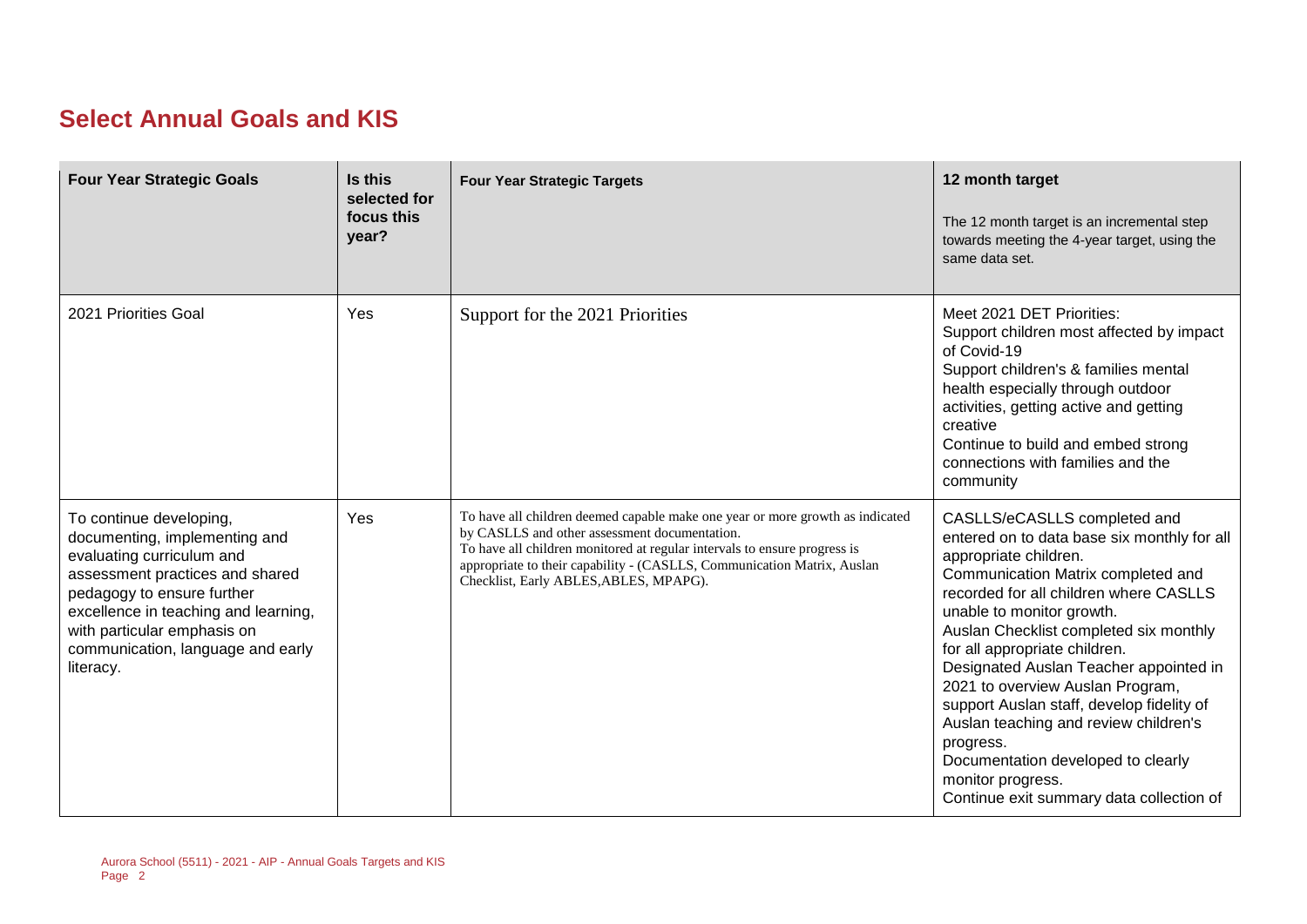|                                                                                                                                                                                                                                                              |     |                                                                                                                                                                                                                                                                                                                                                                                                                                                                                                                                        | children's development across their time<br>at Aurora.                                                                                                                                                                                                                                                                         |
|--------------------------------------------------------------------------------------------------------------------------------------------------------------------------------------------------------------------------------------------------------------|-----|----------------------------------------------------------------------------------------------------------------------------------------------------------------------------------------------------------------------------------------------------------------------------------------------------------------------------------------------------------------------------------------------------------------------------------------------------------------------------------------------------------------------------------------|--------------------------------------------------------------------------------------------------------------------------------------------------------------------------------------------------------------------------------------------------------------------------------------------------------------------------------|
|                                                                                                                                                                                                                                                              |     | All children to achieve potential growth annually as measured against the<br>assessment tools.<br>Assessment of children's capability using assessment tools, formal and<br>informal measures including:<br>Victorian Early Years Learning and Development Framework<br>Measuring each child's progress against Individual Learning Plan<br>Goals, MPAPG<br>Victorian Curriculum<br>Parents goals and priorities<br>CASLLS, Auslan Checklist, Communication Matrix, Infant<br>Monitor of Vocal Production (IMP), Early ABLEs and ABLES | Three Year Deakin University Research<br>Project commences in 2021, 'Teachers<br>Deliberating Practice' to enhance staff<br>understanding and implementation of the<br>VEYLDF and Early Years and D/HH Best<br>Practice.                                                                                                       |
|                                                                                                                                                                                                                                                              |     | Research during 2018 and 2019 has established that CASLLS will be used as<br>the framework curriculum for developing communication, language and early<br>literacy for young deaf children at Aurora.<br>In 2020 we developed the Aurora School Language and Communication<br>Statement. This statement explains the Bilingual Approach adopted by Aurora<br>School. This approach uses both Auslan and English to teach young Deaf and<br>Hard of Hearing (D/HH) children.                                                            | Leadership (SIT) Team to continue to be<br>alert to current evidence informed best<br>practice.<br>Share and monitor implementation of<br>Aurora School Language and<br>Communication Statement with all staff,<br>families, and the wider school community.<br>Implement and support wider usage of<br>eCASLLS across Aurora. |
| To further develop and build on<br>inclusive practices and collaborative<br>partnerships that ensure that children,<br>families and staff are valued,<br>supported and part of decision<br>making processes that enhance a<br>positive climate for learning. | Yes | BeYou Program introduced in 2019 to support staff, children's and families<br>further engagement and wellbeing.<br>In 2021 BeYou Focus will support staff to identify anxiety in young D/HH<br>children and support their specific needs.<br>Parent Opinion Survey will maintain current levels.<br>By 2021 inclusive practices and opportunities to improve fidelity of service<br>will be clearly documented and evidenced.<br>ACSK Community interest and enrolment data will maintain current levels.                              | BeYou Program in conjunction with<br>Respectful Relations will focus on anxiety<br>in young<br>D/HH children.<br>Continue to monitor Parent Opinion<br>Surveys and enrolment data.<br>Continue to document Aurora School<br>Inclusive Practices and steps taken to<br>further develop fidelity of service.                     |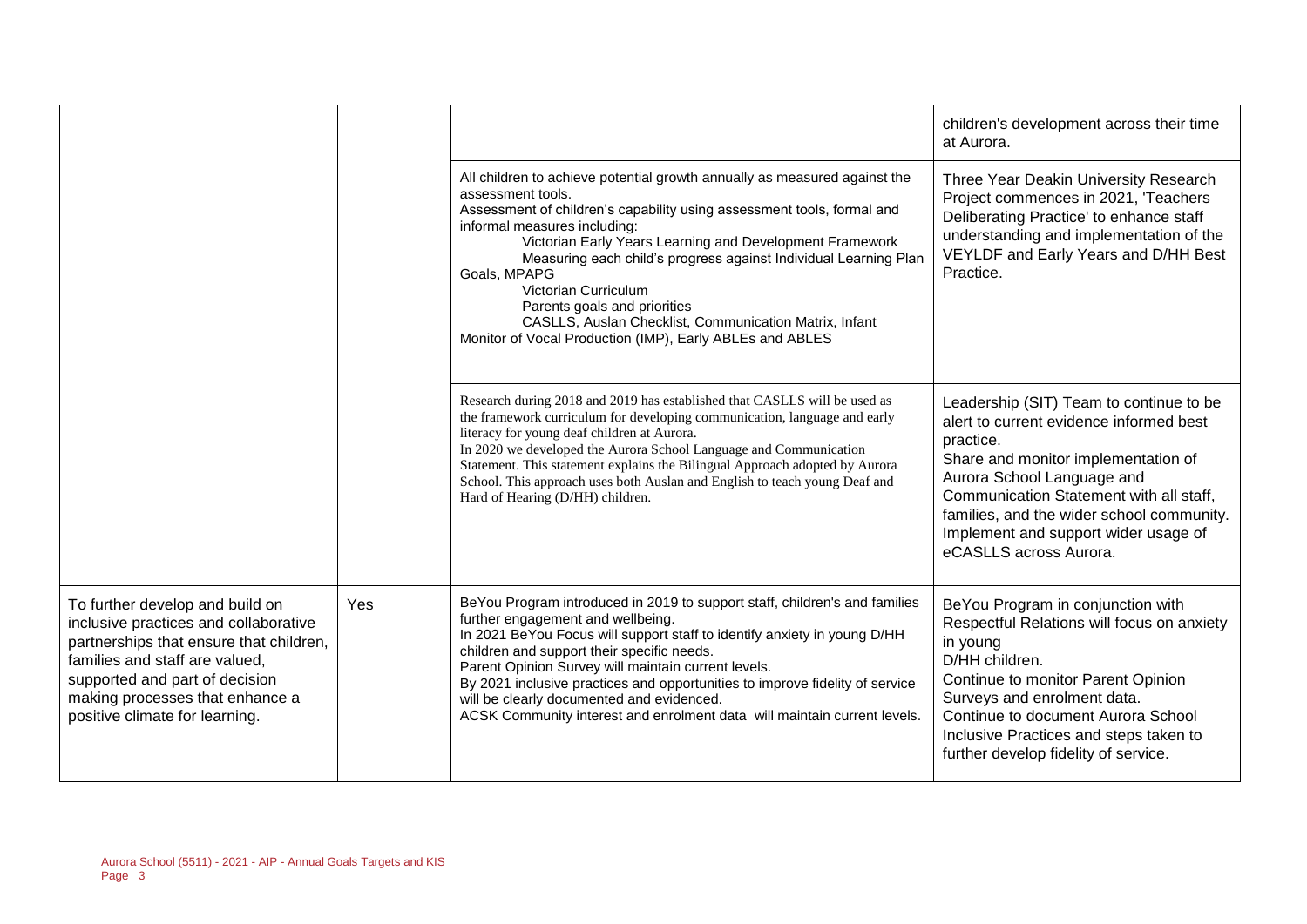| Aurora Transition manual for all staff developed by end of 2021.<br>Transition documentation provided to 100% of enrolling schools (develop<br>audit process).<br>Transition checklist developed and indicates high fidelity of service across<br>Aurora (completed annually).<br>Internal transition processes are clear and well documented by end of<br>2021.<br>Parent Opinion Survey & El Family Outcomes Survey & EE and El Exit<br>Surveys indicate high level of satisfaction with Transition Process. | Monitor implementation of all new<br>transition documentation and processes<br>related to both internal and external<br>transitions.                                                                                                      |
|----------------------------------------------------------------------------------------------------------------------------------------------------------------------------------------------------------------------------------------------------------------------------------------------------------------------------------------------------------------------------------------------------------------------------------------------------------------------------------------------------------------|-------------------------------------------------------------------------------------------------------------------------------------------------------------------------------------------------------------------------------------------|
| School Staff Opinion Survey - maintain or improve on current levels.<br>Parent Opinion Surveys - maintain or improve on current level.<br>Rebranding process implemented and evidenced through documentation.<br>Documented evidence of active involvement of Aurora staff in the wider<br>community (eg Networks, Communities of Practice, etc) - data base<br>developed.                                                                                                                                     | Monitor Staff and Parent Opinion Surveys<br>Design company engaged<br>Consultation with all members of the<br>school community<br>Document Aurora staff involvement in<br>wider community                                                 |
| Quality Improvement processes developed and implemented (FISO, EIQI, QIP) -<br>undertake review of current documentation and processes and establish<br>implementation framework.                                                                                                                                                                                                                                                                                                                              | Monitor and evidence FISO<br>improvements<br>Literacy and Numeracy Coordinators<br>appointed<br>El Quality Improvement processes<br>developed<br>Family Partnership Model and<br>Supervision embedded in El<br>Kindergarten QIP completed |

| Goal 1              | 2021 Priorities Goal                                                                                                                                                                                                                                                                          |
|---------------------|-----------------------------------------------------------------------------------------------------------------------------------------------------------------------------------------------------------------------------------------------------------------------------------------------|
| 12 Month Target 1.1 | Meet 2021 DET Priorities:<br>Support children most affected by impact of Covid-19<br>Support children's & families mental health especially through outdoor activities, getting active and getting creative<br>Continue to build and embed strong connections with families and the community |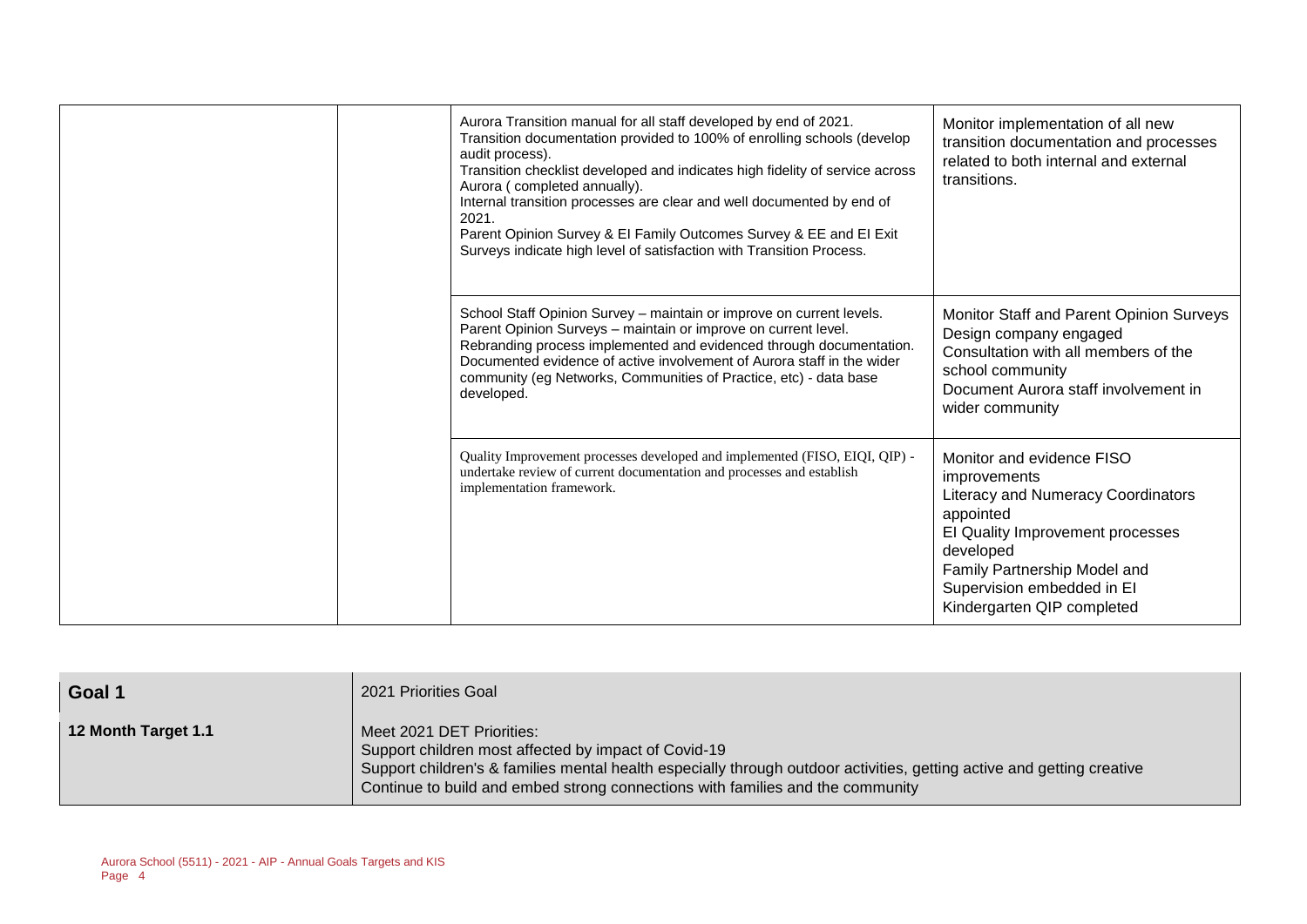| <b>Key Improvement Strategies</b>                                                                                                                                                                                                                                                         |                                                                                                                                                                                                                                                                                                                                                                                                                                                       | Is this KIS selected for focus this<br>year? |  |
|-------------------------------------------------------------------------------------------------------------------------------------------------------------------------------------------------------------------------------------------------------------------------------------------|-------------------------------------------------------------------------------------------------------------------------------------------------------------------------------------------------------------------------------------------------------------------------------------------------------------------------------------------------------------------------------------------------------------------------------------------------------|----------------------------------------------|--|
| KIS <sub>1</sub><br><b>Building practice excellence</b>                                                                                                                                                                                                                                   | Learning, catch-up and extension priority:<br>Link directly to existing Goal 2<br>To continue developing, documenting, implementing and evaluating curriculum and<br>assessment practices and shared pedagogy to ensure further excellence in teaching and<br>learning, with particular emphasis on communication, language and early literacy.<br>Create specialised Auslan Teacher Position to support all children's Auslan                        | Yes                                          |  |
| KIS <sub>2</sub><br><b>Building communities</b>                                                                                                                                                                                                                                           | Happy, active and healthy kids priority:<br>Deakin University Research Project: Teachers Deliberating Practice                                                                                                                                                                                                                                                                                                                                        | Yes                                          |  |
| KIS <sub>3</sub><br>Setting expectations and promoting<br>inclusion                                                                                                                                                                                                                       | Connected schools priority:<br>Link directly to existing Goal 3<br>to To further develop and build on inclusive practices and collaborative partnerships that<br>ensure that children, families and staff are valued, supported and part of decision making<br>processes that enhance a positive climate for learning.                                                                                                                                | Yes                                          |  |
| Explain why the school has selected this<br>KIS as a focus for this year. Please make<br>reference to the self-evaluation, relevant<br>school data, the progress against School<br>Strategic Plan (SSP) goals, targets, and the<br>diagnosis of issues requiring particular<br>attention. | Please leave this field empty. Schools are not required to provide a rationale as this is in line with system priorities for 2021.                                                                                                                                                                                                                                                                                                                    |                                              |  |
| Goal 2                                                                                                                                                                                                                                                                                    | To continue developing, documenting, implementing and evaluating curriculum and assessment practices and shared<br>pedagogy to ensure further excellence in teaching and learning, with particular emphasis on communication, language and<br>early literacy.                                                                                                                                                                                         |                                              |  |
| 12 Month Target 2.1                                                                                                                                                                                                                                                                       | CASLLS/eCASLLS completed and entered on to data base six monthly for all appropriate children.<br>Communication Matrix completed and recorded for all children where CASLLS unable to monitor growth.<br>Auslan Checklist completed six monthly for all appropriate children.<br>Designated Auslan Teacher appointed in 2021 to overview Auslan Program, support Auslan staff, develop fidelity of Auslan<br>teaching and review children's progress. |                                              |  |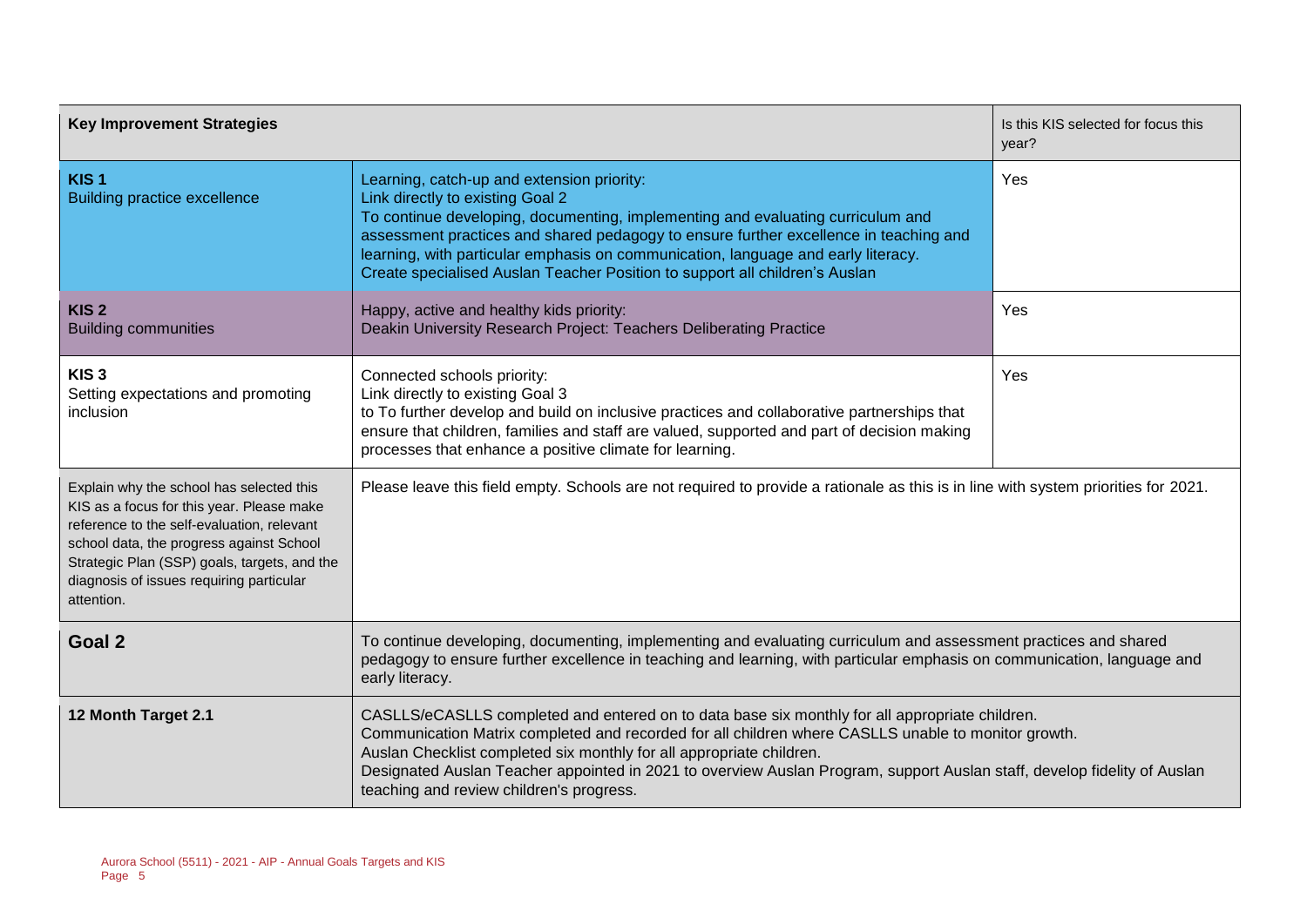|                                                                                                                                                                                                                                                                                           | Documentation developed to clearly monitor progress.<br>Continue exit summary data collection of children's development across their time at Aurora.                                                                                                                                                                                                                                                                                                                                       |     |  |  |
|-------------------------------------------------------------------------------------------------------------------------------------------------------------------------------------------------------------------------------------------------------------------------------------------|--------------------------------------------------------------------------------------------------------------------------------------------------------------------------------------------------------------------------------------------------------------------------------------------------------------------------------------------------------------------------------------------------------------------------------------------------------------------------------------------|-----|--|--|
| 12 Month Target 2.2                                                                                                                                                                                                                                                                       | Three Year Deakin University Research Project commences in 2021, 'Teachers Deliberating Practice' to enhance staff<br>understanding and implementation of the VEYLDF and Early Years and D/HH Best Practice.                                                                                                                                                                                                                                                                               |     |  |  |
| 12 Month Target 2.3                                                                                                                                                                                                                                                                       | Leadership (SIT) Team to continue to be alert to current evidence informed best practice.<br>Share and monitor implementation of Aurora School Language and Communication Statement with all staff, families, and the<br>wider school community. Implement and support wider usage of eCASLLS across Aurora.                                                                                                                                                                               |     |  |  |
| <b>Key Improvement Strategies</b><br>Is this KIS selected for focus this<br>year?                                                                                                                                                                                                         |                                                                                                                                                                                                                                                                                                                                                                                                                                                                                            |     |  |  |
| KIS <sub>1</sub><br>Curriculum planning and assessment                                                                                                                                                                                                                                    | KIS 2.1: Continue to build the whole school culture of accountability and feedback                                                                                                                                                                                                                                                                                                                                                                                                         | Yes |  |  |
| KIS <sub>2</sub><br>Curriculum planning and assessment                                                                                                                                                                                                                                    | KIS 2.2: Continue to build on the whole school approach to data collection and evidence<br>based practice to further inform teaching and learning.                                                                                                                                                                                                                                                                                                                                         | Yes |  |  |
| KIS <sub>3</sub><br><b>Building practice excellence</b>                                                                                                                                                                                                                                   | KIS 2.3: Develop and document a whole school systematic Early Childhood Framework of<br>Yes<br>Communication, Language and Early Literacy for Young Deaf Children                                                                                                                                                                                                                                                                                                                          |     |  |  |
| Explain why the school has selected this<br>KIS as a focus for this year. Please make<br>reference to the self-evaluation, relevant<br>school data, the progress against School<br>Strategic Plan (SSP) goals, targets, and the<br>diagnosis of issues requiring particular<br>attention. | Links directly with DET 2021 Priorities Goal: KIS 1.a Learning, catch-up and extension priority:<br>To continue developing, documenting, implementing and evaluating curriculum and assessment practices and shared<br>pedagogy to ensure further excellence in teaching and learning, with particular emphasis on communication, language and<br>early literacy.<br>Create specialised Auslan Teacher Position to support all children's Auslan development across the EE and CK program. |     |  |  |
| Goal 3                                                                                                                                                                                                                                                                                    | To further develop and build on inclusive practices and collaborative partnerships that ensure that children, families and staff<br>are valued, supported and part of decision making processes that enhance a positive climate for learning.                                                                                                                                                                                                                                              |     |  |  |
| 12 Month Target 3.1                                                                                                                                                                                                                                                                       | BeYou Program in conjunction with Respectful Relations will focus on anxiety in young<br>D/HH children.                                                                                                                                                                                                                                                                                                                                                                                    |     |  |  |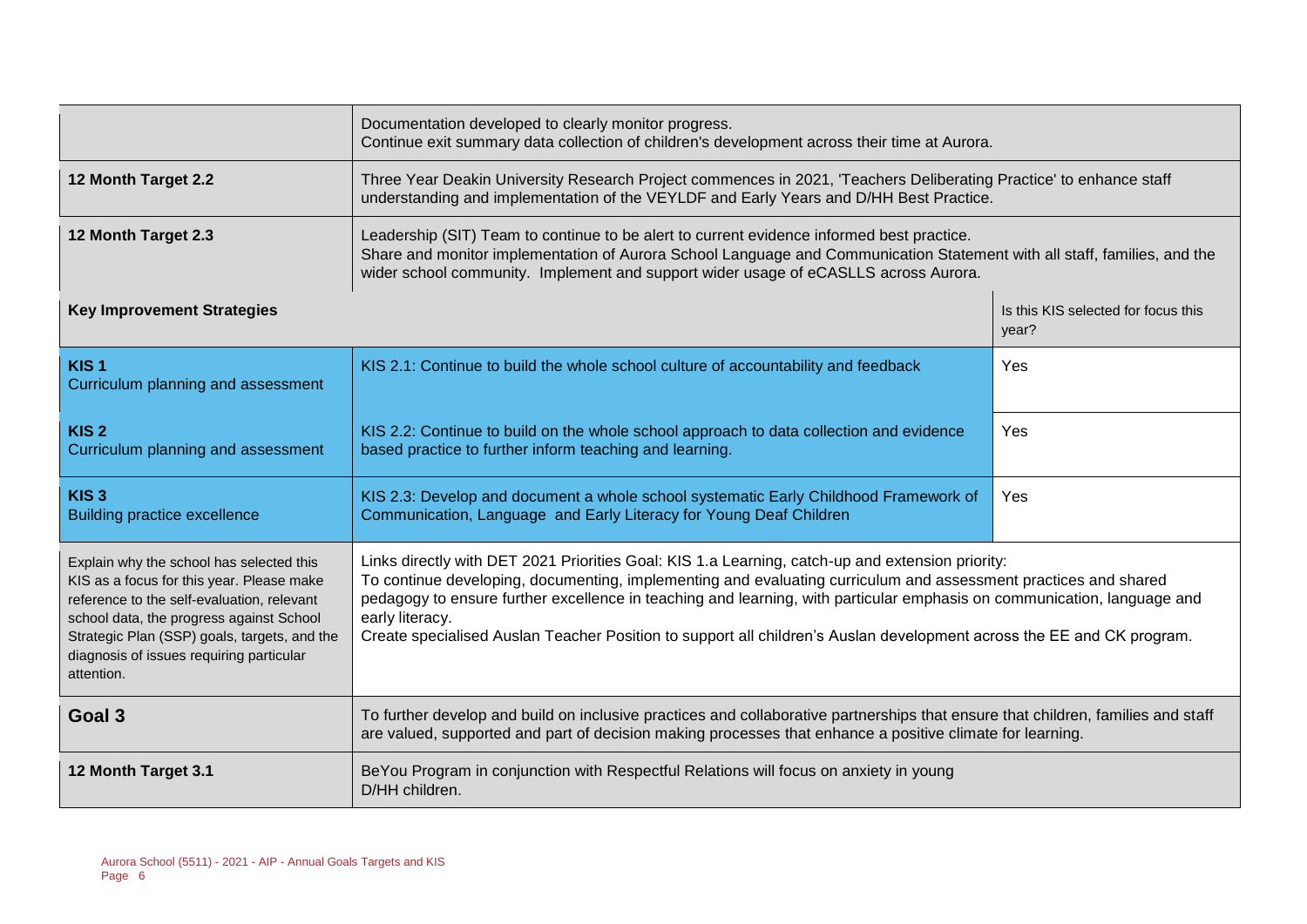|                                                                     | Continue to monitor Parent Opinion Surveys and enrolment data.<br>Continue to document Aurora School Inclusive Practices and steps taken to further develop fidelity of service.                                              |                                              |  |  |
|---------------------------------------------------------------------|-------------------------------------------------------------------------------------------------------------------------------------------------------------------------------------------------------------------------------|----------------------------------------------|--|--|
| 12 Month Target 3.2                                                 | Monitor implementation of all new transition documentation and processes related to both internal and external transitions.                                                                                                   |                                              |  |  |
| 12 Month Target 3.3                                                 | Monitor Staff and Parent Opinion Surveys<br>Design company engaged<br>Consultation with all members of the school community<br>Document Aurora staff involvement in wider community                                           |                                              |  |  |
| 12 Month Target 3.4                                                 | Monitor and evidence FISO improvements<br>Literacy and Numeracy Coordinators appointed<br>El Quality Improvement processes developed<br>Family Partnership Model and Supervision embedded in El<br>Kindergarten QIP completed |                                              |  |  |
| <b>Key Improvement Strategies</b>                                   |                                                                                                                                                                                                                               | Is this KIS selected for focus this<br>year? |  |  |
| KIS <sub>1</sub><br><b>Building practice excellence</b>             | 3.1 Continue to build a whole school culture of inclusive education in which we meet the<br>communication, language and early literacy needs of all children                                                                  | Yes                                          |  |  |
| KIS <sub>2</sub><br>Setting expectations and promoting<br>inclusion | 3.2 Enhance the whole school transition process that supports children and informs<br>educational settings of the needs and capacities of individual children in an inclusive<br>environment.                                 | Yes                                          |  |  |
| KIS <sub>3</sub><br><b>Building communities</b>                     | 3.3 Continue to enhance recognition of Aurora School and the Aurora School profile from<br>Yes<br>within the school and through the wider community.                                                                          |                                              |  |  |
| KIS <sub>4</sub><br>Setting expectations and promoting<br>inclusion | 3.4 Formalise a process of quality improvement in line with national and international best<br>practice principles.                                                                                                           | Yes                                          |  |  |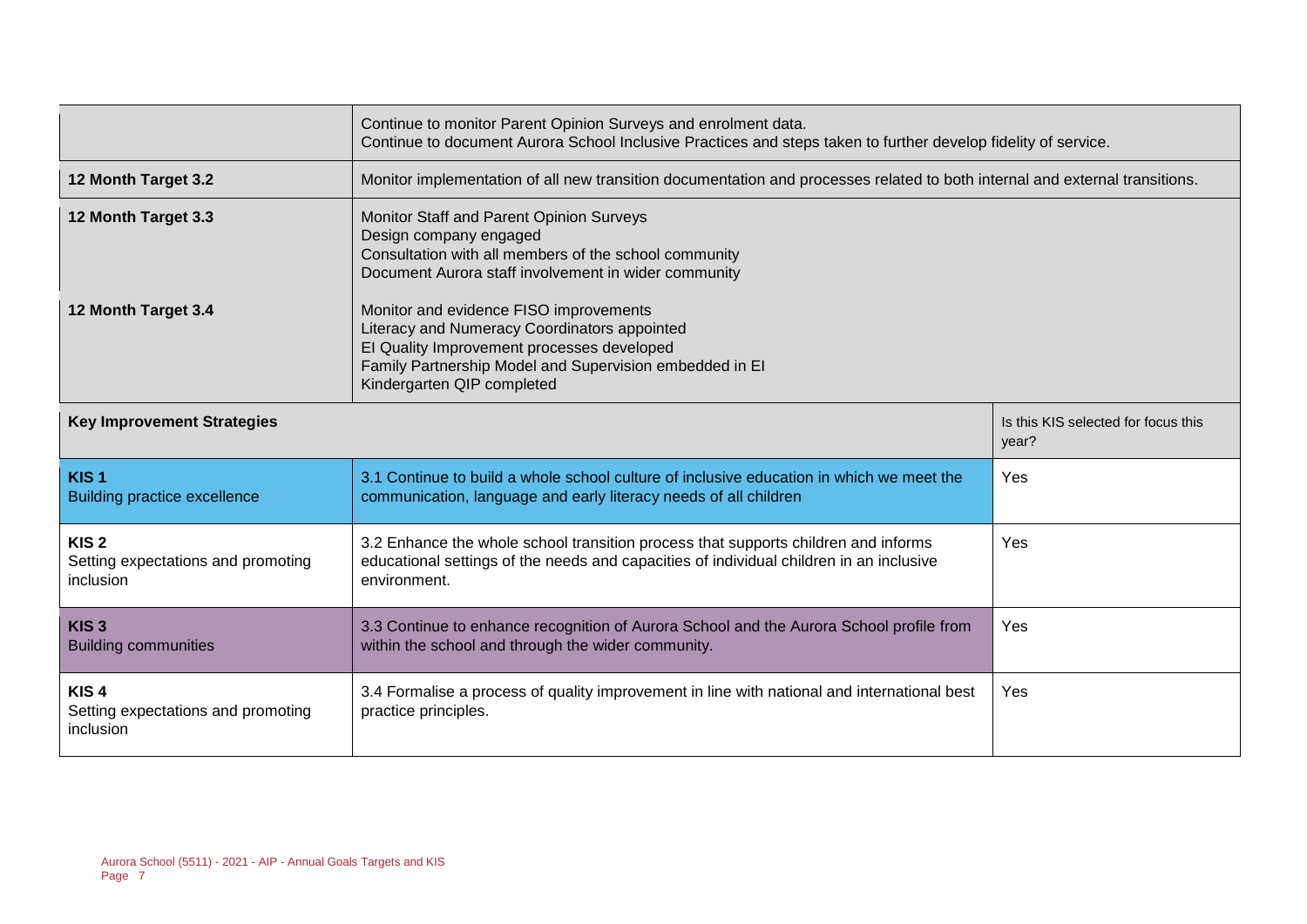| Explain why the school has selected this<br>KIS as a focus for this year. Please make<br>reference to the self-evaluation, relevant | Links directly with DET 2021 Priorities Goal: KIS 1c Connected schools priority:<br>To further develop and build on inclusive practices and collaborative partnerships that ensure that children, families and staff<br>are valued, supported and part of decision making processes that enhance a positive climate for learning. |
|-------------------------------------------------------------------------------------------------------------------------------------|-----------------------------------------------------------------------------------------------------------------------------------------------------------------------------------------------------------------------------------------------------------------------------------------------------------------------------------|
| school data, the progress against School                                                                                            |                                                                                                                                                                                                                                                                                                                                   |
| Strategic Plan (SSP) goals, targets, and the                                                                                        |                                                                                                                                                                                                                                                                                                                                   |
| diagnosis of issues requiring particular                                                                                            |                                                                                                                                                                                                                                                                                                                                   |
| attention.                                                                                                                          |                                                                                                                                                                                                                                                                                                                                   |
|                                                                                                                                     |                                                                                                                                                                                                                                                                                                                                   |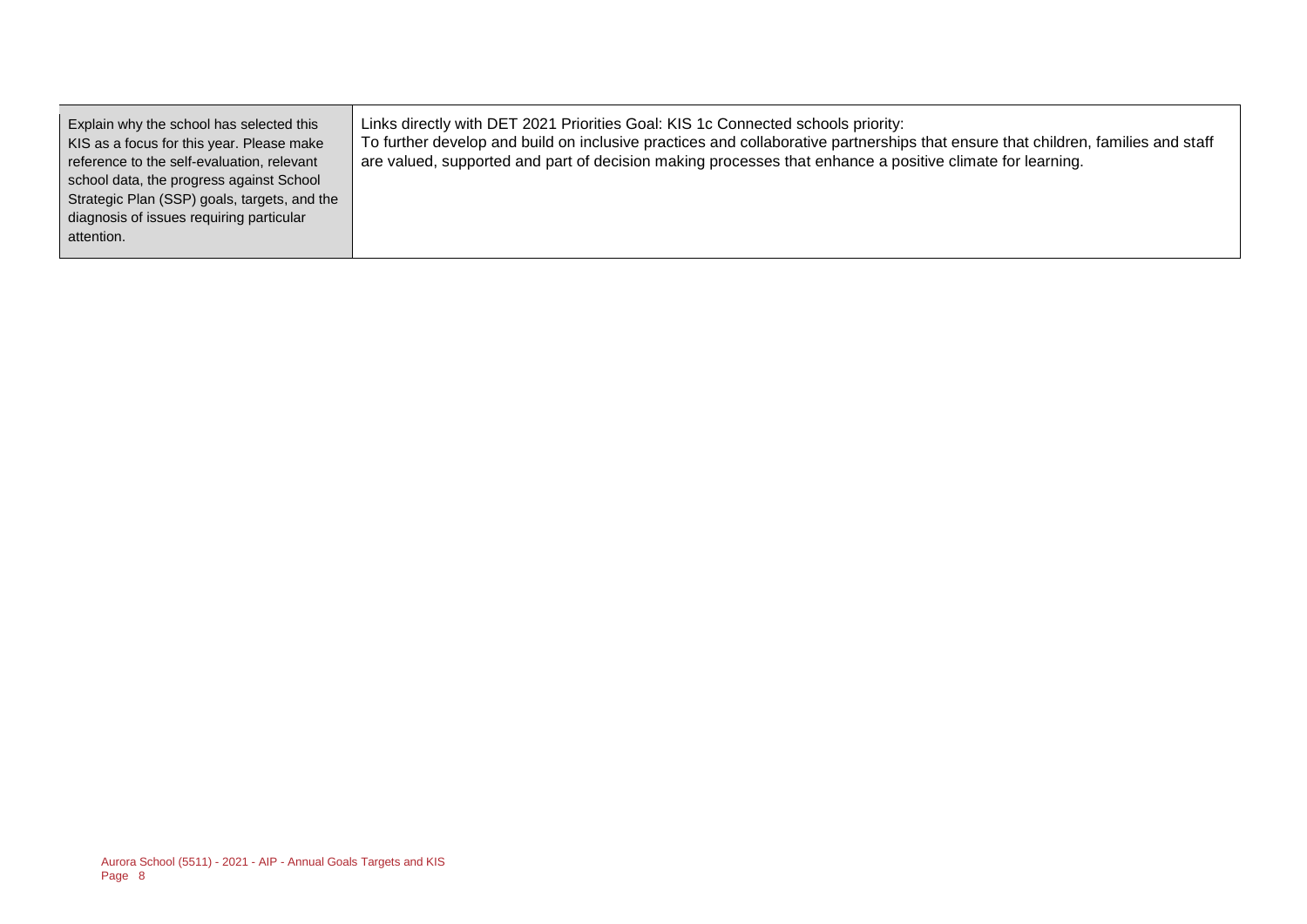### **Define Actions, Outcomes and Activities**

| Goal 1                                                  | 2021 Priorities Goal                                                                                                                                                                                                                                                                                                                                                                                                                                                                                                                                                                  |
|---------------------------------------------------------|---------------------------------------------------------------------------------------------------------------------------------------------------------------------------------------------------------------------------------------------------------------------------------------------------------------------------------------------------------------------------------------------------------------------------------------------------------------------------------------------------------------------------------------------------------------------------------------|
| 12 Month Target 1.1                                     | Meet 2021 DET Priorities:<br>Support children most affected by impact of Covid-19<br>Support children's & families mental health especially through outdoor activities, getting active and getting creative<br>Continue to build and embed strong connections with families and the community                                                                                                                                                                                                                                                                                         |
| KIS <sub>1</sub><br><b>Building practice excellence</b> | Learning, catch-up and extension priority:<br>Link directly to existing Goal 2<br>To continue developing, documenting, implementing and evaluating curriculum and assessment practices and shared pedagogy to<br>ensure further excellence in teaching and learning, with particular emphasis on communication, language and early literacy.<br>Create specialised Auslan Teacher Position to support all children's Auslan                                                                                                                                                           |
| <b>Actions</b>                                          | Link to KIS 2a 2021<br>Designated Auslan Teacher appointed in 2021 to overview Auslan Program, support Auslan staff, develop fidelity of Auslan teaching<br>and review children's progress. This appointment will actively support those children most affected by the impact of Covid-19.                                                                                                                                                                                                                                                                                            |
| <b>Outcomes</b>                                         | Children and Families will:<br>• be supported to understand the range of assessment tools used to support their child's progress<br>Teachers, Allied Health and Education Support staff will:<br>• use assessment tools and data: CASLLS/eCASLLS, Auslan Checklist, ASMAG (Aurora School Mapping Against Goals) etc., to<br>plan goals, differentiate learning and report to families<br>School Leaders will:<br>• meet regularly with staff to provide support and monitor completion of assessment tools<br>• review and evaluate the effectiveness of current assessment practices |
| <b>Success Indicators</b>                               | Documentation completed to clearly monitor progress - Auslan Checklist completed six monthly<br>Assessment outcomes evidenced in planning and reporting and ASMAG documentation<br>Record of effectiveness of current assessment tools and documentation indicates progress<br>Plan for review and evaluation of current assessment tools documented                                                                                                                                                                                                                                  |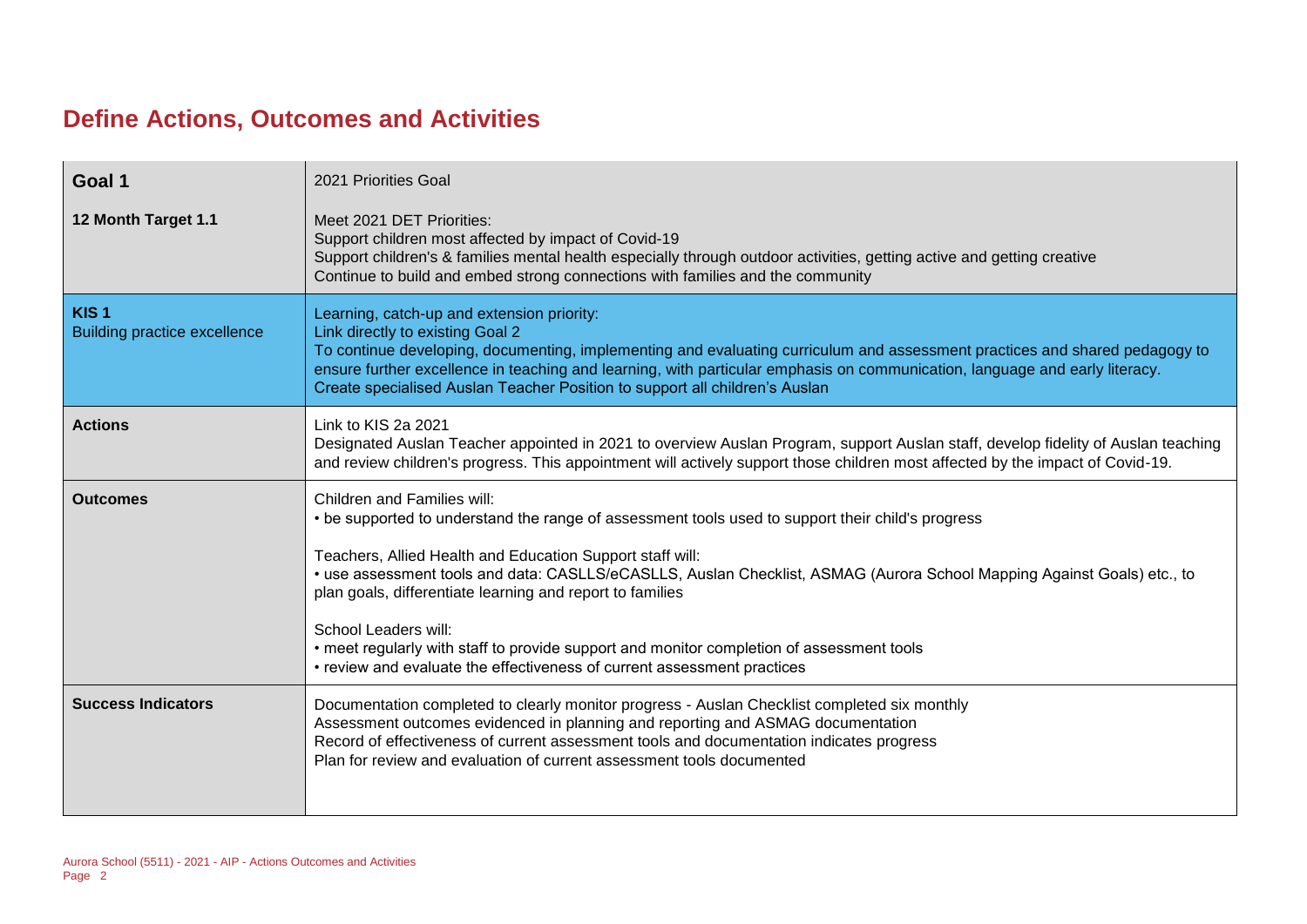| <b>Activities and Milestones</b>                                                                                               |                                                                                                                                                                                                                                                                                                                                                                                                                                                                                                                                             | Who                                                                                                                                       | Is this a PL<br><b>Priority</b> | When                             | <b>Budget</b>                                   |
|--------------------------------------------------------------------------------------------------------------------------------|---------------------------------------------------------------------------------------------------------------------------------------------------------------------------------------------------------------------------------------------------------------------------------------------------------------------------------------------------------------------------------------------------------------------------------------------------------------------------------------------------------------------------------------------|-------------------------------------------------------------------------------------------------------------------------------------------|---------------------------------|----------------------------------|-------------------------------------------------|
| Complete Assessment Tools (Auslan Checklist) at six and twelve<br>months                                                       |                                                                                                                                                                                                                                                                                                                                                                                                                                                                                                                                             | $\triangleright$ Assessment & Reporting<br>Coordinator<br>$\overline{\mathbf{2}}$ Education Support<br>$\overline{\mathbf{M}}$ Teacher(s) | $\Box$ PLP<br>Priority          | from:<br>Term 1<br>to:<br>Term 4 | \$0.00<br>$\Box$ Equity funding will<br>be used |
| Children at risk in their development of communication, language<br>and early literacy are identified, supported and monitored |                                                                                                                                                                                                                                                                                                                                                                                                                                                                                                                                             | $\overline{\mathbf{d}}$ All Staff                                                                                                         | $\Box$ PLP<br>Priority          | from:<br>Term 1<br>to:<br>Term 4 | \$0.00<br>Equity funding will<br>be used        |
| KIS <sub>2</sub><br><b>Building communities</b>                                                                                | Happy, active and healthy kids priority:<br>Deakin University Research Project: Teachers Deliberating Practice                                                                                                                                                                                                                                                                                                                                                                                                                              |                                                                                                                                           |                                 |                                  |                                                 |
| <b>Actions</b>                                                                                                                 | Link to KIS 2b 2021<br>Professional Learning focus for 2021 is on VEYLDF and Early Years and D/HH current best practice. Three Year Deakin University<br>Research Project "Teachers Deliberating Practice" will commence in 2021. This will take place in classrooms, APT, planned meetings<br>and professional learning days. This will continue to develop teacher practice and continue to build and embed strong connections<br>with families and the community.                                                                        |                                                                                                                                           |                                 |                                  |                                                 |
| <b>Outcomes</b>                                                                                                                | Children and Families will:<br>• understand their child's progress and be able to articulate what they need to learn next                                                                                                                                                                                                                                                                                                                                                                                                                   |                                                                                                                                           |                                 |                                  |                                                 |
|                                                                                                                                | Teachers, Allied Health and Education Support staff will:<br>• understand each child's current progress, be able to articulate what each child needs to learn next and plan appropriate<br>experiences/activities to support this and evaluate learning in line with VEYLDF and current Early Childhood Best Practice<br>• curriculum plans and weekly plans / session planners indicate learning intentions relevant to assessment data, observations and<br>child readiness in line with VEYLDF and current Early Childhood Best Practice |                                                                                                                                           |                                 |                                  |                                                 |
|                                                                                                                                | School Leaders will:                                                                                                                                                                                                                                                                                                                                                                                                                                                                                                                        | • provide and document in class mentoring/coaching and provide and document regular meetings with staff which provide support             |                                 |                                  |                                                 |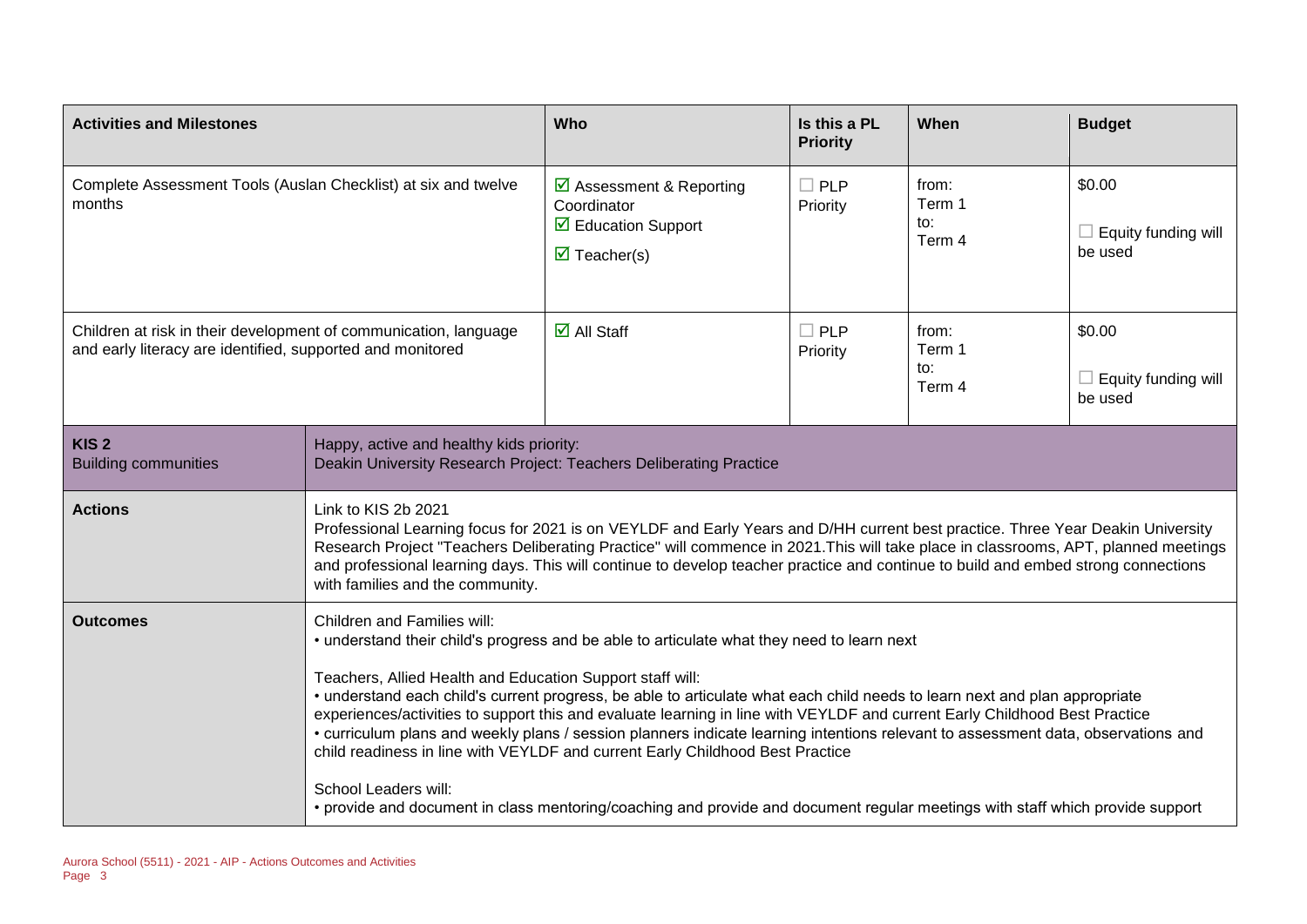|                                                                                                                                                                                                                                                                                                               | and feedback on practice<br>• provide additional professional learning and development to further support focused teaching and learning intentions with particular<br>emphasis on communication, language and early literacy<br>• record, review and evaluate the effectiveness of current assessment tools and documentation                      |                                   |                          |                                  |                                                                      |
|---------------------------------------------------------------------------------------------------------------------------------------------------------------------------------------------------------------------------------------------------------------------------------------------------------------|----------------------------------------------------------------------------------------------------------------------------------------------------------------------------------------------------------------------------------------------------------------------------------------------------------------------------------------------------|-----------------------------------|--------------------------|----------------------------------|----------------------------------------------------------------------|
| <b>Success Indicators</b>                                                                                                                                                                                                                                                                                     | Through the Deakin University Research Project Workshops One and Two staff will:<br>* identify, reflect on and build knowledge related to communication, language and play, and the<br>intersections between these<br>* build knowledge of teachers'/professionals roles and talk patterns when implementing a play-<br>based approach to learning |                                   |                          |                                  |                                                                      |
| <b>Activities and Milestones</b>                                                                                                                                                                                                                                                                              | Who<br>When<br>Is this a PL<br><b>Budget</b><br><b>Priority</b>                                                                                                                                                                                                                                                                                    |                                   |                          |                                  |                                                                      |
| Professional Learning focus for 2021 is on VEYLDF and Early<br>Years and D/HH current best practice. Three Year Deakin<br>University Research Project "Teachers Deliberating Practice" will<br>commence in 2021. This will take place in classrooms, APT,<br>planned meetings and professional learning days. |                                                                                                                                                                                                                                                                                                                                                    | $\overline{\mathsf{d}}$ All Staff | <b>☑</b> PLP<br>Priority | from:<br>Term 1<br>to:<br>Term 4 | \$8,179.60<br>$\overline{\mathbf{M}}$ Equity funding will<br>be used |
| KIS <sub>3</sub><br>Setting expectations and<br>promoting inclusion                                                                                                                                                                                                                                           | Connected schools priority:<br>Link directly to existing Goal 3<br>to To further develop and build on inclusive practices and collaborative partnerships that ensure that children, families and staff are<br>valued, supported and part of decision making processes that enhance a positive climate for learning.                                |                                   |                          |                                  |                                                                      |
| <b>Actions</b>                                                                                                                                                                                                                                                                                                | Link to KIS 3a 2021<br>Wellbeing Team to develop presentation for staff on anxiety:<br>"How educators can identify and respond to anxiety in DHH children." This would include general signs and symptoms of anxiety,<br>types of anxiety, how anxiety may look for a DHH child, strategies for the classroom, when to ask for additional support. |                                   |                          |                                  |                                                                      |
| <b>Outcomes</b>                                                                                                                                                                                                                                                                                               | Children and Families will:<br>• contribute to shape the curriculum and learning activities, through partnership with teachers and allied health to set goals and<br>reflect on the wellbeing and learning progress                                                                                                                                |                                   |                          |                                  |                                                                      |
|                                                                                                                                                                                                                                                                                                               | Teachers, Allied Health and Education Support Staff will:<br>• incorporate focused and differentiated feedback to support the wellbeing, progress and achievement of every child<br>• develop a deep knowledge of the curriculum and children's progress and achievement, through use of high-quality Common                                       |                                   |                          |                                  |                                                                      |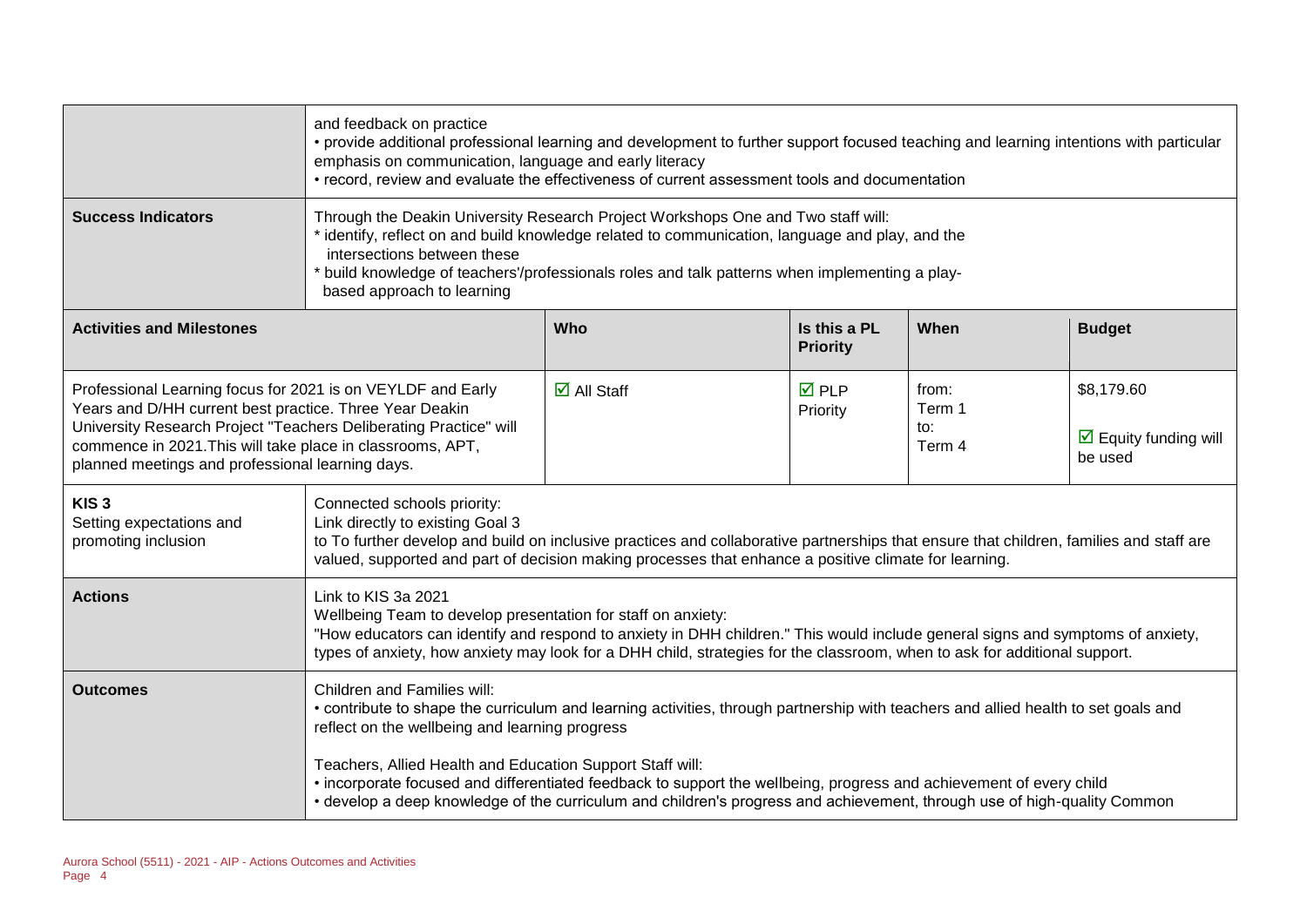|                                                                                                                                                                                                                                                                                                                                   |                                                                                                                                                                                                                                                                                                                                                                                                                                                                                                                                                                                                               | Assessment Tools, targeted feedback and rigorous moderation processes                                                                                                                                                                                      |                                 |                                  |                                                 |
|-----------------------------------------------------------------------------------------------------------------------------------------------------------------------------------------------------------------------------------------------------------------------------------------------------------------------------------|---------------------------------------------------------------------------------------------------------------------------------------------------------------------------------------------------------------------------------------------------------------------------------------------------------------------------------------------------------------------------------------------------------------------------------------------------------------------------------------------------------------------------------------------------------------------------------------------------------------|------------------------------------------------------------------------------------------------------------------------------------------------------------------------------------------------------------------------------------------------------------|---------------------------------|----------------------------------|-------------------------------------------------|
|                                                                                                                                                                                                                                                                                                                                   | Leaders will:<br>* support rollout of BeYou and Respectful Relations<br>• ensure that timetable and meeting schedules prioritise collaboration for improvement across all teams<br>• facilitate regular evaluation of the impact of current strategies in relation to improving awareness of anxiety in young D/HH children<br>and implementation of appropriate learning and teaching strategies<br>• facilitate distributed leadership at all levels and proactively lead and support collaboration for continuous improvement                                                                              |                                                                                                                                                                                                                                                            |                                 |                                  |                                                 |
| <b>Success Indicators</b>                                                                                                                                                                                                                                                                                                         | Progress in relation to BeYou and Respectful Relations documented<br>IEP's and ILPS demonstrate reflection of goals on wellbeing and learning activities. All staff will use appropriate data to inform their<br>practice<br>CoP documentation demonstrate implementation of common assessment tools, targeted feedback and moderation processes<br>Opportunities for collaboration in diverse teams is timetabled and documented<br>Children, families and staff will work together in a collaborative partnership designed to facilitate children's wellbeing, learning and<br>development                  |                                                                                                                                                                                                                                                            |                                 |                                  |                                                 |
| <b>Activities and Milestones</b>                                                                                                                                                                                                                                                                                                  |                                                                                                                                                                                                                                                                                                                                                                                                                                                                                                                                                                                                               | Who                                                                                                                                                                                                                                                        | Is this a PL<br><b>Priority</b> | When                             | <b>Budget</b>                                   |
| Wellbeing Team to develop presentation for staff on anxiety:<br>"How educators can identify and respond to anxiety in DHH<br>children." This would include general signs and symptoms of<br>anxiety, types of anxiety, how anxiety may look for a DHH child,<br>strategies for the classroom, when to ask for additional support. |                                                                                                                                                                                                                                                                                                                                                                                                                                                                                                                                                                                                               | $\overline{\mathbf{z}}$ All Staff                                                                                                                                                                                                                          | $\overline{M}$ PLP<br>Priority  | from:<br>Term 1<br>to:<br>Term 4 | \$0.00<br>$\Box$ Equity funding will<br>be used |
| Goal 2                                                                                                                                                                                                                                                                                                                            |                                                                                                                                                                                                                                                                                                                                                                                                                                                                                                                                                                                                               | To continue developing, documenting, implementing and evaluating curriculum and assessment practices and shared pedagogy to<br>ensure further excellence in teaching and learning, with particular emphasis on communication, language and early literacy. |                                 |                                  |                                                 |
| 12 Month Target 2.1                                                                                                                                                                                                                                                                                                               | CASLLS/eCASLLS completed and entered on to data base six monthly for all appropriate children.<br>Communication Matrix completed and recorded for all children where CASLLS unable to monitor growth.<br>Auslan Checklist completed six monthly for all appropriate children.<br>Designated Auslan Teacher appointed in 2021 to overview Auslan Program, support Auslan staff, develop fidelity of Auslan teaching<br>and review children's progress.<br>Documentation developed to clearly monitor progress.<br>Continue exit summary data collection of children's development across their time at Aurora. |                                                                                                                                                                                                                                                            |                                 |                                  |                                                 |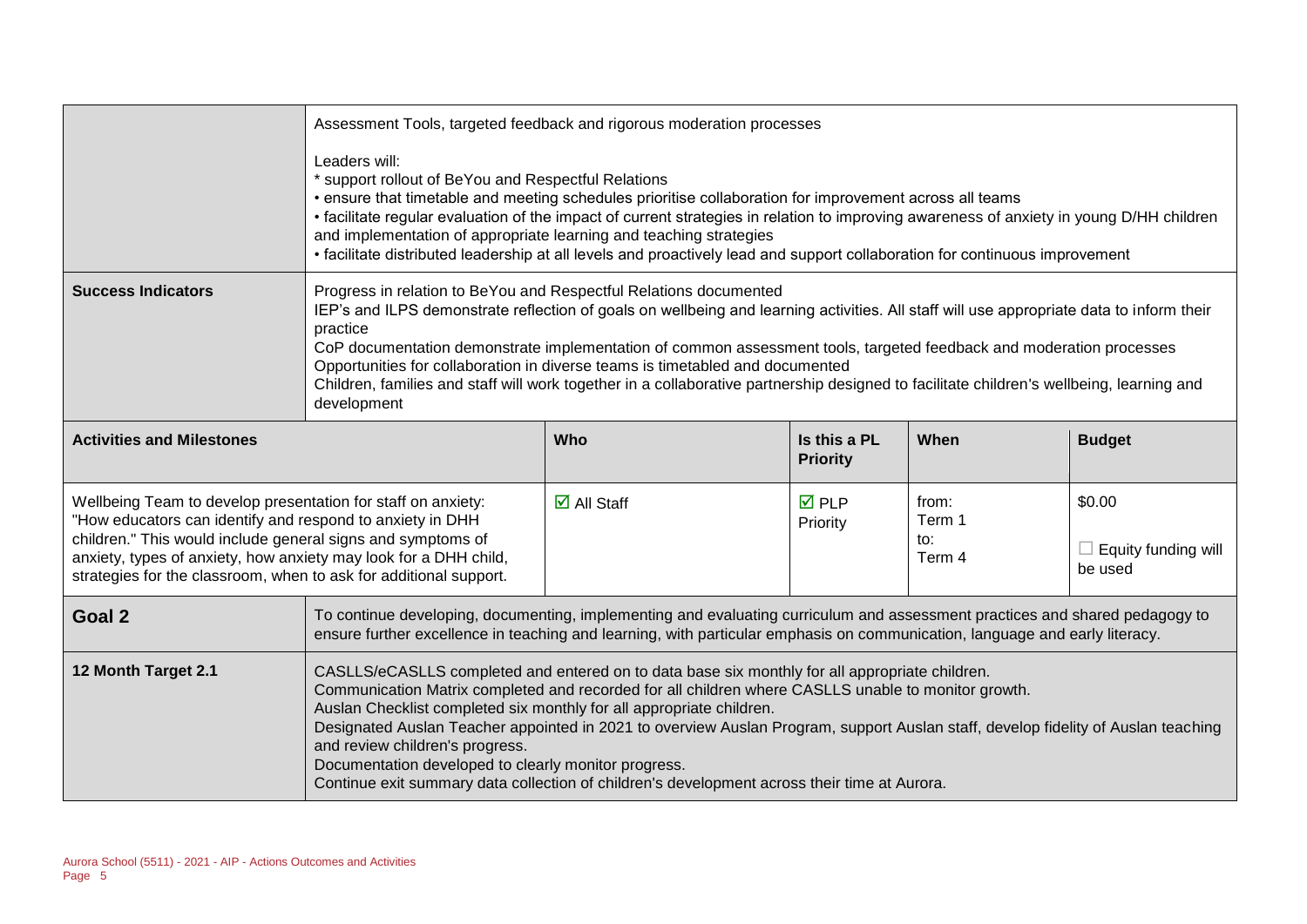| 12 Month Target 2.2                                                                            | Three Year Deakin University Research Project commences in 2021, 'Teachers Deliberating Practice' to enhance staff<br>understanding and implementation of the VEYLDF and Early Years and D/HH Best Practice.                                                                                                                                                                                                                                                                                                                                                                      |                                                                                                                                                                                                                                                                                                                                                    |                                 |                 |               |  |
|------------------------------------------------------------------------------------------------|-----------------------------------------------------------------------------------------------------------------------------------------------------------------------------------------------------------------------------------------------------------------------------------------------------------------------------------------------------------------------------------------------------------------------------------------------------------------------------------------------------------------------------------------------------------------------------------|----------------------------------------------------------------------------------------------------------------------------------------------------------------------------------------------------------------------------------------------------------------------------------------------------------------------------------------------------|---------------------------------|-----------------|---------------|--|
| 12 Month Target 2.3                                                                            |                                                                                                                                                                                                                                                                                                                                                                                                                                                                                                                                                                                   | Leadership (SIT) Team to continue to be alert to current evidence informed best practice.<br>Share and monitor implementation of Aurora School Language and Communication Statement with all staff, families, and the wider<br>school community. Implement and support wider usage of eCASLLS across Aurora.                                       |                                 |                 |               |  |
| KIS <sub>1</sub><br>Curriculum planning and<br>assessment                                      | KIS 2.1: Continue to build the whole school culture of accountability and feedback                                                                                                                                                                                                                                                                                                                                                                                                                                                                                                |                                                                                                                                                                                                                                                                                                                                                    |                                 |                 |               |  |
| <b>Actions</b>                                                                                 |                                                                                                                                                                                                                                                                                                                                                                                                                                                                                                                                                                                   | Assessment schedule clearly defined, documented and implemented<br>CASLLS/eCASLLS (Communication Matrix) completed and entered on data base at six and twelve month intervals<br>Auslan Checklist completed and entered on data base at six and twelve month intervals<br>Assessment tools and data used to develop explicit teaching and learning |                                 |                 |               |  |
| <b>Outcomes</b>                                                                                | Children and Families will:<br>• be supported to understand the range of assessment tools used to support their child's progress<br>Teachers, Allied Health and Education Support staff will:<br>• use assessment tools and data: CASLLS/eCASLLS, Auslan Checklist, ASMAG (Aurora School Mapping Against Goals) etc., to<br>plan goals, differentiate learning and report to families<br>School Leaders will:<br>• meet regularly with staff to provide support and monitor completion of assessment tools<br>• review and evaluate the effectiveness of current assessment tools |                                                                                                                                                                                                                                                                                                                                                    |                                 |                 |               |  |
| <b>Success Indicators</b>                                                                      | Assessment outcomes evidenced in planning and reporting and ASMAG documentation<br>Record of effectiveness of current assessment tools and documentation indicates progress<br>Plan for review and evaluation of current assessment tools documented.                                                                                                                                                                                                                                                                                                                             |                                                                                                                                                                                                                                                                                                                                                    |                                 |                 |               |  |
| <b>Activities and Milestones</b>                                                               |                                                                                                                                                                                                                                                                                                                                                                                                                                                                                                                                                                                   | <b>Who</b>                                                                                                                                                                                                                                                                                                                                         | Is this a PL<br><b>Priority</b> | When            | <b>Budget</b> |  |
| Complete Assessment Tools (CASLLS/ eCASLLS, Auslan<br>Checklist, etc) at six and twelve months |                                                                                                                                                                                                                                                                                                                                                                                                                                                                                                                                                                                   | $\overline{\mathbf{z}}$ All Staff                                                                                                                                                                                                                                                                                                                  | $\square$ PLP<br>Priority       | from:<br>Term 1 | \$0.00        |  |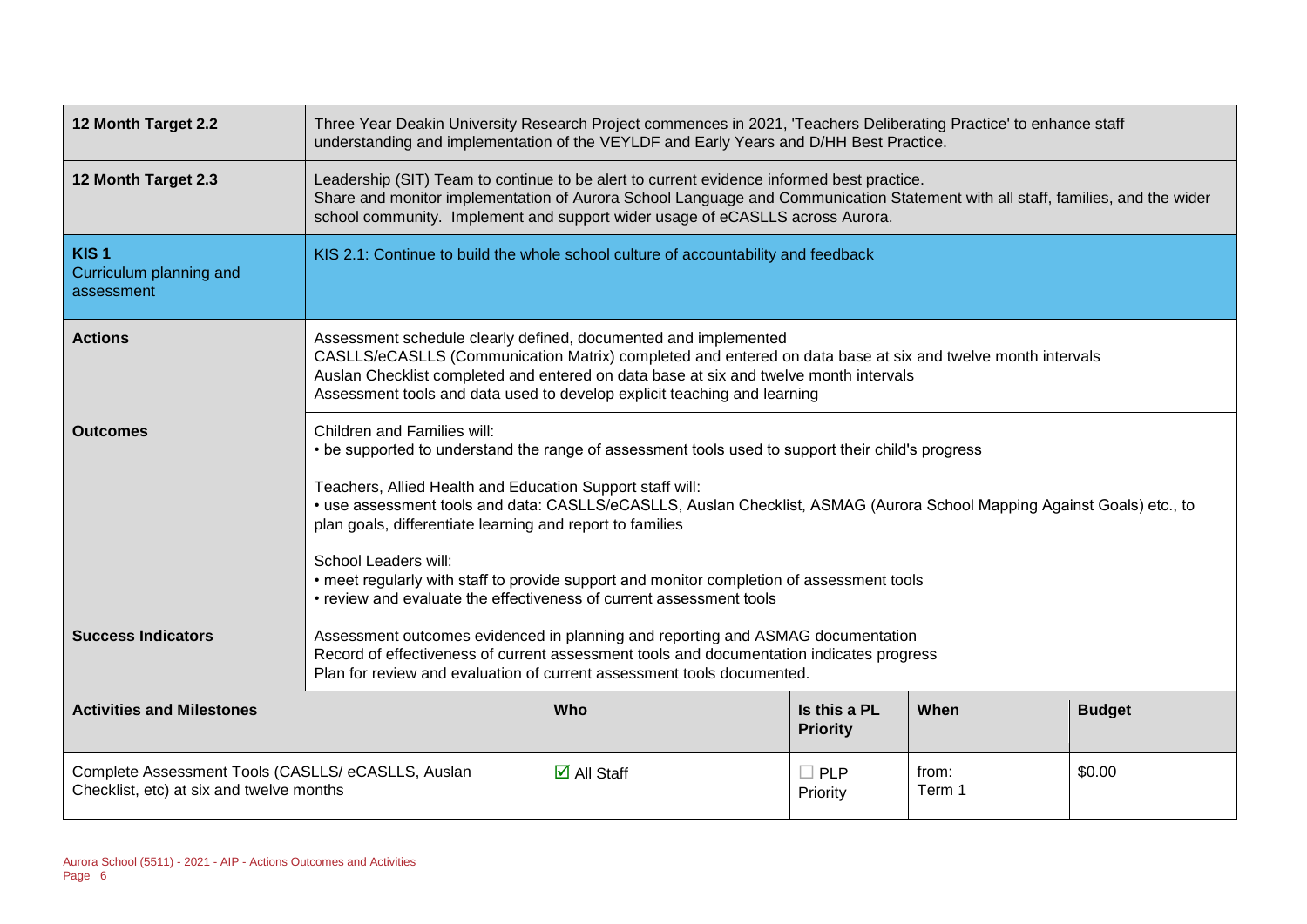|                                                                                                                                                                                                                                                        |                                                                                                                                                                                                                        |                                                                                                                   |                        | to:<br>Term 4                               | Equity funding will<br>be used           |
|--------------------------------------------------------------------------------------------------------------------------------------------------------------------------------------------------------------------------------------------------------|------------------------------------------------------------------------------------------------------------------------------------------------------------------------------------------------------------------------|-------------------------------------------------------------------------------------------------------------------|------------------------|---------------------------------------------|------------------------------------------|
| Clear line of sight evidenced between Assessment Tools and<br>planning documentation (Weekly Plans / Session<br>Planners/ASMAG)<br>Clear line of sight evidenced between therapy recommendations<br>and classroom / family home routine implementation |                                                                                                                                                                                                                        | $\overline{\mathbf{2}}$ Allied Health<br>$\overline{\mathbf{M}}$ Teacher(s)                                       | $\Box$ PLP<br>Priority | from:<br>Term 1<br>to:<br>Term 4            | \$0.00<br>Equity funding will<br>be used |
| Children at risk in their development of communication, language<br>and early literacy are identified, supported and monitored                                                                                                                         |                                                                                                                                                                                                                        | $\overline{\mathsf{M}}$ All Staff                                                                                 | $\Box$ PLP<br>Priority | from:<br>Term 1<br>$\mathsf{to}:$<br>Term 3 | \$0.00<br>Equity funding will<br>be used |
| Teachers will use assessment tool evidence when reporting to<br>families<br>Allied Health staff undertake appropriate assessments and provide<br>support to individual learning needs in the classroom / family home                                   |                                                                                                                                                                                                                        | $\overline{\mathbf{Z}}$ Allied Health<br>$\overline{\mathbf{M}}$ Teacher(s)                                       | $\Box$ PLP<br>Priority | from:<br>Term 1<br>to:<br>Term 4            | \$0.00<br>Equity funding will<br>be used |
| Team Leaders meet regularly with staff to provide support,<br>coaching and mentoring and to monitor assessment data<br>School Leaders review and evaluate the effectiveness of current<br>assessment tools and use data to evidence learning           |                                                                                                                                                                                                                        | $\triangledown$ Leadership Team<br>$\triangleright$ Leading Teacher(s)<br>$\triangleright$ Learning Specialist(s) | $\Box$ PLP<br>Priority | from:<br>Term 1<br>to:<br>Term 4            | \$0.00<br>Equity funding will<br>be used |
| KIS <sub>2</sub><br>Curriculum planning and<br>assessment                                                                                                                                                                                              | KIS 2.2: Continue to build on the whole school approach to data collection and evidence based practice to further inform teaching<br>and learning.                                                                     |                                                                                                                   |                        |                                             |                                          |
| <b>Actions</b>                                                                                                                                                                                                                                         | VEYLDF and Early Years Best Practice will be evidenced through:<br>* Assessment schedule - clearly defined, documented and implemented<br>* Assessment tools and data - used to develop explicit teaching and learning |                                                                                                                   |                        |                                             |                                          |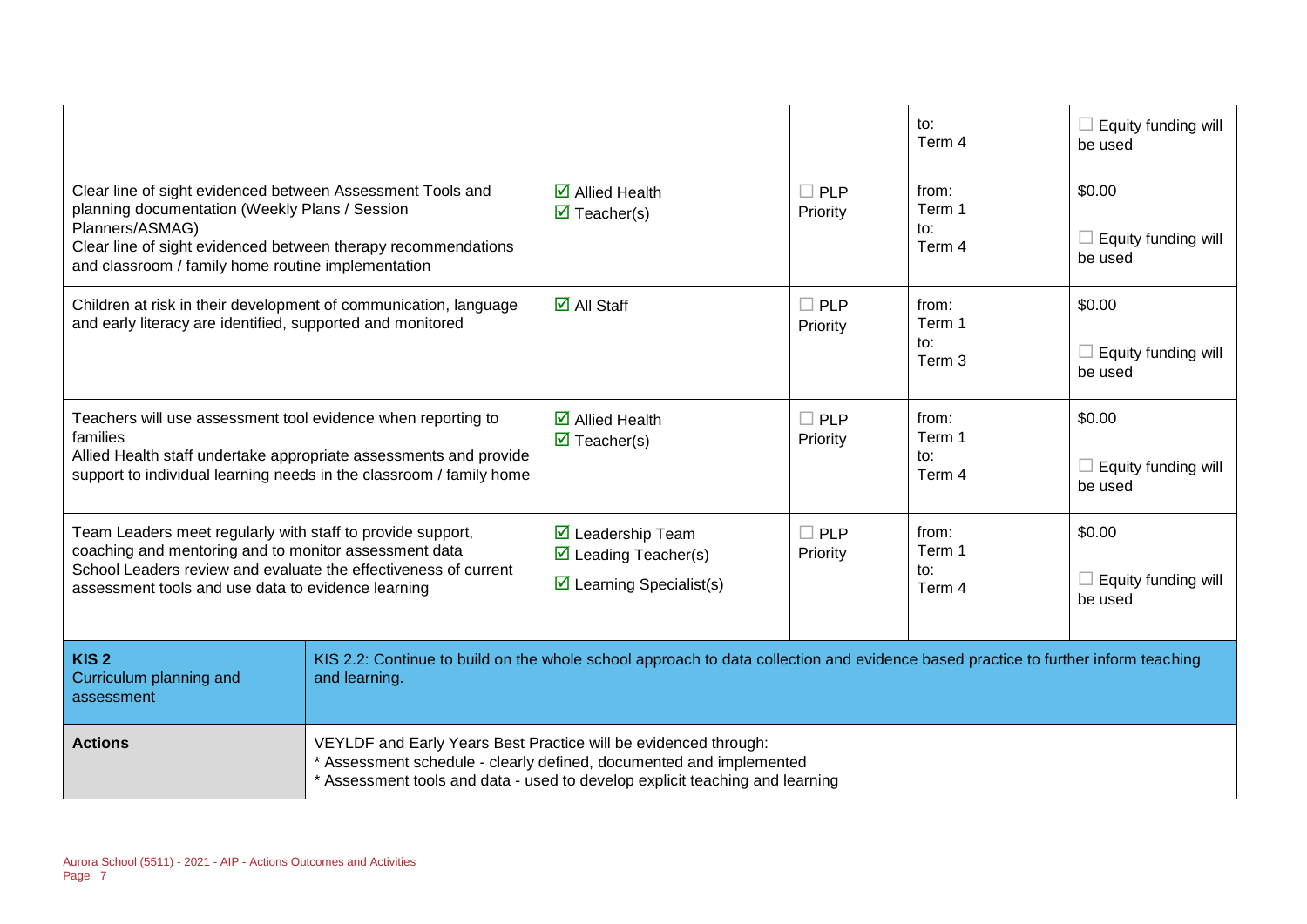|                                                                                                                                                                                                                                                                                                               | * Curriculum plans and weekly plans/session planners - evidence clear line of sight from assessment and observational data<br>* Peer observations                                                                                                                                                                                                                                                                                                                                                                                                                                                                                                                                                            |                                   |                                 |                                  |                                                           |
|---------------------------------------------------------------------------------------------------------------------------------------------------------------------------------------------------------------------------------------------------------------------------------------------------------------|--------------------------------------------------------------------------------------------------------------------------------------------------------------------------------------------------------------------------------------------------------------------------------------------------------------------------------------------------------------------------------------------------------------------------------------------------------------------------------------------------------------------------------------------------------------------------------------------------------------------------------------------------------------------------------------------------------------|-----------------------------------|---------------------------------|----------------------------------|-----------------------------------------------------------|
| <b>Outcomes</b>                                                                                                                                                                                                                                                                                               | Children and Families will:<br>• understand their child's progress and be able to articulate what they need to learn next<br>Teachers, Allied Health and Education Support staff will:<br>• understand each child's current progress, be able to articulate what each child needs to learn next and plan appropriate<br>experiences/activities to support this and evaluate learning in line with VEYLDF and current Early Childhood Best Practice                                                                                                                                                                                                                                                           |                                   |                                 |                                  |                                                           |
|                                                                                                                                                                                                                                                                                                               | • curriculum plans and weekly plans / session planners indicate learning intentions relevant to assessment data, observations and<br>child readiness in line with VEYLDF and current Early Childhood Best Practice<br>School Leaders will:<br>• provide and document in class mentoring/coaching and provide and document regular meetings with staff which provide support<br>and feedback on practice<br>• provide additional professional learning and development to further support focused teaching and learning intentions with particular<br>emphasis on communication, language and early literacy<br>• record, review and evaluate the effectiveness of current assessment tools and documentation |                                   |                                 |                                  |                                                           |
| <b>Success Indicators</b>                                                                                                                                                                                                                                                                                     | Professional learning focuses on VEYLDF and Early Years best practice, and HITS in the early years<br>Curriculum plans, weekly plans and assessment data aligned in all documents and reflect deep understanding of VEYLDF and Early<br>Years practice                                                                                                                                                                                                                                                                                                                                                                                                                                                       |                                   |                                 |                                  |                                                           |
| <b>Activities and Milestones</b>                                                                                                                                                                                                                                                                              |                                                                                                                                                                                                                                                                                                                                                                                                                                                                                                                                                                                                                                                                                                              | <b>Who</b>                        | Is this a PL<br><b>Priority</b> | When                             | <b>Budget</b>                                             |
| Professional Learning focus for 2021 is on VEYLDF and Early<br>Years and D/HH current best practice. Three Year Deakin<br>University Research Project "Teachers Deliberating Practice" will<br>commence in 2021. This will take place in classrooms, APT,<br>planned meetings and professional learning days. |                                                                                                                                                                                                                                                                                                                                                                                                                                                                                                                                                                                                                                                                                                              | $\overline{\mathsf{M}}$ All Staff | $\square$ PLP<br>Priority       | from:<br>Term 1<br>to:<br>Term 4 | \$0.00<br>$\triangleright$ Equity funding will<br>be used |
| Planning documentation (Weekly Plans / Session Planners)<br>indicate learning intentions directly related to assessment data and<br>observations.<br>This is clearly aligned with the VEYLDF Framework and Early<br>Years Practice.                                                                           |                                                                                                                                                                                                                                                                                                                                                                                                                                                                                                                                                                                                                                                                                                              | $\overline{\mathsf{M}}$ All Staff | $\square$ PLP<br>Priority       | from:<br>Term 1<br>to:<br>Term 4 | \$0.00<br>$\Box$ Equity funding will<br>be used           |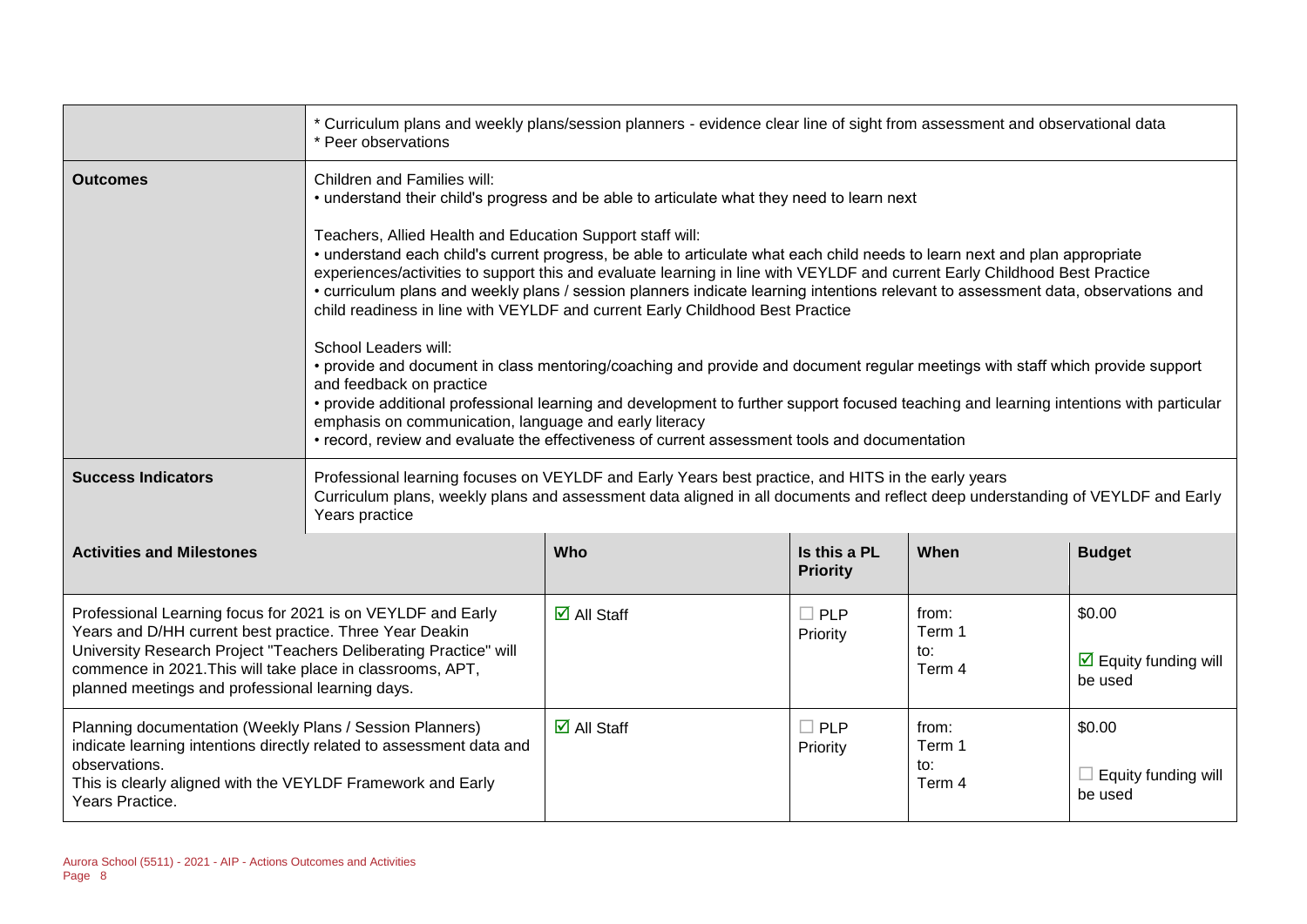| Planning documentation (Weekly Plans / Session Planners)<br>demonstrate the scaffolding of childrens learning and development<br>particularly in communication, language, and early literacy                         |                                                                                                                                                                                                                                                                                                                                                                                                                                                                                                                                                                                                                                                          | $\overline{\mathsf{M}}$ All Staff                                                                                                                                                                                                                                                                                                                                                                     | $\Box$ PLP<br>Priority | from:<br>Term 1<br>to:<br>Term 4 | \$0.00<br>$\Box$ Equity funding will<br>be used |
|----------------------------------------------------------------------------------------------------------------------------------------------------------------------------------------------------------------------|----------------------------------------------------------------------------------------------------------------------------------------------------------------------------------------------------------------------------------------------------------------------------------------------------------------------------------------------------------------------------------------------------------------------------------------------------------------------------------------------------------------------------------------------------------------------------------------------------------------------------------------------------------|-------------------------------------------------------------------------------------------------------------------------------------------------------------------------------------------------------------------------------------------------------------------------------------------------------------------------------------------------------------------------------------------------------|------------------------|----------------------------------|-------------------------------------------------|
| Team Leaders meet regularly with staff to provide support,<br>coaching and mentoring with particular emphasis on early years<br>best practice in classrooms, APT, planned meetings and<br>professional learning days |                                                                                                                                                                                                                                                                                                                                                                                                                                                                                                                                                                                                                                                          | $\triangleright$ Leading Teacher(s)<br>$\triangleright$ Learning Specialist(s)                                                                                                                                                                                                                                                                                                                        | $\Box$ PLP<br>Priority | from:<br>Term 1<br>to:<br>Term 4 | \$0.00<br>$\Box$ Equity funding will<br>be used |
| Peer observations, coaching and reflections support staff<br>development and understanding of early years best practice                                                                                              |                                                                                                                                                                                                                                                                                                                                                                                                                                                                                                                                                                                                                                                          | $\overline{\mathsf{M}}$ All Staff                                                                                                                                                                                                                                                                                                                                                                     | $\Box$ PLP<br>Priority | from:<br>Term 1<br>to:<br>Term 4 | \$0.00<br>$\Box$ Equity funding will<br>be used |
| KIS <sub>3</sub><br><b>Building practice excellence</b>                                                                                                                                                              | <b>Literacy for Young Deaf Children</b>                                                                                                                                                                                                                                                                                                                                                                                                                                                                                                                                                                                                                  | KIS 2.3: Develop and document a whole school systematic Early Childhood Framework of Communication, Language and Early                                                                                                                                                                                                                                                                                |                        |                                  |                                                 |
| <b>Actions</b>                                                                                                                                                                                                       | the eCASLLS.                                                                                                                                                                                                                                                                                                                                                                                                                                                                                                                                                                                                                                             | Following our planned systematic research, CASLLS has been adopted as the instructional model for the teaching of communication,<br>language and early literacy for young deaf children at Aurora. In 2021 staff will be supported to use the digital version of CASLLS,<br>Continue to develop a shared understanding of evidence informed best practice teaching and learning strategies to support |                        |                                  |                                                 |
| <b>Outcomes</b>                                                                                                                                                                                                      | communication, language and early literacy for young deaf children<br>Children and Families will:<br>• share an understanding of current best practice in teaching and learning strategies for young deaf children<br>Teachers, Allied Health and Education Support Staff will:<br>* use the CASLLS as the foundation document to support and monitor communication, language and early literacy for young deaf<br>children<br>• develop a shared understanding of current best practice of teaching and learning strategies for young deaf children<br>• new learnings are incorporated in curriculum plans, weekly planning/session plan documentation |                                                                                                                                                                                                                                                                                                                                                                                                       |                        |                                  |                                                 |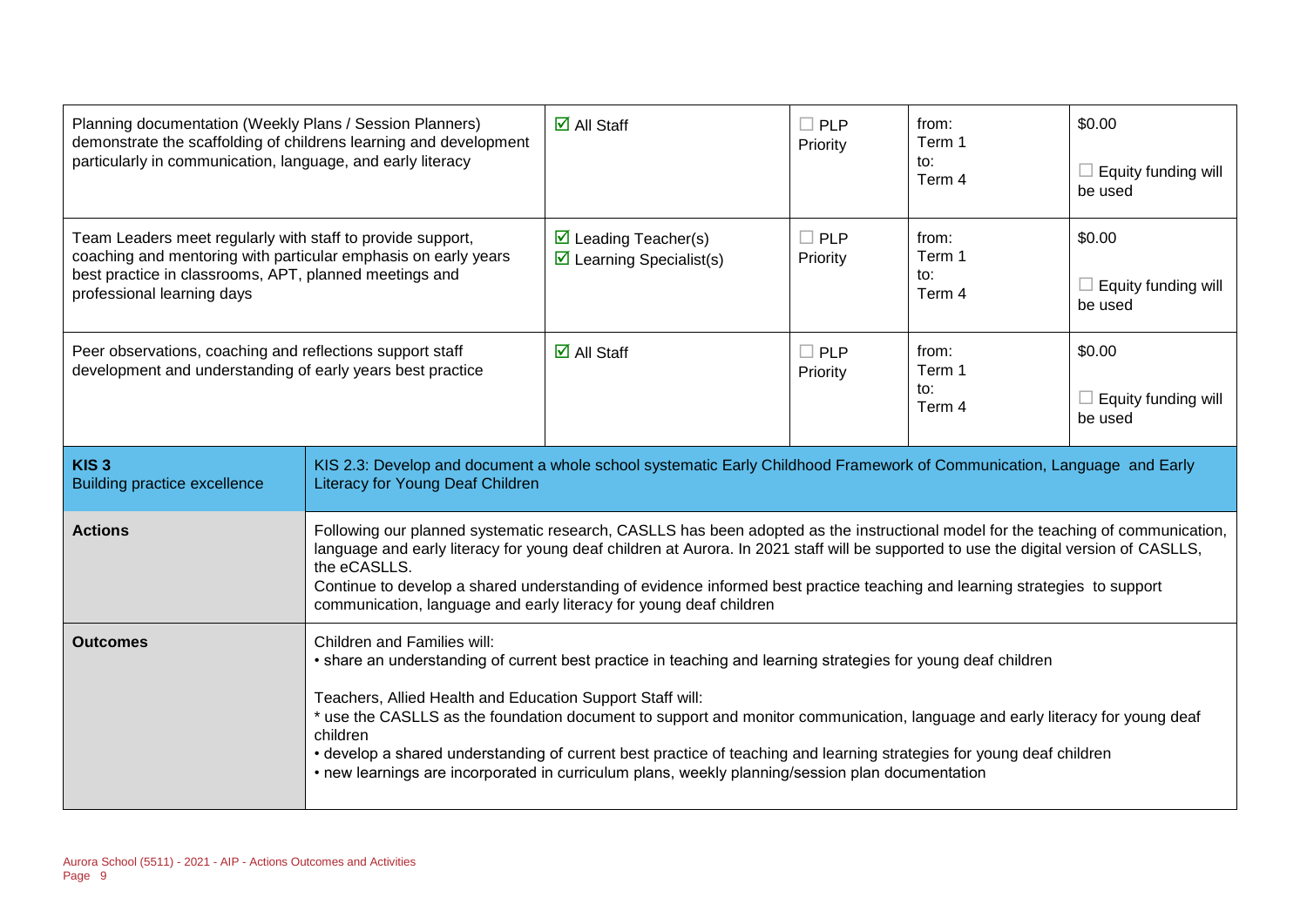|                                                                                                                                                                                                                                                                                             | Leaders will:<br>• support and facilitate the development of a consistent instructional framework for communication, language and early literacy for<br>young deaf children<br>• facilitate targeted professional learning in communication, language and early literacy for young deaf children to build teacher<br>capacity                                                                                                                                                                                                                  |                                                                                                                                                                                                                                               |                                 |                                  |                                                 |
|---------------------------------------------------------------------------------------------------------------------------------------------------------------------------------------------------------------------------------------------------------------------------------------------|------------------------------------------------------------------------------------------------------------------------------------------------------------------------------------------------------------------------------------------------------------------------------------------------------------------------------------------------------------------------------------------------------------------------------------------------------------------------------------------------------------------------------------------------|-----------------------------------------------------------------------------------------------------------------------------------------------------------------------------------------------------------------------------------------------|---------------------------------|----------------------------------|-------------------------------------------------|
| <b>Success Indicators</b>                                                                                                                                                                                                                                                                   | CASLLS/eCASLLS will be evidenced in all documentation and used as the assessment and development model for communication,<br>language and early literacy for young deaf children at Aurora.<br>The whole school community will reflect on and review the new Aurora School Language and Communication Statement.<br>Professional learning targeting communication, language and early literacy for young deaf children will be documented<br>Internal professional learning focuses on early years literacy and numeracy - outcomes documented |                                                                                                                                                                                                                                               |                                 |                                  |                                                 |
| <b>Activities and Milestones</b>                                                                                                                                                                                                                                                            |                                                                                                                                                                                                                                                                                                                                                                                                                                                                                                                                                | <b>Who</b>                                                                                                                                                                                                                                    | Is this a PL<br><b>Priority</b> | When                             | <b>Budget</b>                                   |
| Working Party to focus on the effective implementation of CASLLS<br>as the whole school systematic Early Childhood Framework of<br>Communication, Language and Early Literacy for Young Deaf<br>Children                                                                                    |                                                                                                                                                                                                                                                                                                                                                                                                                                                                                                                                                | ◘ Leadership Team                                                                                                                                                                                                                             | $\Box$ PLP<br>Priority          | from:<br>Term 1<br>to:<br>Term 4 | \$0.00<br>$\Box$ Equity funding will<br>be used |
| Researcher / practitioner to continue to report to the Working Party<br>on current evidence informed best practice in communication,<br>language and early literacy learning for young deaf children                                                                                        |                                                                                                                                                                                                                                                                                                                                                                                                                                                                                                                                                | $\overline{\mathbf{M}}$ Leadership Team                                                                                                                                                                                                       | $\square$ PLP<br>Priority       | from:<br>Term 1<br>to:<br>Term 4 | \$0.00<br>$\Box$ Equity funding will<br>be used |
| Early Childhood Framework of Communication, Language and<br>Early Literacy for Young Deaf Children Professional Learning<br>planned and implemented for all staff through team meetings by<br>Leading Teachers and Learning Specialists with emphasis on a<br>bilingual communication model |                                                                                                                                                                                                                                                                                                                                                                                                                                                                                                                                                | $\overline{\mathbf{z}}$ All Staff<br>$\triangleright$ Leading Teacher(s)<br>$\triangleright$ Learning Specialist(s)                                                                                                                           | $\square$ PLP<br>Priority       | from:<br>Term 1<br>to:<br>Term 4 | \$0.00<br>$\Box$ Equity funding will<br>be used |
| Goal 3                                                                                                                                                                                                                                                                                      |                                                                                                                                                                                                                                                                                                                                                                                                                                                                                                                                                | To further develop and build on inclusive practices and collaborative partnerships that ensure that children, families and staff are<br>valued, supported and part of decision making processes that enhance a positive climate for learning. |                                 |                                  |                                                 |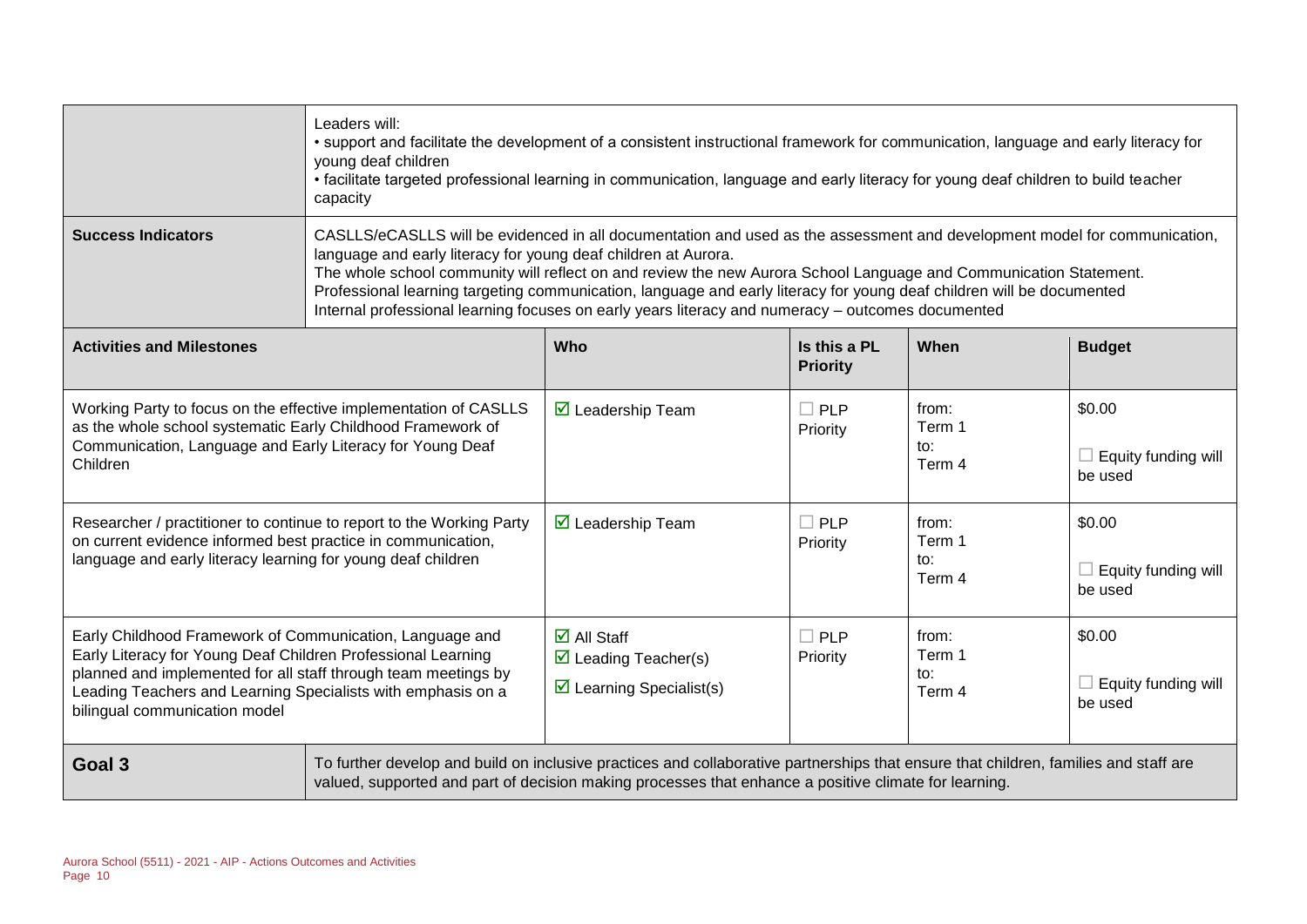| 12 Month Target 3.1                                     | BeYou Program in conjunction with Respectful Relations will focus on anxiety in young<br>D/HH children.<br>Continue to monitor Parent Opinion Surveys and enrolment data.<br>Continue to document Aurora School Inclusive Practices and steps taken to further develop fidelity of service.                                                                                                                                                                                                                                             |
|---------------------------------------------------------|-----------------------------------------------------------------------------------------------------------------------------------------------------------------------------------------------------------------------------------------------------------------------------------------------------------------------------------------------------------------------------------------------------------------------------------------------------------------------------------------------------------------------------------------|
| 12 Month Target 3.2                                     | Monitor implementation of all new transition documentation and processes related to both internal and external transitions.                                                                                                                                                                                                                                                                                                                                                                                                             |
| 12 Month Target 3.3                                     | Monitor Staff and Parent Opinion Surveys<br>Design company engaged<br>Consultation with all members of the school community<br>Document Aurora staff involvement in wider community                                                                                                                                                                                                                                                                                                                                                     |
| 12 Month Target 3.4                                     | Monitor and evidence FISO improvements<br>Literacy and Numeracy Coordinators appointed<br>El Quality Improvement processes developed<br>Family Partnership Model and Supervision embedded in El<br>Kindergarten QIP completed                                                                                                                                                                                                                                                                                                           |
| KIS <sub>1</sub><br><b>Building practice excellence</b> | 3.1 Continue to build a whole school culture of inclusive education in which we meet the communication, language and early literacy<br>needs of all children                                                                                                                                                                                                                                                                                                                                                                            |
| <b>Actions</b>                                          | BeYou Program in conjunction with Respectful Relations focus on identifying and supporting anxiety in young D/HH children.<br>Continue to monitor Parent Opinion Surveys and enrolment data.<br>Continue to document Aurora School Inclusive Practices and steps taken to further develop fidelity of service                                                                                                                                                                                                                           |
| <b>Outcomes</b>                                         | Children and Families will:<br>• contribute to shape the curriculum and learning activities, through partnership with teachers and allied health to set goals and<br>reflect on the learning progress and provide regular feedback<br>Teachers, Allied Health and Education Support Staff will:<br>• incorporate focused and differentiated feedback to support the progress and achievement of every child<br>• develop a deep knowledge of the curriculum and children's progress and achievement, through use of high-quality Common |
|                                                         | Assessment Tools, targeted feedback and rigorous moderation processes<br>Leaders will:<br>* support rollout of BeYou and Respectful Relations<br>• ensure that timetable and meeting schedules prioritise collaboration for improvement across all teams                                                                                                                                                                                                                                                                                |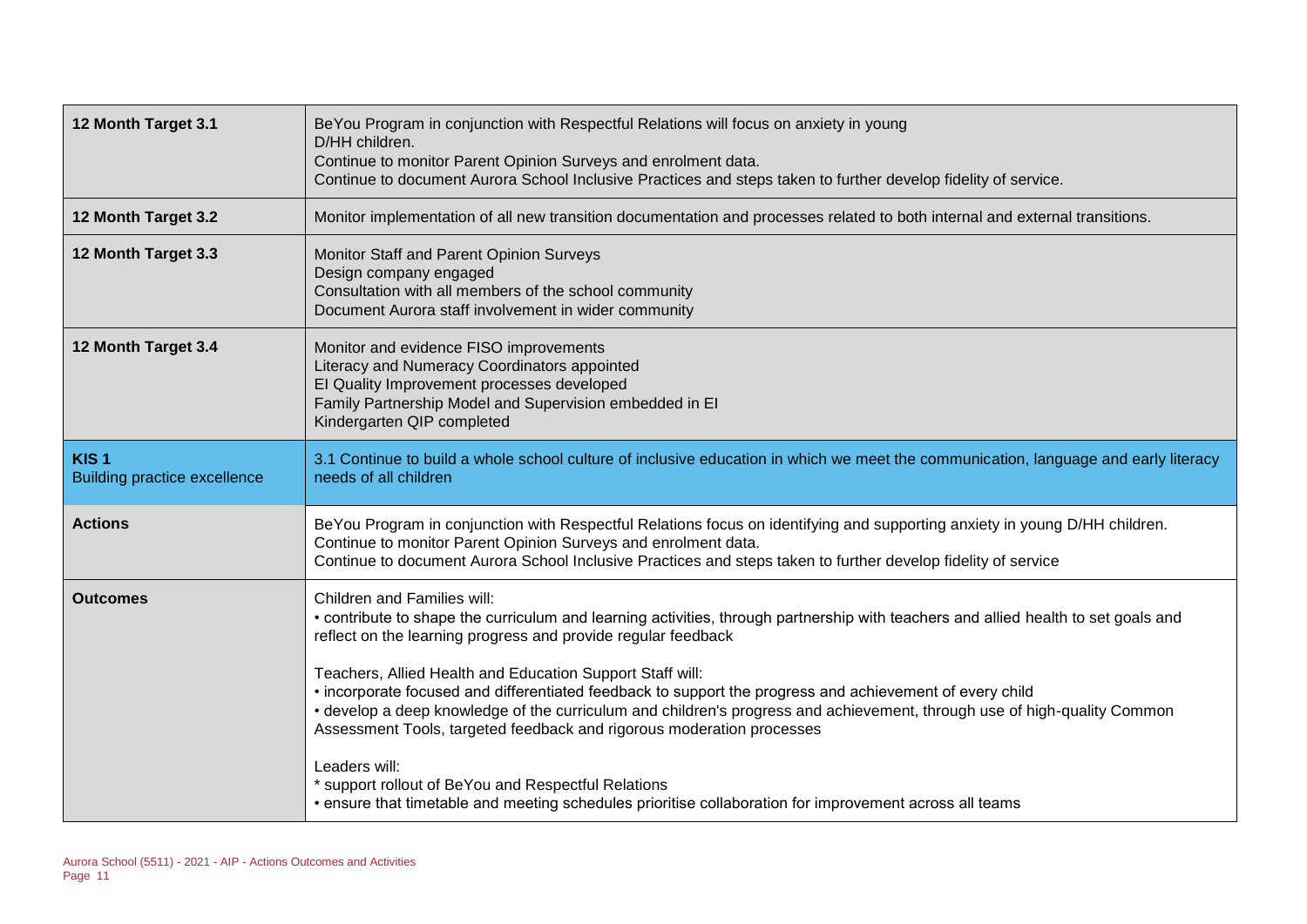|                                                                                                                                                                                                                                                                                                                                   | • model effective feedback processes and facilitate multiple opportunities for regular feedback throughout the school<br>• facilitate regular evaluation of the impact of current strategies in relation to improving student learning and the quality of teaching<br>• facilitate distributed leadership at all levels and proactively lead and support collaboration for continuous improvement                                                                                                                                                  |                                                                                                                     |                                 |                                  |                                                 |  |
|-----------------------------------------------------------------------------------------------------------------------------------------------------------------------------------------------------------------------------------------------------------------------------------------------------------------------------------|----------------------------------------------------------------------------------------------------------------------------------------------------------------------------------------------------------------------------------------------------------------------------------------------------------------------------------------------------------------------------------------------------------------------------------------------------------------------------------------------------------------------------------------------------|---------------------------------------------------------------------------------------------------------------------|---------------------------------|----------------------------------|-------------------------------------------------|--|
| <b>Success Indicators</b>                                                                                                                                                                                                                                                                                                         | Progress in relation to BeYou and Respectful Relations documented<br>IEP's and ILPS demonstrate reflection of goals on learning activities. All staff will use appropriate data to inform their practice<br>CoP documentation demonstrate implementation of common assessment tools, targeted feedback and moderation processes<br>Opportunities for collaboration in diverse teams is timetabled and documented<br>Children, families and staff will work together in a collaborative partnership designed to facilitate learning and development |                                                                                                                     |                                 |                                  |                                                 |  |
| <b>Activities and Milestones</b>                                                                                                                                                                                                                                                                                                  |                                                                                                                                                                                                                                                                                                                                                                                                                                                                                                                                                    | Who                                                                                                                 | Is this a PL<br><b>Priority</b> | When                             | <b>Budget</b>                                   |  |
| Wellbeing Team to develop presentation for staff on anxiety:<br>"How educators can identify and respond to anxiety in DHH<br>children." This would include general signs and symptoms of<br>anxiety, types of anxiety, how anxiety may look for a DHH child,<br>strategies for the classroom, when to ask for additional support. |                                                                                                                                                                                                                                                                                                                                                                                                                                                                                                                                                    | $\overline{\mathsf{d}}$ All Staff                                                                                   | $\Box$ PLP<br>Priority          | from:<br>Term 1<br>to:<br>Term 4 | \$0.00<br>$\Box$ Equity funding will<br>be used |  |
| Staff work collaboratively using an inquiry cycle model to develop<br>common understanding of assessment tools, interrogate data and<br>plan for learning                                                                                                                                                                         |                                                                                                                                                                                                                                                                                                                                                                                                                                                                                                                                                    | $\overline{\mathsf{d}}$ All Staff                                                                                   | $\Box$ PLP<br>Priority          | from:<br>Term 1<br>to:<br>Term 4 | \$0.00<br>$\Box$ Equity funding will<br>be used |  |
| Staff undertake peer observation and regular observation walks<br>providing feedback to improve practice                                                                                                                                                                                                                          |                                                                                                                                                                                                                                                                                                                                                                                                                                                                                                                                                    | $\overline{\mathbf{M}}$ All Staff<br>$\triangleright$ Leading Teacher(s)<br>$\triangleright$ Learning Specialist(s) | $\Box$ PLP<br>Priority          | from:<br>Term 1<br>to:<br>Term 4 | \$0.00<br>$\Box$ Equity funding will<br>be used |  |
| Team Leaders meet regularly with staff to provide support,<br>coaching and mentoring<br>Provide leading teachers / team leaders with adequate time,<br>including time and opportunities for professional learning to build                                                                                                        |                                                                                                                                                                                                                                                                                                                                                                                                                                                                                                                                                    | $\overline{\mathbf{d}}$ All Staff                                                                                   | $\overline{M}$ PLP<br>Priority  | from:<br>Term 1<br>to:<br>Term 4 | \$0.00                                          |  |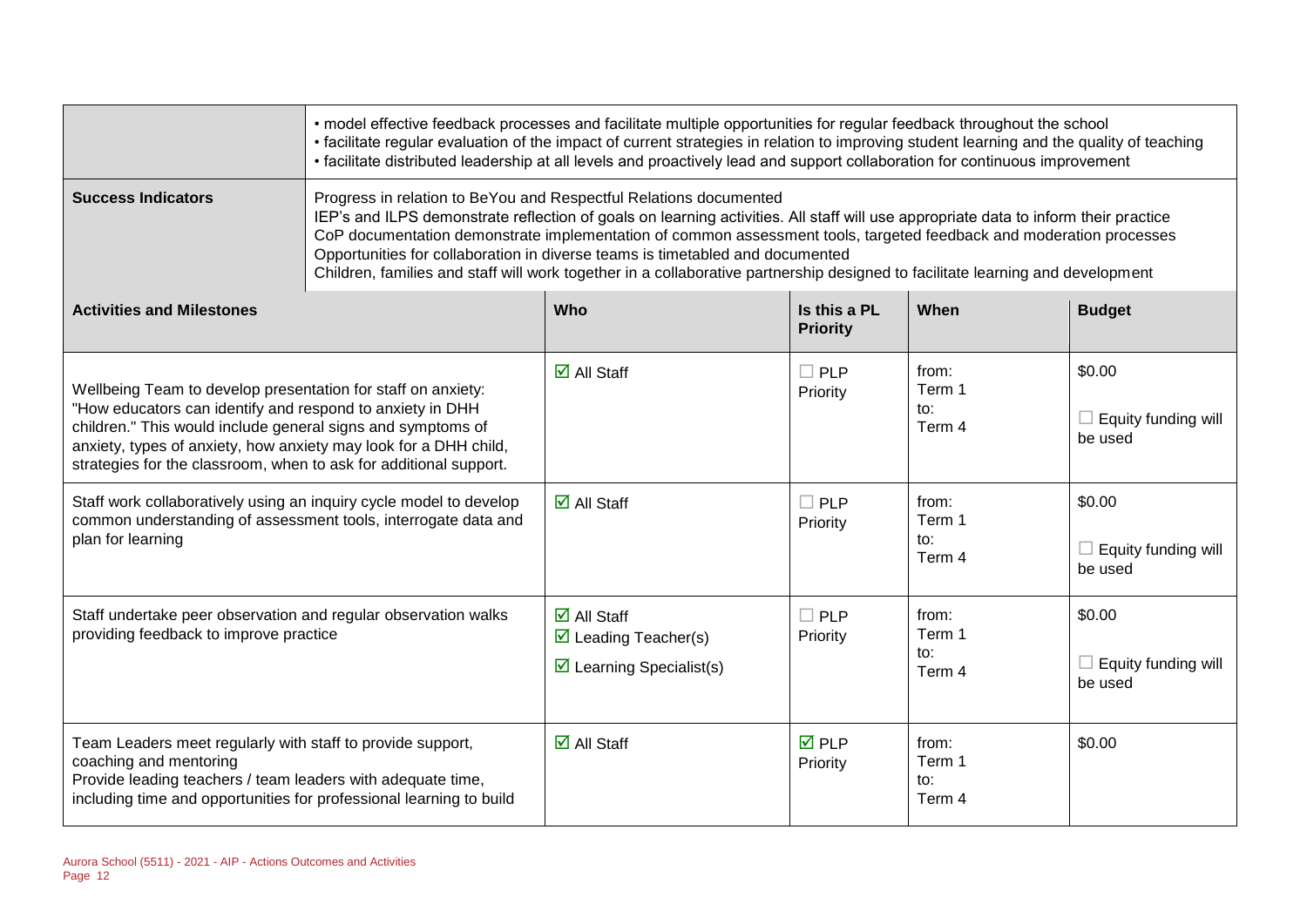| their capacity to lead teams effectively, including using an<br>evidence-based cycle of curriculum planning and evaluation                                                         |                                                                                                                                                                                                                                                                                                                                                                                                                                                                                                                                                                                                                                                                                                                                             |                                                                                                                                                                                                                                                                                                                                                                                                        |                                |                                  | $\Box$ Equity funding will<br>be used           |  |  |
|------------------------------------------------------------------------------------------------------------------------------------------------------------------------------------|---------------------------------------------------------------------------------------------------------------------------------------------------------------------------------------------------------------------------------------------------------------------------------------------------------------------------------------------------------------------------------------------------------------------------------------------------------------------------------------------------------------------------------------------------------------------------------------------------------------------------------------------------------------------------------------------------------------------------------------------|--------------------------------------------------------------------------------------------------------------------------------------------------------------------------------------------------------------------------------------------------------------------------------------------------------------------------------------------------------------------------------------------------------|--------------------------------|----------------------------------|-------------------------------------------------|--|--|
| Establish and facilitate structures across the school to ensure<br>adequate time for staff to collaborate and work in professional<br>learning teams to positively impact learning |                                                                                                                                                                                                                                                                                                                                                                                                                                                                                                                                                                                                                                                                                                                                             | $\triangleright$ Leadership Team                                                                                                                                                                                                                                                                                                                                                                       | $\overline{M}$ PLP<br>Priority | from:<br>Term 1<br>to:<br>Term 4 | \$0.00<br>Equity funding will<br>be used        |  |  |
| Develop and support children and families and staff to participate in<br>self-evaluation and external evaluation activities, such as surveys,<br>case studies and interviews       |                                                                                                                                                                                                                                                                                                                                                                                                                                                                                                                                                                                                                                                                                                                                             | $\triangleright$ Leadership Team                                                                                                                                                                                                                                                                                                                                                                       | $\Box$ PLP<br>Priority         | from:<br>Term 1<br>to:<br>Term 4 | \$0.00<br>$\Box$ Equity funding will<br>be used |  |  |
| KIS <sub>2</sub><br>Setting expectations and<br>promoting inclusion                                                                                                                | 3.2 Enhance the whole school transition process that supports children and informs educational settings of the needs and capacities<br>of individual children in an inclusive environment.                                                                                                                                                                                                                                                                                                                                                                                                                                                                                                                                                  |                                                                                                                                                                                                                                                                                                                                                                                                        |                                |                                  |                                                 |  |  |
| <b>Actions</b>                                                                                                                                                                     |                                                                                                                                                                                                                                                                                                                                                                                                                                                                                                                                                                                                                                                                                                                                             | Continue to develop, document and implement a whole school transition process<br>Further develop Networks / Communities of Practice to support effective transitions<br>Further establish active networks with other providers of Deaf Education Services to support effective transitions<br>Strengthen in-school mentoring and advocacy enrichment opportunities for all children and their families |                                |                                  |                                                 |  |  |
| <b>Outcomes</b>                                                                                                                                                                    | <b>Children and Families will:</b><br>• understand the transition process and what steps need to be taken to enable an effective transition for their child<br>• partner with Aurora School staff to ensure an effective transition<br>• provide feedback and reflection on the effectiveness of the transition process<br>Teachers, Allied Health and Education Support Staff will:<br>• share an understanding of best practice in relation to the transition process<br>• provide fidelity of service when implementing the transition process<br>• work in partnership with children and families to ensure an effective transition for each child<br>• provided feedback and reflection on the effectiveness of the transition process |                                                                                                                                                                                                                                                                                                                                                                                                        |                                |                                  |                                                 |  |  |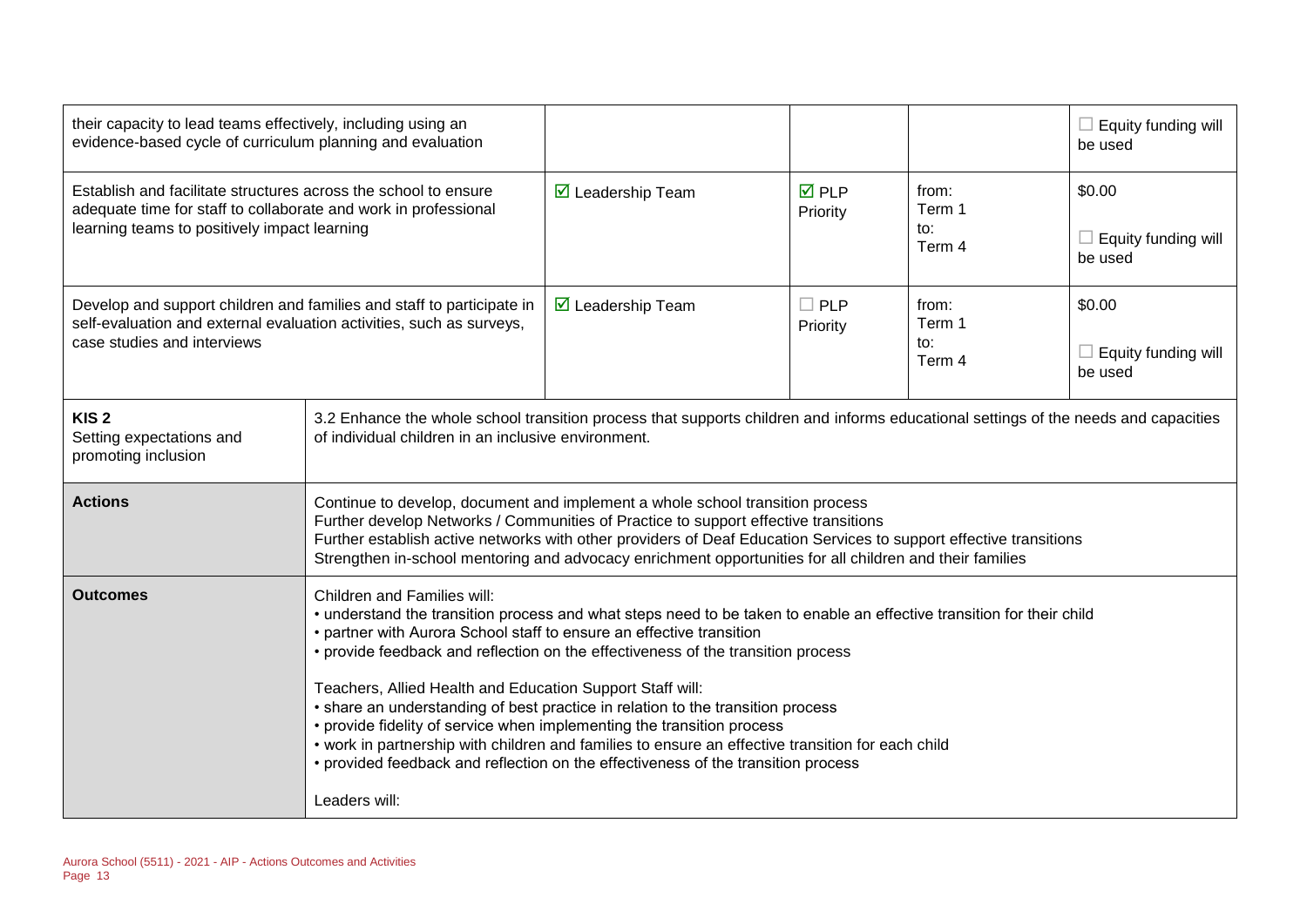|                                                                                                                                                                                                  | • develop a consistent transition process for all transitions both internally and externally<br>• facilitate targeted professional learning in the rollout of the transition process<br>• establish networks / communities of practice to support effective transition processes                                                   |                                   |                                 |                                  |                                                           |  |
|--------------------------------------------------------------------------------------------------------------------------------------------------------------------------------------------------|------------------------------------------------------------------------------------------------------------------------------------------------------------------------------------------------------------------------------------------------------------------------------------------------------------------------------------|-----------------------------------|---------------------------------|----------------------------------|-----------------------------------------------------------|--|
| <b>Success Indicators</b>                                                                                                                                                                        | Consistent Transition processes, both internal and external, will be clearly documented and followed.<br>Further evaluation of these process will take place in 2021.<br>Observation walks in action, documentation and review available to management team<br>Analysis of accumulated survey data indicates a positive trajectory |                                   |                                 |                                  |                                                           |  |
| <b>Activities and Milestones</b>                                                                                                                                                                 |                                                                                                                                                                                                                                                                                                                                    | <b>Who</b>                        | Is this a PL<br><b>Priority</b> | When                             | <b>Budget</b>                                             |  |
| Support and facilitate the development and documentation of a<br>consistent transition process for all transitions both internally and<br>externally                                             |                                                                                                                                                                                                                                                                                                                                    | $\boxtimes$ Leadership Team       | $\Box$ PLP<br>Priority          | from:<br>Term 1<br>to:<br>Term 4 | \$0.00<br>Equity funding will<br>be used                  |  |
| Provide targeted professional learning to ensure understanding of<br>the transition process and how to provide fidelity of service in its<br>implementation                                      |                                                                                                                                                                                                                                                                                                                                    | $\triangleright$ Leadership Team  | PLP<br>П<br>Priority            | from:<br>Term 1<br>to:<br>Term 4 | \$0.00<br>$\Box$ Equity funding will<br>be used           |  |
| Work in partnership with children and families to ensure an<br>effective transition for each child                                                                                               |                                                                                                                                                                                                                                                                                                                                    | $\overline{\mathbf{d}}$ All Staff | $\Box$ PLP<br>Priority          | from:<br>Term 1<br>to:<br>Term 4 | \$0.00<br>$\Box$ Equity funding will<br>be used           |  |
| to participate in self-evaluation and external evaluation activities,<br>such as surveys, case studies and interviews on the transition<br>process.<br>Collate and analyse data over three years | Develop and support children and families, staff and feeder schools                                                                                                                                                                                                                                                                | $\boxtimes$ Leadership Team       | $\Box$ PLP<br>Priority          | from:<br>Term 1<br>to:<br>Term 4 | \$0.00<br>$\triangleright$ Equity funding will<br>be used |  |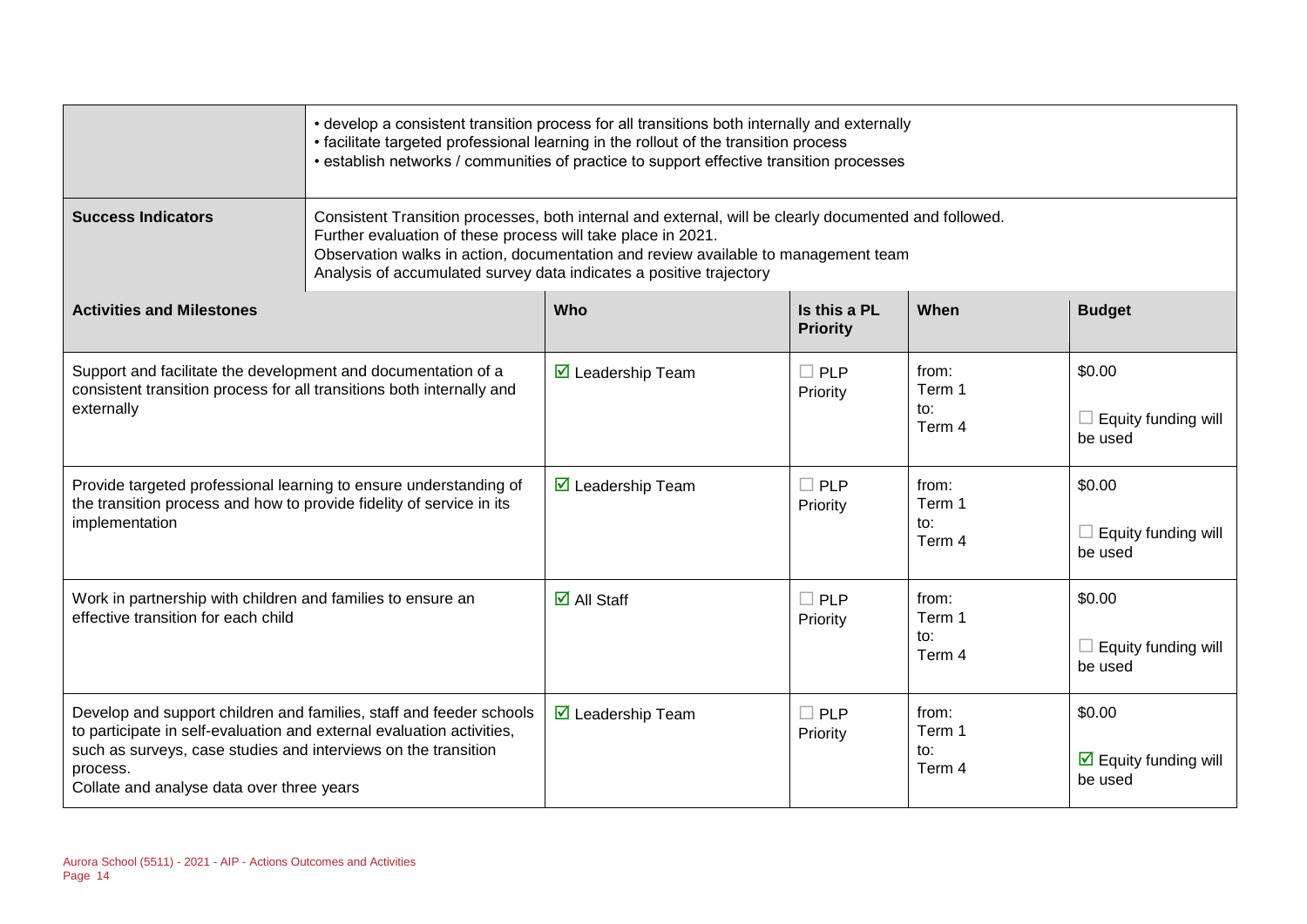| Document existing networks that support the transition process and<br>identify additional networks / communities of practice opportunities<br>that would further support an effective transition process |                                                                                                                                                                                                                                                                                                                                                                                                                                                                 | $\triangleright$ Leadership Team                                                                                                                                                                                                                                                                                                                                                                                                                                       | $\Box$ PLP<br>Priority          | from:<br>Term 1<br>to:<br>Term 4 | \$0.00<br>$\Box$ Equity funding will<br>be used |  |
|----------------------------------------------------------------------------------------------------------------------------------------------------------------------------------------------------------|-----------------------------------------------------------------------------------------------------------------------------------------------------------------------------------------------------------------------------------------------------------------------------------------------------------------------------------------------------------------------------------------------------------------------------------------------------------------|------------------------------------------------------------------------------------------------------------------------------------------------------------------------------------------------------------------------------------------------------------------------------------------------------------------------------------------------------------------------------------------------------------------------------------------------------------------------|---------------------------------|----------------------------------|-------------------------------------------------|--|
| KIS <sub>3</sub><br><b>Building communities</b>                                                                                                                                                          | community.                                                                                                                                                                                                                                                                                                                                                                                                                                                      | 3.3 Continue to enhance recognition of Aurora School and the Aurora School profile from within the school and through the wider                                                                                                                                                                                                                                                                                                                                        |                                 |                                  |                                                 |  |
| <b>Actions</b>                                                                                                                                                                                           | goals                                                                                                                                                                                                                                                                                                                                                                                                                                                           | Establish a whole school communication strategy that clearly articulates to all levels of the community the school vision, values and                                                                                                                                                                                                                                                                                                                                  |                                 |                                  |                                                 |  |
| <b>Outcomes</b>                                                                                                                                                                                          | Children and Families will:<br>Leaders will:<br>• be active members of networks and communities of practice                                                                                                                                                                                                                                                                                                                                                     | • understand the school vision, values and goals<br>• readily recognise Aurora School and the Aurora School profile<br>Teachers, Allied Health and Education Support Staff will:<br>• articulate, and implement the school vision, values and goals<br>• be active members of networks and communities of practice<br>• model the school vision, values and goals<br>• seek feedback and reflection on the rebranding process from all members of the school community |                                 |                                  |                                                 |  |
| <b>Success Indicators</b>                                                                                                                                                                                | Children, staff and families can articulate the schools vision, values and goals and these are published on the school newsletter and<br>website<br>Aurora School will complete the redesign process by the end of 2021, after consultation with all stakeholders<br>A database of Aurora Staff involvement in Communities of Practice will be established and maintained<br>Social media potential evaluated and recommendations documented for implementation |                                                                                                                                                                                                                                                                                                                                                                                                                                                                        |                                 |                                  |                                                 |  |
| <b>Activities and Milestones</b>                                                                                                                                                                         |                                                                                                                                                                                                                                                                                                                                                                                                                                                                 | Who                                                                                                                                                                                                                                                                                                                                                                                                                                                                    | Is this a PL<br><b>Priority</b> | When                             | <b>Budget</b>                                   |  |
| All staff will articulate and implement the school vision, values and<br>goals in all aspects of their work with children and families                                                                   |                                                                                                                                                                                                                                                                                                                                                                                                                                                                 | $\overline{\mathbf{M}}$ All Staff                                                                                                                                                                                                                                                                                                                                                                                                                                      | $\square$ PLP<br>Priority       | from:<br>Term 1                  | \$0.00                                          |  |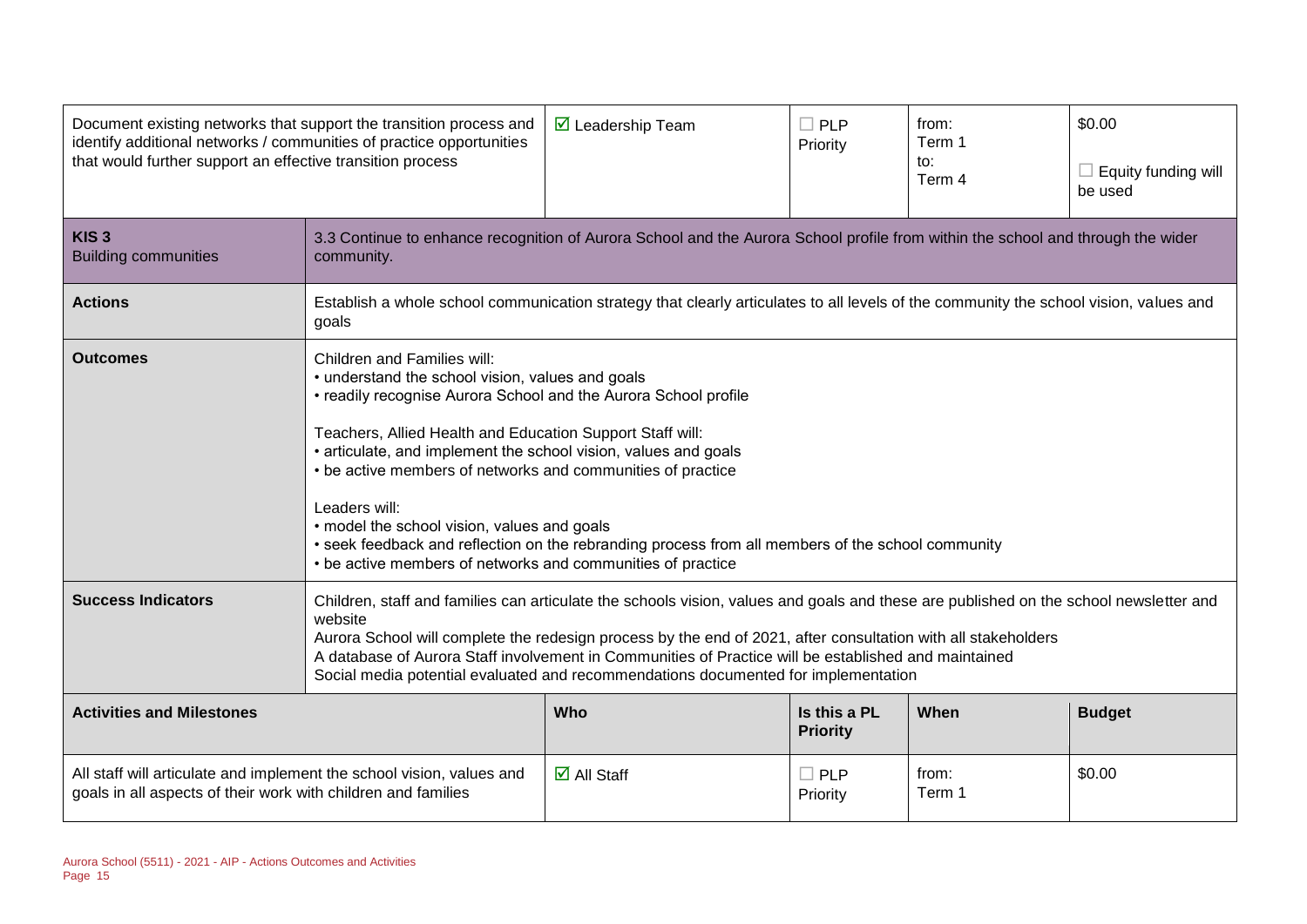|                                                                                                                                                                  |                                                                                                                                                                                                                                                                                                                                                                                         |                                                                                                                  |                           | to:<br>Term 4                    | $\Box$ Equity funding will<br>be used           |
|------------------------------------------------------------------------------------------------------------------------------------------------------------------|-----------------------------------------------------------------------------------------------------------------------------------------------------------------------------------------------------------------------------------------------------------------------------------------------------------------------------------------------------------------------------------------|------------------------------------------------------------------------------------------------------------------|---------------------------|----------------------------------|-------------------------------------------------|
| Employ design company to work with the Leadership Team to<br>enhance Aurora School profile. The aim is to ensure a consistent<br>'voice' across the whole school |                                                                                                                                                                                                                                                                                                                                                                                         | $\overline{\mathsf{d}}$ All Staff<br>$\overline{\mathbf{M}}$ Leadership Team                                     | $\Box$ PLP<br>Priority    | from:<br>Term 1<br>to:<br>Term 4 | \$0.00<br>Equity funding will<br>be used        |
| Establish feedback mechanisms to monitor the redesign process to<br>ensure that the school vision, values and goals are clearly reflected                        |                                                                                                                                                                                                                                                                                                                                                                                         | $\triangleright$ Leadership Team                                                                                 | $\Box$ PLP<br>Priority    | from:<br>Term 1<br>to:<br>Term 4 | \$0.00<br>$\Box$ Equity funding will<br>be used |
| Document Aurora School staff engagement in wider community,<br>networks and communities of practice                                                              |                                                                                                                                                                                                                                                                                                                                                                                         | $\triangleright$ Leadership Team                                                                                 | $\square$ PLP<br>Priority | from:<br>Term 1<br>to:<br>Term 4 | \$0.00<br>$\Box$ Equity funding will<br>be used |
| KIS <sub>4</sub><br>Setting expectations and<br>promoting inclusion                                                                                              |                                                                                                                                                                                                                                                                                                                                                                                         | 3.4 Formalise a process of quality improvement in line with national and international best practice principles. |                           |                                  |                                                 |
| <b>Actions</b>                                                                                                                                                   | Establish a whole school quality improvement strategy and culture                                                                                                                                                                                                                                                                                                                       |                                                                                                                  |                           |                                  |                                                 |
| <b>Outcomes</b>                                                                                                                                                  | Children and Families will:<br>• recognize that Aurora School has quality improvement processes in place in line with national and international best practice<br>Teachers, Allied Health and Education Support Staff will:<br>• support, reflect on and implement the quality improvement practices related to their specific quality improvement framework (FISO,<br>EI QI, Kgtn QIP) |                                                                                                                  |                           |                                  |                                                 |
|                                                                                                                                                                  | Leaders will:<br>• develop and implement quality improvement frameworks                                                                                                                                                                                                                                                                                                                 |                                                                                                                  |                           |                                  |                                                 |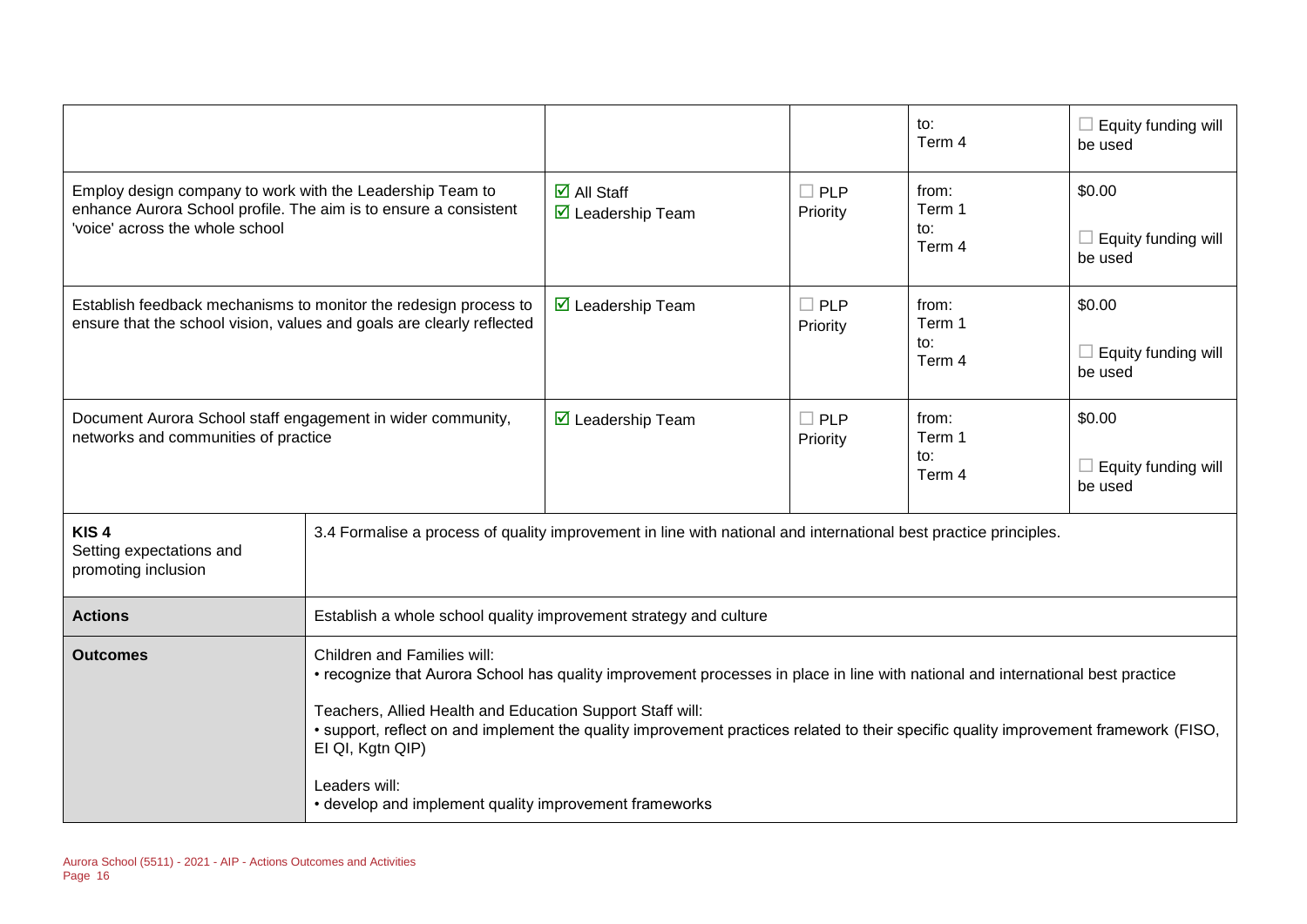|                                                                                                                                                                                                                                                                                                                                                 | • seek feedback and reflection on the quality of service provision provided by Aurora School from the school and wider Aurora<br>community<br>• be alert to current national and international research and best practice (including ICED Conference 2021)<br>* El leaders will embed Family Partnership Model through Team Meetings, Supervision and updating of documentation                                                |                                                                              |                                 |                                  |                                                 |  |  |
|-------------------------------------------------------------------------------------------------------------------------------------------------------------------------------------------------------------------------------------------------------------------------------------------------------------------------------------------------|--------------------------------------------------------------------------------------------------------------------------------------------------------------------------------------------------------------------------------------------------------------------------------------------------------------------------------------------------------------------------------------------------------------------------------|------------------------------------------------------------------------------|---------------------------------|----------------------------------|-------------------------------------------------|--|--|
| <b>Success Indicators</b>                                                                                                                                                                                                                                                                                                                       | Literacy and Numeracy Coordinators appointed and established in their roles<br>All quality improvement documents, including the FISO, EIQI and the ASCK QIP, will clearly demonstrate positive and sustained<br>growth against these best practice standards.<br>Attendance at national and international conferences as appropriate<br>Family Partnership Model evidenced throughout EI practices, dialogue and documentation |                                                                              |                                 |                                  |                                                 |  |  |
| <b>Activities and Milestones</b>                                                                                                                                                                                                                                                                                                                |                                                                                                                                                                                                                                                                                                                                                                                                                                | Who                                                                          | Is this a PL<br><b>Priority</b> | When                             | <b>Budget</b>                                   |  |  |
| Identify and support implementation of quality improvement<br>frameworks for all areas of the school - FISO, EI QI and Kgtn QIP                                                                                                                                                                                                                 |                                                                                                                                                                                                                                                                                                                                                                                                                                | $\overline{\mathbf{M}}$ Leadership Team                                      | $\square$ PLP<br>Priority       | from:<br>Term 1<br>to:<br>Term 4 | \$0.00<br>Equity funding will<br>be used        |  |  |
| Identify 'key' staff members to lead the quality improvement<br>process for each area including Literacy and Numeracy<br>Coordinators<br>'Key" QI staff members supported through coaching, mentoring and<br>professional learning.<br>'Key" QI staff members lead and implement QI process in their<br>area and report back to Leadership Team |                                                                                                                                                                                                                                                                                                                                                                                                                                | $\overline{\mathbf{M}}$ All Staff<br>$\overline{\mathbf{M}}$ Leadership Team | $\Box$ PLP<br>Priority          | from:<br>Term 1<br>to:<br>Term 4 | \$0.00<br>Equity funding will<br>be used        |  |  |
| Family Partnership Model implementation discussions agended for<br>Team Meetings.<br>Family Partnership Model Supervision sessions on team calendars.<br>Identify staff who have not undertaken FPM training and plan for<br>this to take place across the next 2 years.                                                                        |                                                                                                                                                                                                                                                                                                                                                                                                                                | $\triangleright$ Leading Teacher(s)                                          | $\overline{M}$ PLP<br>Priority  | from:<br>Term 1<br>to:<br>Term 4 | \$0.00<br>$\Box$ Equity funding will<br>be used |  |  |
| Support staff to participate in and attend ICED (International<br>Congress on the Education of the Deaf) 2021, Brisbane                                                                                                                                                                                                                         |                                                                                                                                                                                                                                                                                                                                                                                                                                | $\overline{\mathbf{d}}$ All Staff                                            | $\overline{M}$ PLP<br>Priority  | from:<br>Term 1                  | \$0.00                                          |  |  |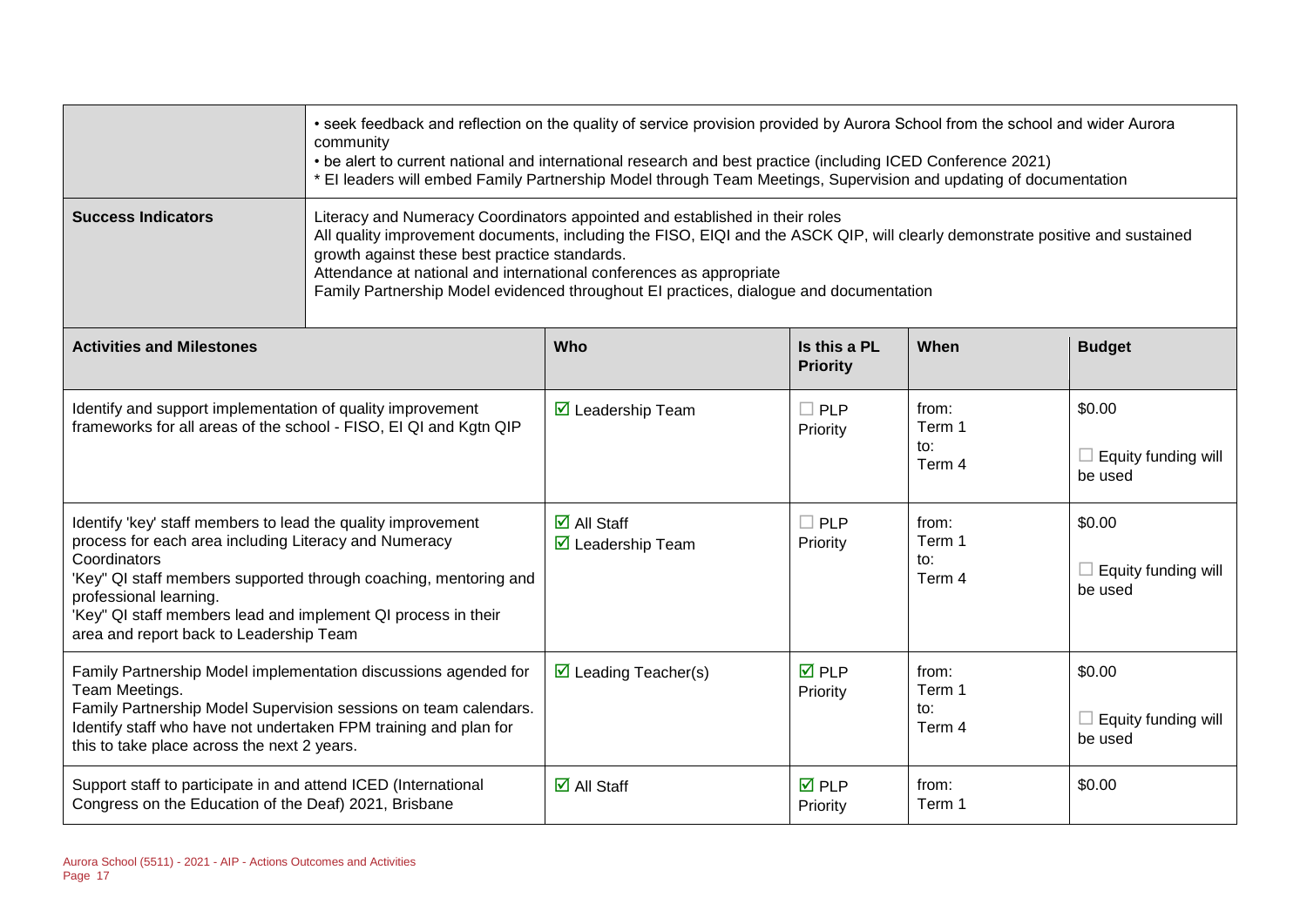|  |  |  | to:<br>Term 4 | $\Box$ Equity funding will<br>be used |
|--|--|--|---------------|---------------------------------------|
|--|--|--|---------------|---------------------------------------|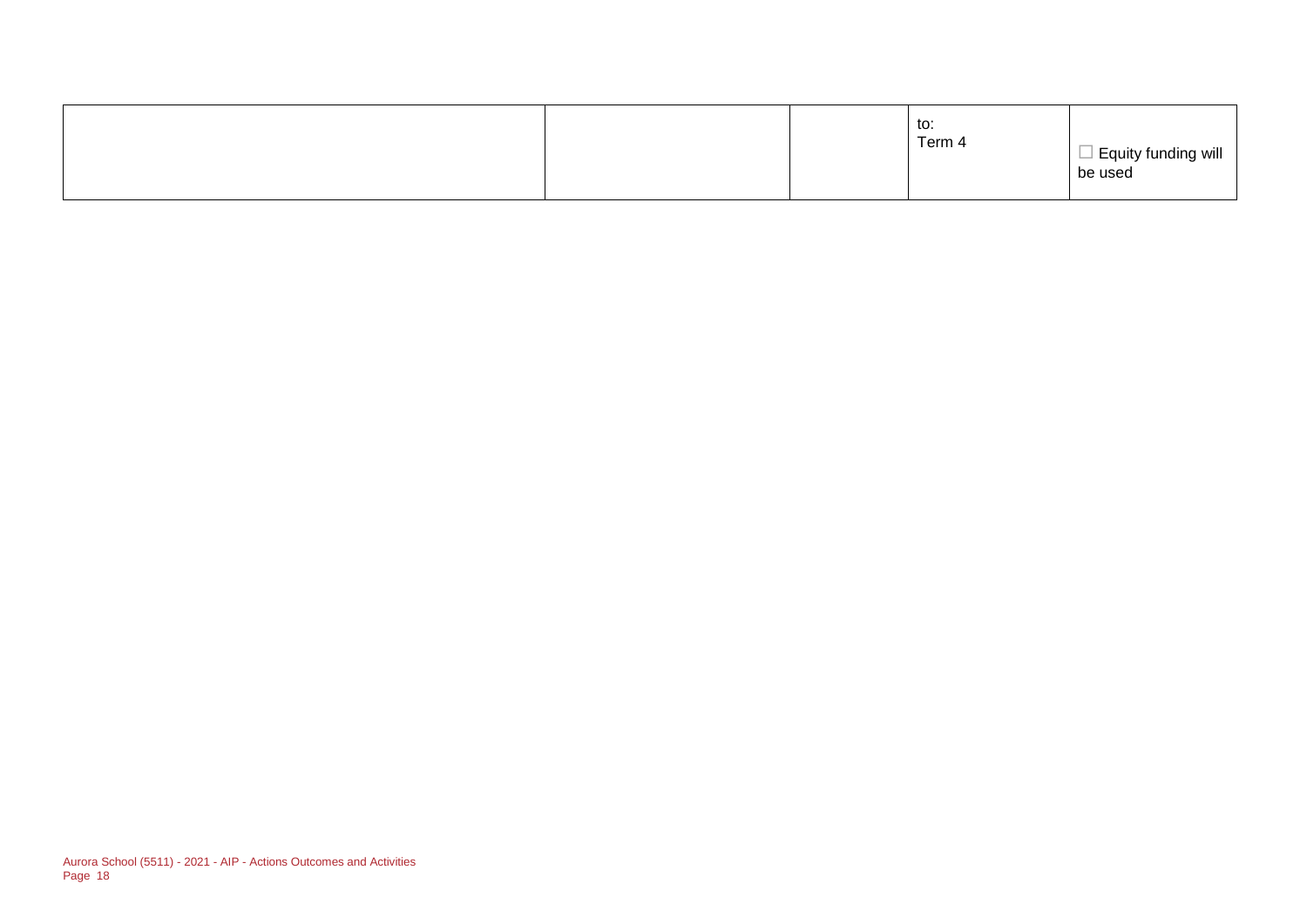## **Equity Funding Planner**

#### Equity Spending Totals

| Category                                                 | <b>Total proposed</b><br>budget (\$) | Spend $(\$)$ |
|----------------------------------------------------------|--------------------------------------|--------------|
| Equity funding associated with Activities and Milestones | \$8,179.60                           | 0.00         |
| <b>Additional Equity funding</b>                         | \$0.00                               | \$0.00       |
| <b>Grand Total</b>                                       | \$8,179.60                           | \$0.00       |

#### Activities and Milestones

| <b>Activities and Milestones</b>                                                                                                                                                                                                                                                                                 | When                             | Category | <b>Total proposed</b><br>budget $($)$ | Equity Spend (\$) |
|------------------------------------------------------------------------------------------------------------------------------------------------------------------------------------------------------------------------------------------------------------------------------------------------------------------|----------------------------------|----------|---------------------------------------|-------------------|
| Professional Learning focus for 2021 is on VEYLDF<br>and Early Years and D/HH current best practice.<br>Three Year Deakin University Research Project<br>"Teachers Deliberating Practice" will commence in<br>2021. This will take place in classrooms, APT, planned<br>meetings and professional learning days. | from:<br>Term 1<br>to:<br>Term 4 |          | \$8,179.60                            |                   |
| Professional Learning focus for 2021 is on VEYLDF<br>and Early Years and D/HH current best practice.<br>Three Year Deakin University Research Project<br>"Teachers Deliberating Practice" will commence in<br>2021. This will take place in classrooms, APT, planned<br>meetings and professional learning days. | from:<br>Term 1<br>to:<br>Term 4 |          | \$0.00                                |                   |
| Develop and support children and families, staff and<br>feeder schools to participate in self-evaluation and<br>external evaluation activities, such as surveys, case<br>studies and interviews on the transition process.<br>Collate and analyse data over three years                                          | from:<br>Term 1<br>to:<br>Term 4 |          | \$0.00                                |                   |
| <b>Totals</b>                                                                                                                                                                                                                                                                                                    |                                  |          | \$8,179.60                            |                   |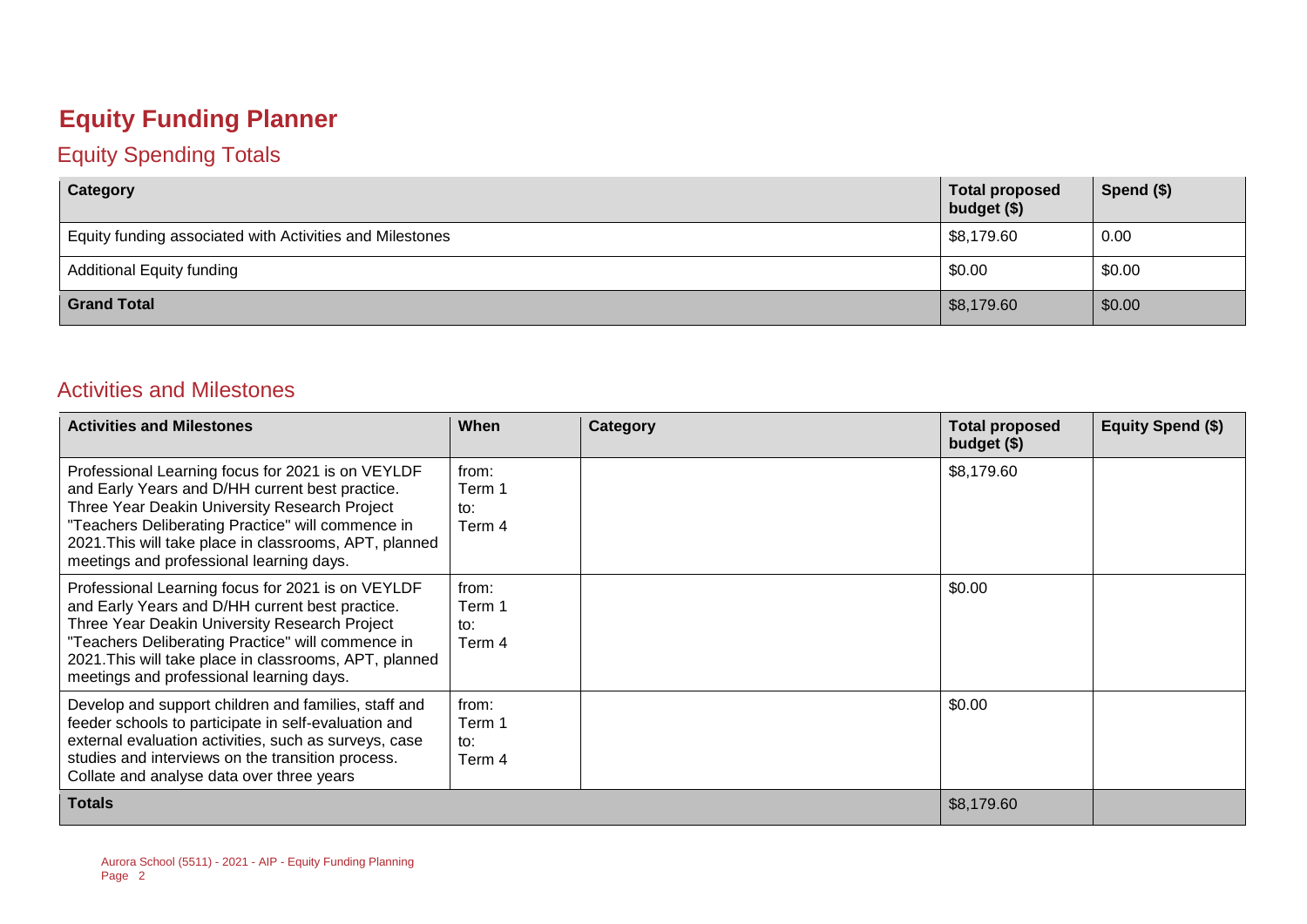### Additional Equity spend

| Outline here any additional Equity spend for 2021 | <b>When</b> | Category | Total proposed<br>budget (\$) | <b>Equity Spend (\$)</b> |
|---------------------------------------------------|-------------|----------|-------------------------------|--------------------------|
| Totals                                            |             |          | \$0.00                        | \$0.00                   |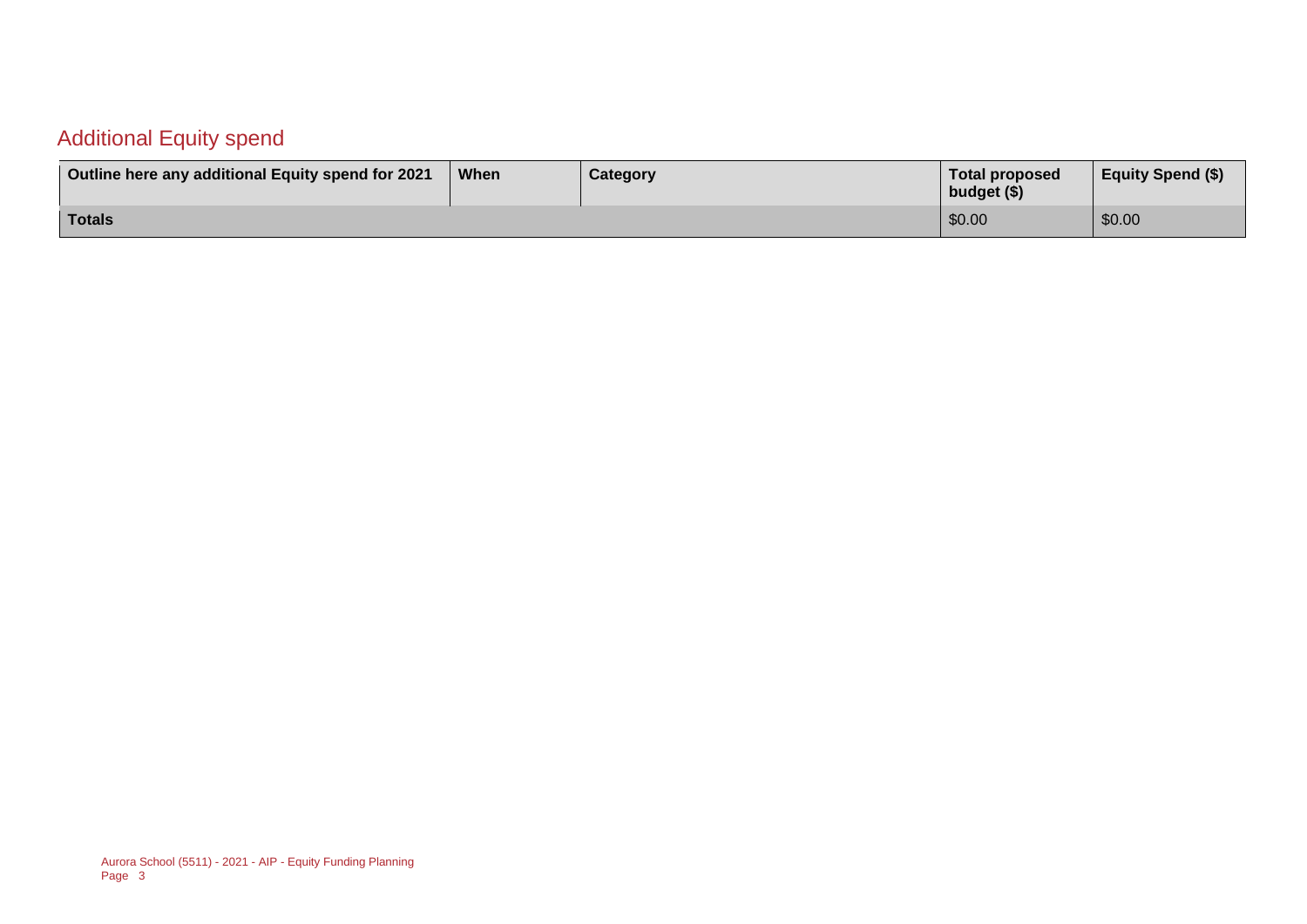### **Professional Learning and Development Plan**

| <b>Professional Learning</b><br><b>Priority</b>                                                                                                                                                                                                                                                                                                           | Who                               | When                             | <b>Key Professional Learning</b><br><b>Strategies</b>                                                                                                                                             | <b>Organisational Structure</b>                                                                                                                                                                                          | <b>Expertise Accessed</b>                                                                                                                                                                                                                                                                      | Where                          |
|-----------------------------------------------------------------------------------------------------------------------------------------------------------------------------------------------------------------------------------------------------------------------------------------------------------------------------------------------------------|-----------------------------------|----------------------------------|---------------------------------------------------------------------------------------------------------------------------------------------------------------------------------------------------|--------------------------------------------------------------------------------------------------------------------------------------------------------------------------------------------------------------------------|------------------------------------------------------------------------------------------------------------------------------------------------------------------------------------------------------------------------------------------------------------------------------------------------|--------------------------------|
| Professional Learning focus<br>for 2021 is on VEYLDF and<br>Early Years and D/HH current<br>best practice. Three Year<br>Deakin University Research<br>Project "Teachers<br><b>Deliberating Practice" will</b><br>commence in 2021. This will<br>take place in classrooms,<br>APT, planned meetings and<br>professional learning days.                    | $\overline{\mathbf{z}}$ All Staff | from:<br>Term 1<br>to:<br>Term 4 | $\overline{\mathbf{z}}$ Collaborative<br>Inquiry/Action Research<br>team<br>$\triangledown$ Peer observation<br>including feedback and<br>reflection<br>$\triangledown$ Individualised Reflection | ☑ Whole School Pupil<br>Free Day<br>$\triangledown$ Professional Practice<br>Day<br>☑ Formal School Meeting /<br><b>Internal Professional</b><br><b>Learning Sessions</b><br>$\triangleright$ Timetabled Planning<br>Day | $\overline{\mathbf{z}}$ Internal staff<br>$\triangleright$ Learning Specialist<br>$\overline{\mathbf{a}}$ External consultants<br>Deakin University<br><b>Project Team</b><br>$\triangledown$ Pedagogical Model<br>$\overline{\mathbf{M}}$ High Impact<br><b>Teaching Strategies</b><br>(HITS) | $\overline{\boxtimes}$ On-site |
| Wellbeing Team to develop<br>presentation for staff on<br>anxiety:<br>"How educators can identify<br>and respond to anxiety in<br>DHH children." This would<br>include general signs and<br>symptoms of anxiety, types of<br>anxiety, how anxiety may<br>look for a DHH child,<br>strategies for the classroom,<br>when to ask for additional<br>support. | $\overline{\Box}$ All Staff       | from:<br>Term 1<br>to:<br>Term 4 | $\overline{\mathbf{z}}$ Planning<br>$\triangledown$ Preparation<br>$\triangleright$ Curriculum development                                                                                        | ☑ Formal School Meeting /<br><b>Internal Professional</b><br>Learning Sessions                                                                                                                                           | $\overline{\mathcal{A}}$ Internal staff                                                                                                                                                                                                                                                        | $\boxtimes$ On-site            |
| Team Leaders meet regularly<br>with staff to provide support,<br>coaching and mentoring<br>Provide leading teachers /                                                                                                                                                                                                                                     | $\overline{\mathbf{M}}$ All Staff | from:<br>Term 1<br>to:<br>Term 4 | $\overline{\mathbf{M}}$ Moderated assessment<br>of student learning<br>☑ Formalised PLC/PLTs                                                                                                      | ☑ PLC/PLT Meeting                                                                                                                                                                                                        | $\overline{\mathbf{z}}$ Internal staff<br>$\triangleright$ Learning Specialist                                                                                                                                                                                                                 | $\overline{\Box}$ On-site      |